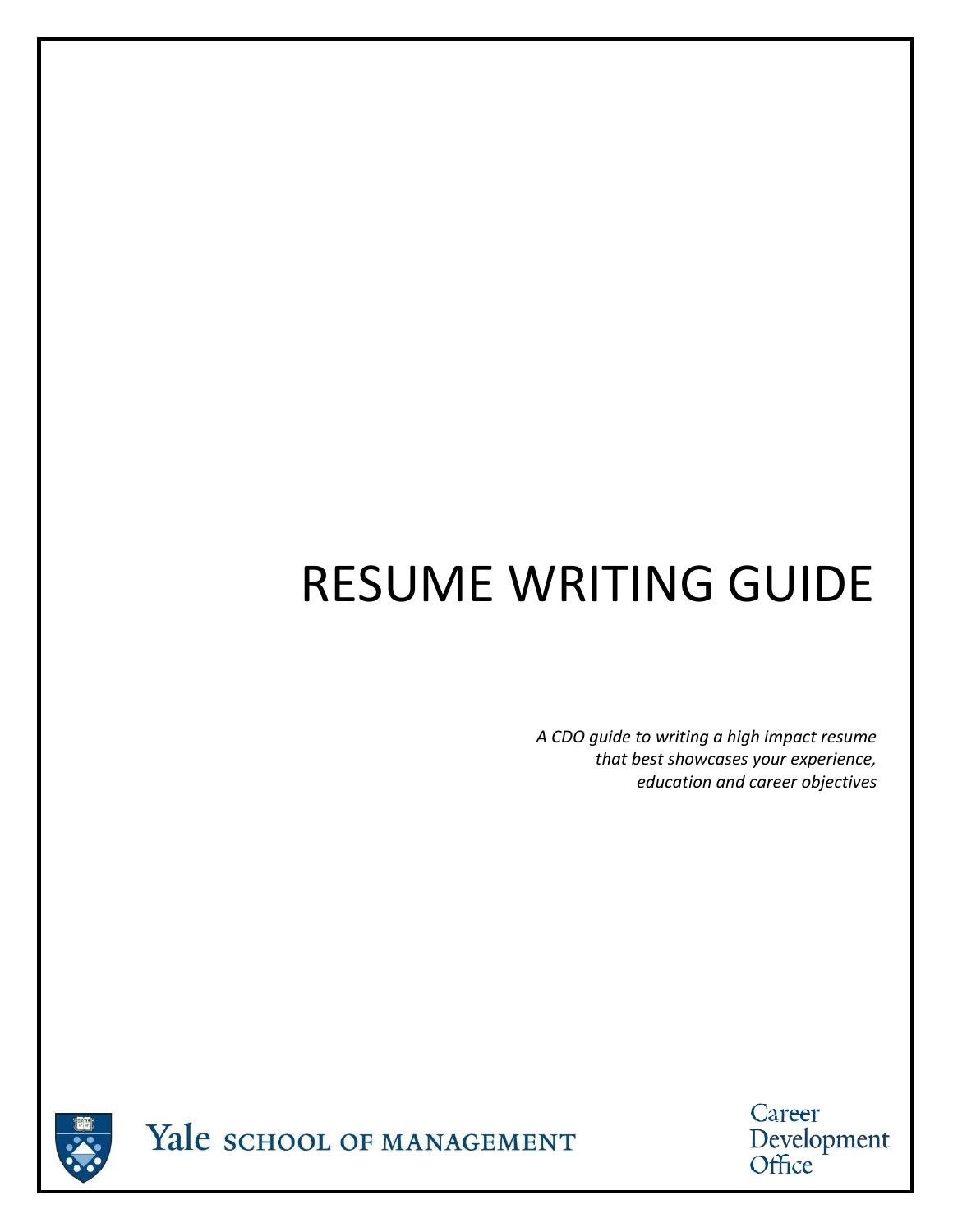## **Introduction**

Your resume is a marketing tool you'll use to promote your background throughout your internship and fulltime search processes. You will be asked for it by alumni with whom you will have informational interviews, you will use it if you attend conferences and in some instances, it could be the first touch point you'll have with an employer. Crafting a compelling resume allows you to distinguish yourself and will propel the reader to want to learn more about you.

A resume should not present everything there is to know about you. It is a selective summary of the most significant facts outlining professional and educational background, as well as additional interests and activities, tailored strategically to present the accomplishments, skills and experiences that are transferable to the position you seek. It should be designed to sell you to the employer. On average, a typical recruiter will only spend a few seconds reviewing your resume so it's imperative that your resume clearly summarizes your past experiences and skills and reflects how your background aligns with the position of interest. A well-constructed resume increases your chances of garnering an interview. A resume with typographic errors, misspellings, irregular formatting, and/or assertions that cannot be substantiated will usually disqualify a candidate from serious consideration from a position.

The *Yale SOM Resume Writing Guide* was developed to help you construct the best possible resume that concisely highlights your education, experiences and skills. This guide provides you with the following information:

- The Yale SOM resume format guidelines
- Resume writing tips for each section
- Framework for developing strong accomplishment statements
- Examples of well written resumes
- Resume checklist
- Functional profiles

We encourage you to read through the guide as you craft your resume and to revisit it periodically as you transition through the phases of your job search.

As questions arise, you can always reach out to us.

**Career Development Office**  Yale School of Management (203) 432-5900 [som.cdo@yale.edu](mailto:som.cdo@yale.edu)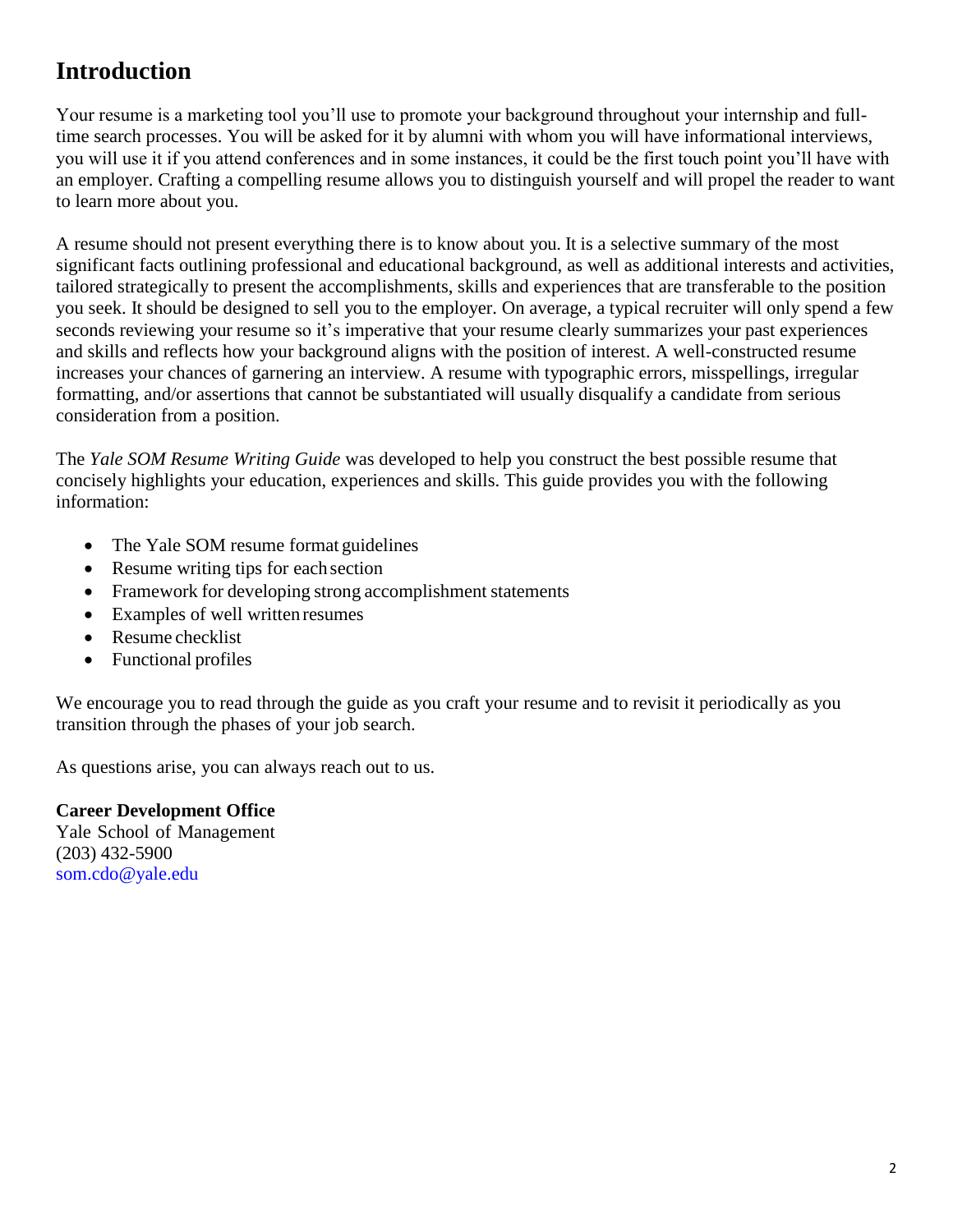#### **THE YALE SOM RESUME FORMAT**

Why is the Yale SOM format SO important? The majority of the top business schools have a very standard (and very similar) format. This is because Recruiters ask for it! Recruiters like to see consistency, which makes it easy to find the information they are looking for in just a few quick seconds.

Here are some guidelines for using the Yale SOM Resume Format:

- Type font should be Times New Roman with 10 or 11 point type size
- Margins should be no less than 0.5" on each side
- Leave periods off at the end of bullets
- Personal information should NOT be included (i.e., photo, age, marital status, dependents)
- While individuals will have a primary resume, you may also want to create different versions of your resume that are tailored to specific industries, functions, employers, or opportunities

The following page contains a snapshot of what the resume format looks like in the template. To access the template, please log onto the Yale SOM portal.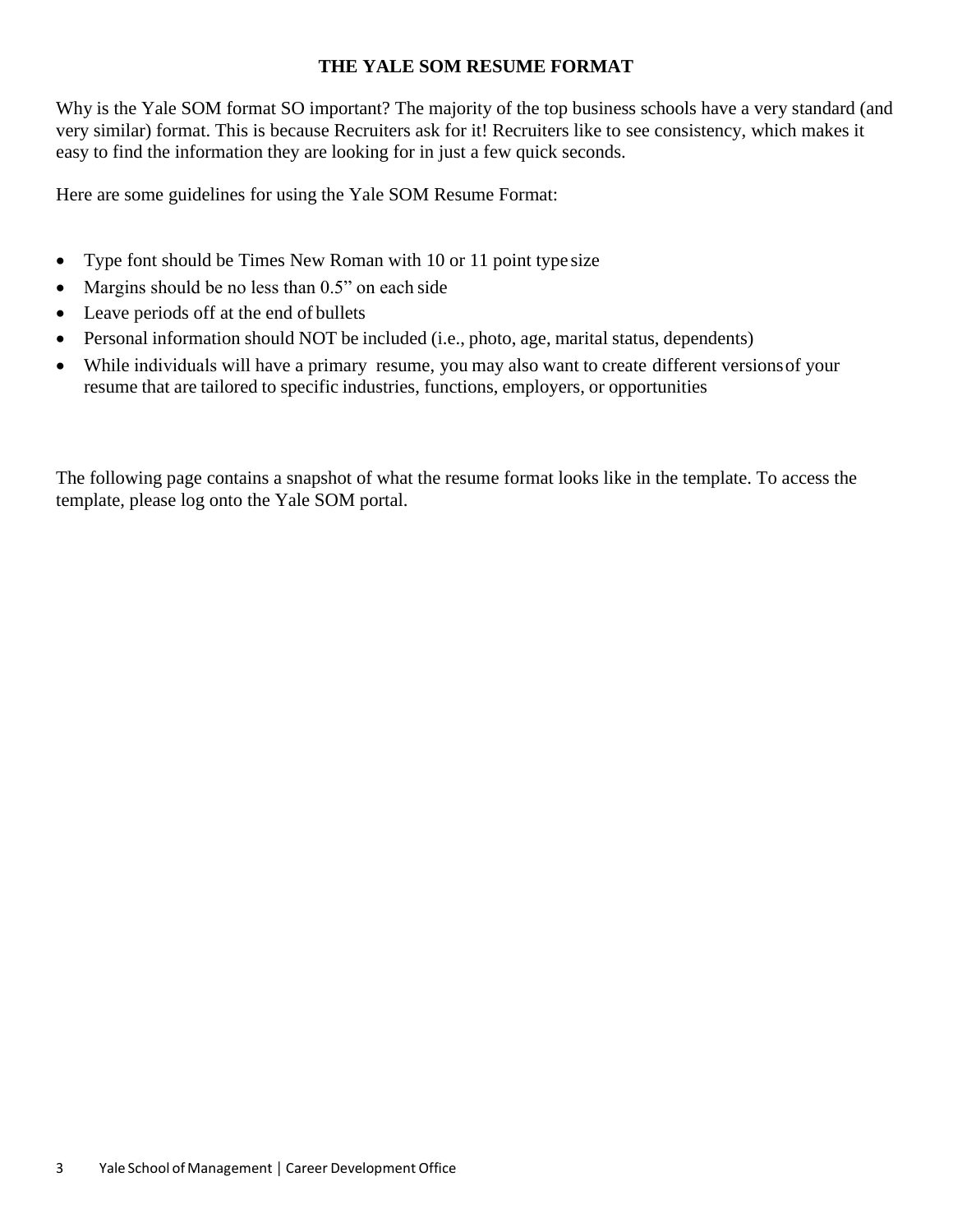### **EXPERIENCED PROFESSIONAL**

Tel: (xxx) xxx-xxxx **|** Email: [firstname.lastname@aya.yale.edu](https://alumni.yale.edu/help-center-alumni-email-yalemail) [linkedin.com/in/experiencedprofessional](https://www.linkedin.com/help/linkedin/topics/6042/6054/87) | New Haven, Connecticut

#### SUMMARY STATEMENT

Often, seasoned professionals seek to leverage their previous skills uniquely in a new role or industry. A summary statement is an effective way to create context for the reader, highlighting briefly, in fifty words or fewer, the intersection of prior experience and success with future goals and desired impact.

#### RELEVANT EXPERIENCE

## **CURRENT EMPLOYER, INC. New York, NY**

- **Job Title xxxx – xxxx** • Abcdefgh Abcdefgh Abcdefgh Abcdefgh Abcdefgh Abcdefgh Abcdefgh Abcdefgh Abcdefgh Abcdefgh
- Abcdefgh Abcdefgh Abcdefgh Abcdefgh Abcdefgh Abcdefgh Abcdefgh Abcdefgh Abcdefgh Abcdefgh
- Abcdefgh Abcdefgh Abcdefgh Abcdefgh Abcdefgh Abcdefgh Abcdefgh Abcdefgh Abcdefgh Abcdefgh
- Abcdefgh Abcdefgh Abcdefgh Abcdefgh Abcdefgh Abcdefgh Abcdefgh Abcdefgh Abcdefgh Abcdefgh

## **PRIOR EMPLOYER San Francisco, CA**

#### **Job Title xxxx – xxxx** • Abcdefgh Abcdefgh Abcdefgh Abcdefgh Abcdefgh Abcdefgh Abcdefgh Abcdefgh Abcdefgh Abcdefgh

- Abcdefgh Abcdefgh Abcdefgh Abcdefgh Abcdefgh Abcdefgh Abcdefgh Abcdefgh Abcdefgh Abcdefgh
- Abcdefgh Abcdefgh Abcdefgh Abcdefgh Abcdefgh Abcdefgh Abcdefgh Abcdefgh Abcdefgh Abcdefgh

#### **Job Title xxxx – xxxx**

- Abcdefgh Abcdefgh Abcdefgh Abcdefgh Abcdefgh Abcdefgh Abcdefgh Abcdefgh Abcdefgh Abcdefgh Abcdefgh Abcdefgh Abcdefgh Abcdefgh Abcdefgh Abcdefgh Abcdefgh Abcdefgh Abcdefgh Abcdefgh
- Abcdefgh Abcdefgh Abcdefgh Abcdefgh Abcdefgh Abcdefgh Abcdefgh Abcdefgh Abcdefgh Abcdefgh Abcdefgh Abcdefgh Abcdefgh Abcdefgh Abcdefgh Abcdefgh Abcdefgh Abcdefgh Abcdefgh Abcdefgh
- Abcdefgh Abcdefgh Abcdefgh Abcdefgh Abcdefgh Abcdefgh Abcdefgh Abcdefgh Abcdefgh Abcdefgh

### **PRIOR EMPLOYER Washington, DC**

#### **Job Title xxxx – xxxx**

- Abcdefgh Abcdefgh Abcdefgh Abcdefgh Abcdefgh Abcdefgh Abcdefgh Abcdefgh Abcdefgh Abcdefgh
- Abcdefgh Abcdefgh Abcdefgh Abcdefgh Abcdefgh Abcdefgh Abcdefgh Abcdefgh Abcdefgh Abcdefgh
- Abcdefgh Abcdefgh Abcdefgh Abcdefgh Abcdefgh Abcdefgh Abcdefgh Abcdefgh Abcdefgh Abcdefgh

#### EDUCATION

### **YALE SCHOOL OF MANAGEMENT New Haven, CT Master of Business Administration (MBA) 2018**

- Abcdefgh Abcdefgh Abcdefgh Abcdefgh Abcdefgh Abcdefgh Abcdefgh Abcdefgh Abcdefgh Abcdefgh
- Abcdefgh Abcdefgh Abcdefgh Abcdefgh Abcdefgh Abcdefgh Abcdefgh Abcdefgh Abcdefgh Abcdefgh
- Abcdefgh Abcdefgh Abcdefgh Abcdefgh Abcdefgh Abcdefgh Abcdefgh Abcdefgh Abcdefgh Abcdefgh

### **UNDERGRADUATE UNIVERSITY Boston, MA**

#### **Bachelor of Arts (BA),** Abcdefgh **xxxx**

- Abcdefgh Abcdefgh Abcdefgh Abcdefgh Abcdefgh Abcdefgh Abcdefgh Abcdefgh Abcdefgh Abcdefgh
- Abcdefgh Abcdefgh Abcdefgh Abcdefgh Abcdefgh Abcdefgh Abcdefgh Abcdefgh Abcdefgh Abcdefgh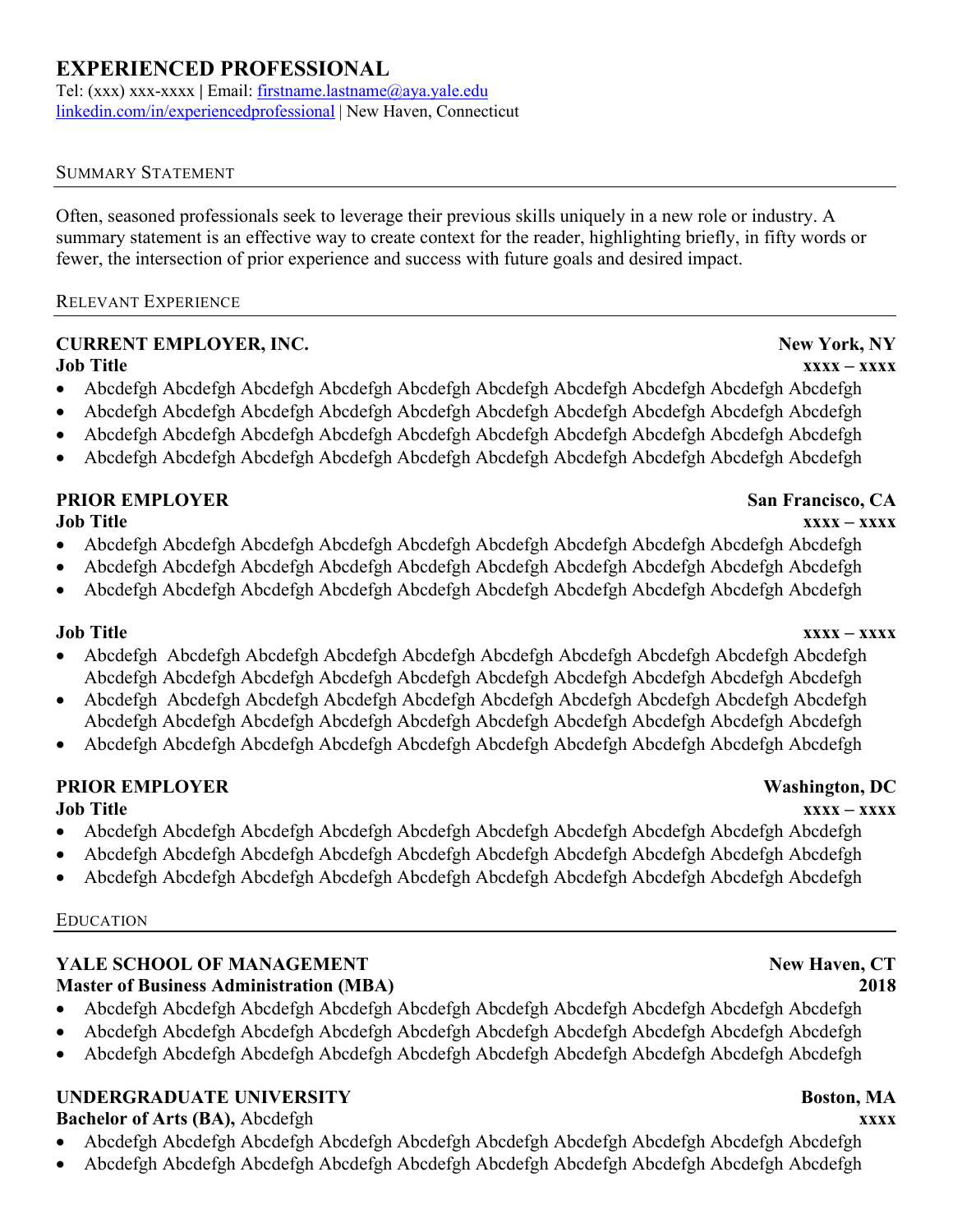#### ADDITIONAL INFORMATION

- Abcdefgh Abcdefgh Abcdefgh Abcdefgh Abcdefgh Abcdefgh Abcdefgh Abcdefgh Abcdefgh Abcdefgh
- Abcdefgh Abcdefgh Abcdefgh Abcdefgh Abcdefgh Abcdefgh Abcdefgh Abcdefgh Abcdefgh Abcdefgh
- Abcdefgh Abcdefgh Abcdefgh Abcdefgh Abcdefgh Abcdefgh Abcdefgh Abcdefgh Abcdefgh Abcdefgh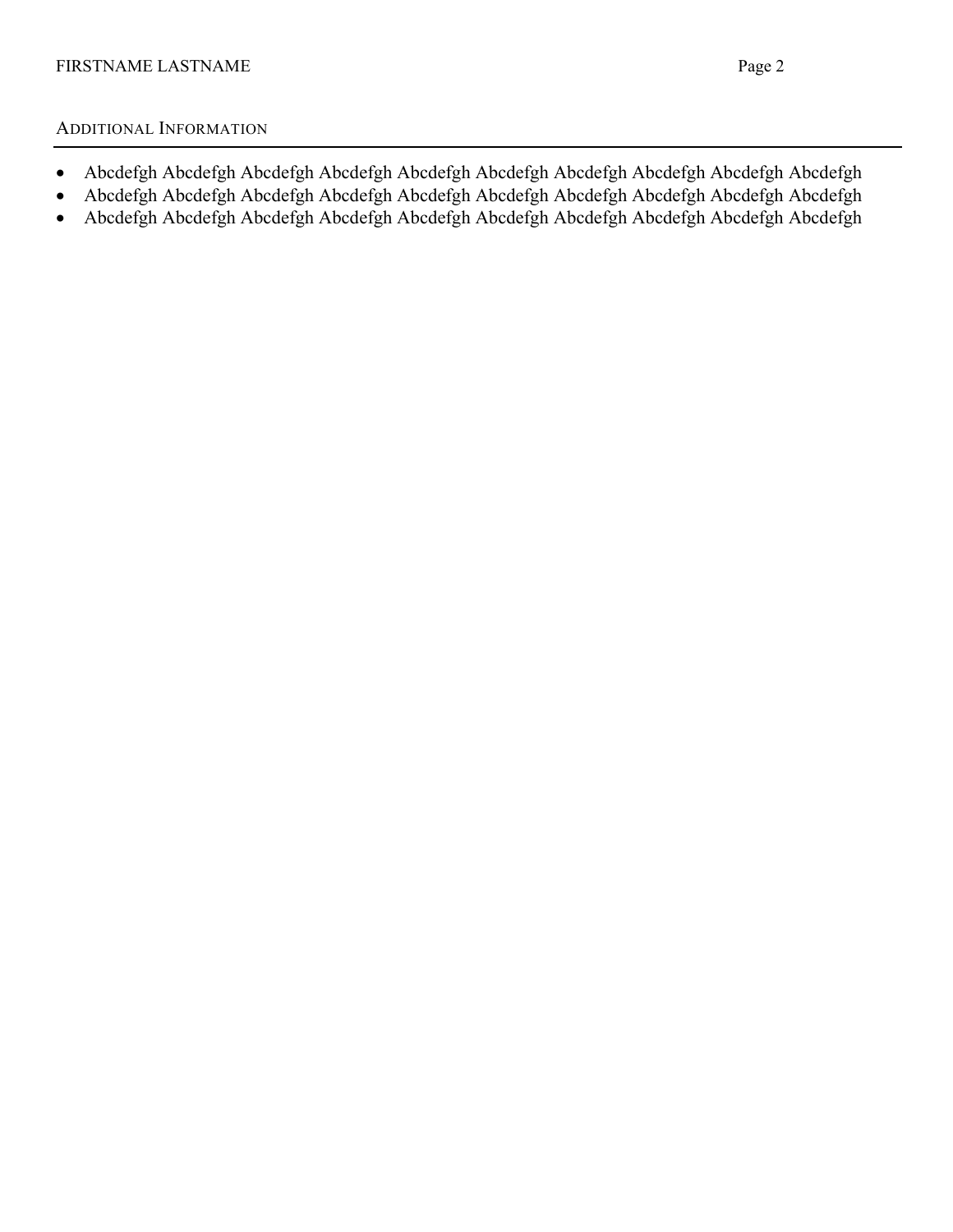### **CONTENT & TIPS FOR WRITING A HIGH IMPACT RESUME**

The format of a resume is important for the reader to be able to locate the information seamlessly, but once they have found what they are looking for, the content becomes the most important part. The writer wants to hook the reader into taking more than a few seconds to review his or her resume. Here are some guidelines for writing content by section in the Yale SOMResume:

#### *SECTION I – Contact Information*

#### *Purpose*

• Personal information goes at the top of the resume and is a simple identifier. Section should include your full name and contact information, including your email address.

### *Tips*

- Please ensure you have an appropriate and professional voicemail message on your cell phone, including an 'out of office' message during school holidays and vacations.
- As a general rule, it is good to put your address. When a resume does not have an address, it may signify that a candidate is trying to hide their location of residence. If a company does not have money to relocate candidates, they may assume the candidate lives out of town/state and may pass on their resume.

### *Example*

### • **DANIELLE BULLDOG IV**

135 Prospect Street, PO Box 208200 New Haven, CT 06520 Tel. (203) 555-5555 E-mail: [danielle.bulldog@yale.edu](mailto:danielle.bulldog@yale.edu)

#### *Education*

*Tips*

- Present your graduate and undergraduate institutions in reverse chronological order with the most recently attended school first.
- If your GMAT score is greater than 720 (95% percentile), list it in this section.
- If your GPA is greater than 3.5, list it in this section.
- List any Latin honors (i.e., *cum laude*) or scholarships from previous degrees.
- Include Yale SOM academic distinctions, leadership roles, extracurricular activities, and related coursework.

#### *Examples*

- GMAT: 780 (99<sup>th</sup> percentile); Forté Scholar and Teach For America Scholarship recipient
- Distinction (top 10%) in six courses, including Investor, Sourcing & Managing Funds, and Economics
- Elected to Student Government as Cohort Representative
- Selected as an Admissions Tour Guide
- Co-leader of Education Club Fall JobTrek
- Co-Coordinator for Education Leadership Conference Expo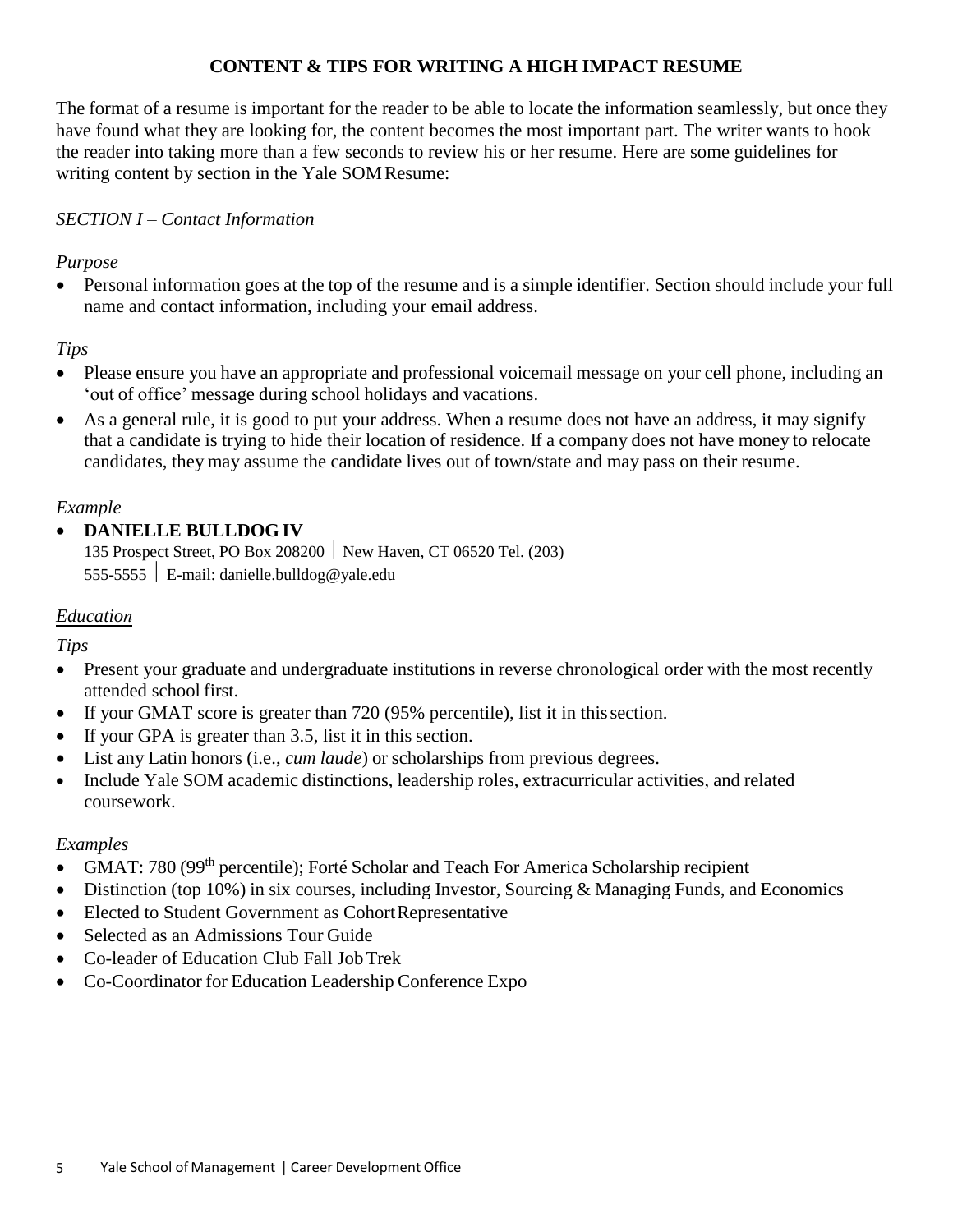### *Professional Experience*

### *Purpose*

- The heart of your resume is the organization and presentation of your professional experience. When developing this section, your goal is to highlight the skills/achievements most relevant and directly transferable to the position you're seeking. Describe your major activities (transactions and projects), but place the *greatest emphasis* on accomplishments you can legitimately claim as yourown.
- Resume reviewers seek out information that can serve as a topic of conversation or likely interview question. Each position listed in your resume should have at least one bullet that clearly points to and serves as a "short cut" for the most salient aspect of that experience.

### *Tips*

- Use strong action verbs to begin each bullet.
- Include the city and state/country of work experience, don't assume (i.e., Paris, France vs. Paris, Texas).
- Draw the connections between past experiences and the occupational skills required in the role one is applying for (readers often lack the time needed to draw inferences and make connections based on resume bullets. Please be as explicit as possible regarding how your past achievements relate to the position of interest).
- Ensure each bullet point reflects an accomplishment (vs. a responsibility).
- Use the "SAR" (Situation Action Result) framework to write the accomplishment statements. This includes describing the Situation (S), the Action taken (A) which might include the analysis of the opportunity, the planning and preparation, and the resources involved, and the Results (R) obtained. Be sure to state if you presented your results to clients or senior management, and what next steps were taken.
- Quantify impact as often as possible (e.g., % sales growth). If possible, try to relate the size and/or scope of accomplishment (e.g., "first," "affecting 3 of 5 firm clients", "increasing audience 200%", etc.). Focus on your individual impact and please be careful not to exaggerate or misrepresent your background**.** In situations where the responsibility and activities had little quantitative benefit, you should make the effort to "qualify" results. For example, "Championed a quarterly learning seminar that increased collaboration between sales, marketing, and finance" or "Developed a proposal to refocus traditional media spend on a social media strategy, recommendation was supported and acted upon by senior leadership".
- Expand upon accomplishments wherever possible:
	- o Improved quality, productivity,teamwork
	- o Increased sales, profits
	- o Reduced costs
	- o Planned/designed a program/training process to improve, reduce or change some factor
	- o Decreased turnover, failures, breakdown, shrinkage, overtime, etc.

### *Examples (Accomplishment Statements):*

- Designed and implemented new promotional point of sale displays, which arrested share loss and increased overall market share by 6%
- Initiated advanced assembly procedures to increase production 10% by reducing turn-around time from five to four days. Presented report on procedural improvements to senior management, informing next round of strategic planning
- Modeled worldwide flow of trade and capital to predict multi-year exchange and interest rate movements
- Led sales team of 12 professionals in doubling market share of company's largest product segment from 15% to 30%, despite negative economic indicators in industrysector
- Drafted congressional testimony, speeches, and editorials on energy policy and national security issues
- Developed a spreadsheet for determining salary and benefits plan impact on bank finances; model has become company-wide standard and is stillutilized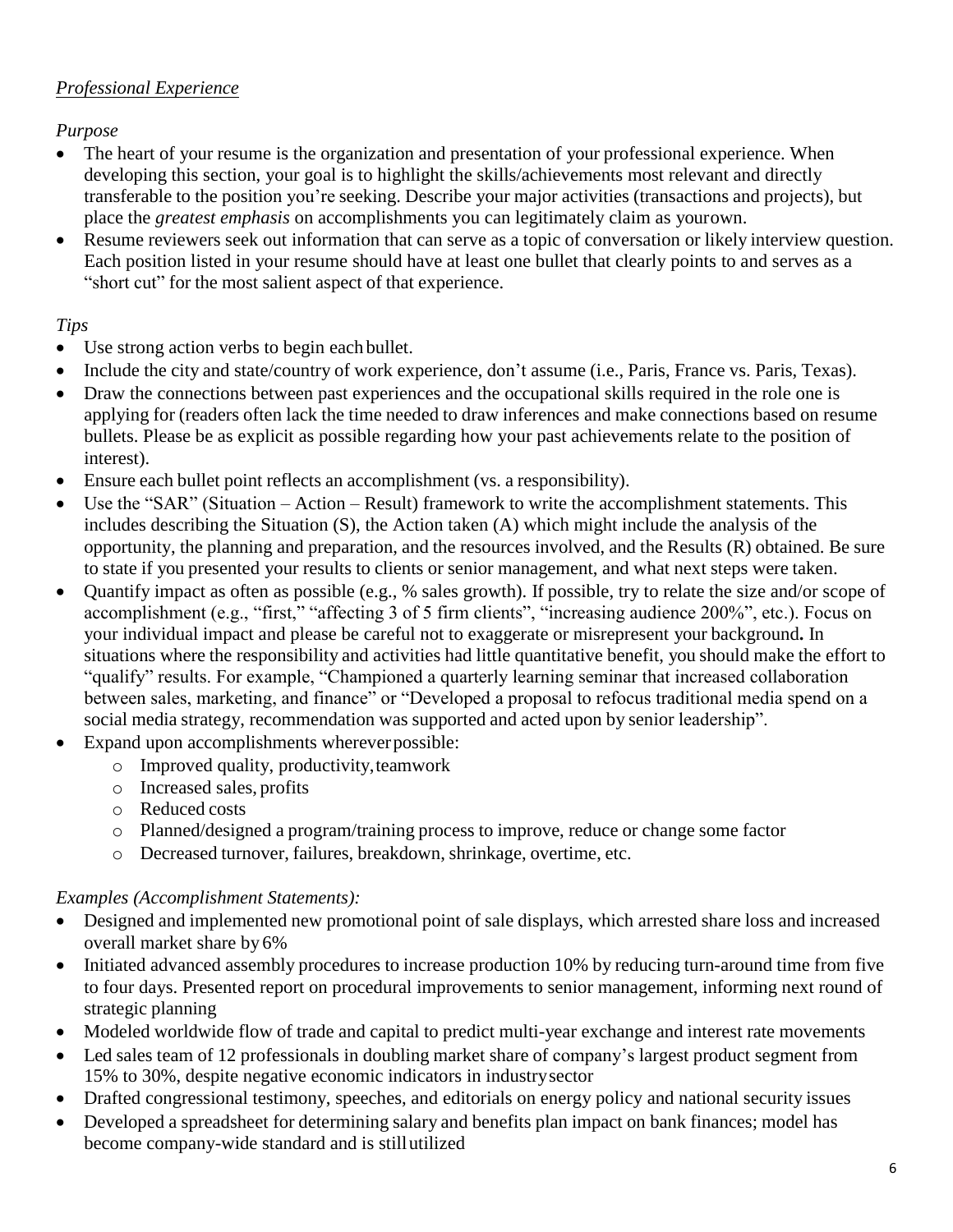- Led a 10 member cross-functional task force charged with improving administrative processes, resulting in overall savings of \$3M annually
- Created and presented a program to educate regional branches in anti-fraud compliance best practices
- Compiled and distributed weekly activity reports to all vice presidents and senior managers (meeting all deadlines and attaining the highest degree of accuracy)
- Prepared budget and P&L analysis for product lines, providing management with estimates of product profitability for strategic planning in the Latin Americanmarket
- Trained new employees in customer service, secretarial, and telephone procedures, generating a 30% reduction in customer complaints. One of five employees nominated for annual "Customer Orientation Award" by supervisor
- Studied 30 bids and contracts from outside service providers, totaling more than \$30M annually, and presented recommendations to senior managers, resulting in five new preferred provider relationships
- Analyzed statistical reports to pinpoint cost overruns, saving \$500K annually in raw material sourcing
- Created new loan procedure that resulted in \$200K savings and 50% improved processing turnaround time
- Identified attractive overseas investment opportunities in Malaysia and Indonesia; presented proposals to managing partners, resulting in two successful dealclosings

### *Additional Information*

### *Purpose*

The additional information section holds great importance in making a strong statement about you. This section not only exhibits your enthusiasm to learn new things but also helps in sketching your personality beyond the work environment. This information can be crucial in making a connection with the interviewer.

### *Tips*

- Use this space to highlight additional information such as (but not limited to) membership in professional organizations, licenses/certifications, language skills, volunteer activities, special projects and independent studies when those exceed the scope of basic coursework, non-traditional computer skills that may be job relevant, and any additional personal interests or achievements (e.g., long-distance running, exhibition of artwork, etc.).
- Avoid politically or religiously sensitive topics.
- Include relevant work authorization (if appropriate).
- If listing interests use specifics to make more interesting and conversation provoking. Most MBAs, for example, like travel. It adds more color to say "travel (have visited 49 US states and 30 countries)" or "adventure and budget travel" or "travel to world's top 50 tourist attractions"
- Consider using humor to add personality or humility. For example, listing activities you enjoy but might not necessarily excel at ("truly terrible golfer" or "challenged home chef")

### *Examples*

- StartingBloc Fellow, Boston 2012 Institute for Social Innovation
- Class Agent, Williams College Alumni Fund
- Languages: French (conversational)
- Enthusiastic hiker (Adirondack Park, Zion, Bryce, Acadia, Banff, Jasper and Yosemite National Parks; 17 of the 48 peaks over 4,000 feet in the White Mountains of NewHampshire)
- Interests include crossword puzzles, travel, running and ultimate Frisbee
- Yale Grad Rugby Club forwards play and Travel Logistics Manager; competitive rower
- Co-developed NEED Young Professionals' Organization, founded to advocate for ending poverty in Ft.Worth, TX
- 7 Yale School of Management │ Career Development Office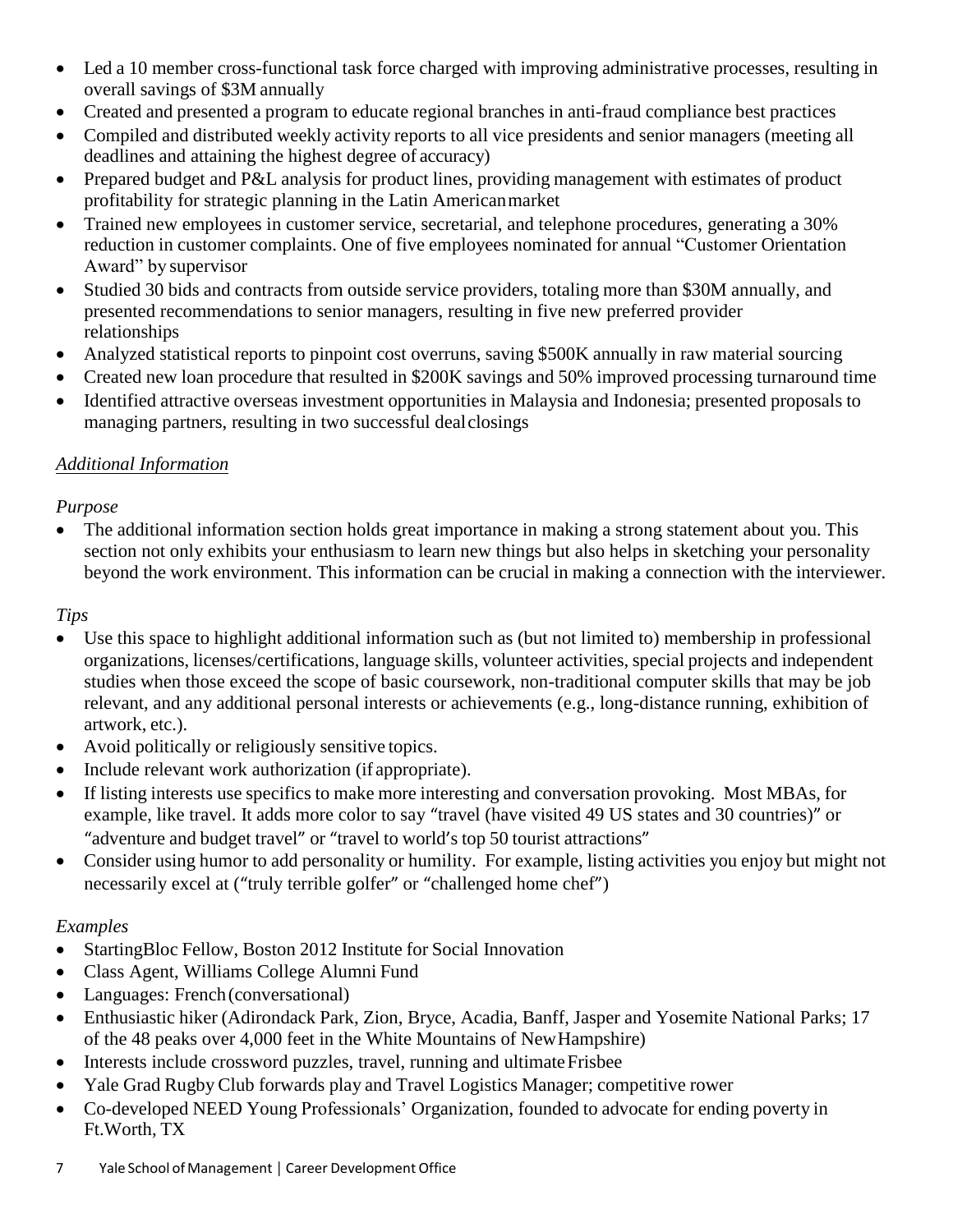- Avid reader; passionate basketball, football and movie fan; sufficient but eager cook
- Mentor, Student Sponsor Partners NY high school student mentee achieved goal of college attendance
- Interests: News media, golf, my hometown of Cleveland, exploring the art museum of every city Ivisit
- Language Skills: Proficiency in Brazilian Portuguese (advanced) and Mandarin Chinese (beginner)
- Software Skills: Advanced Microsoft Excel Modeling and Programming, ArcGIS, Stata, Microsoft Access
- Interests: Practitioner and teacher of Vinyasa Yoga, lover of deep strategy board games, avid traveler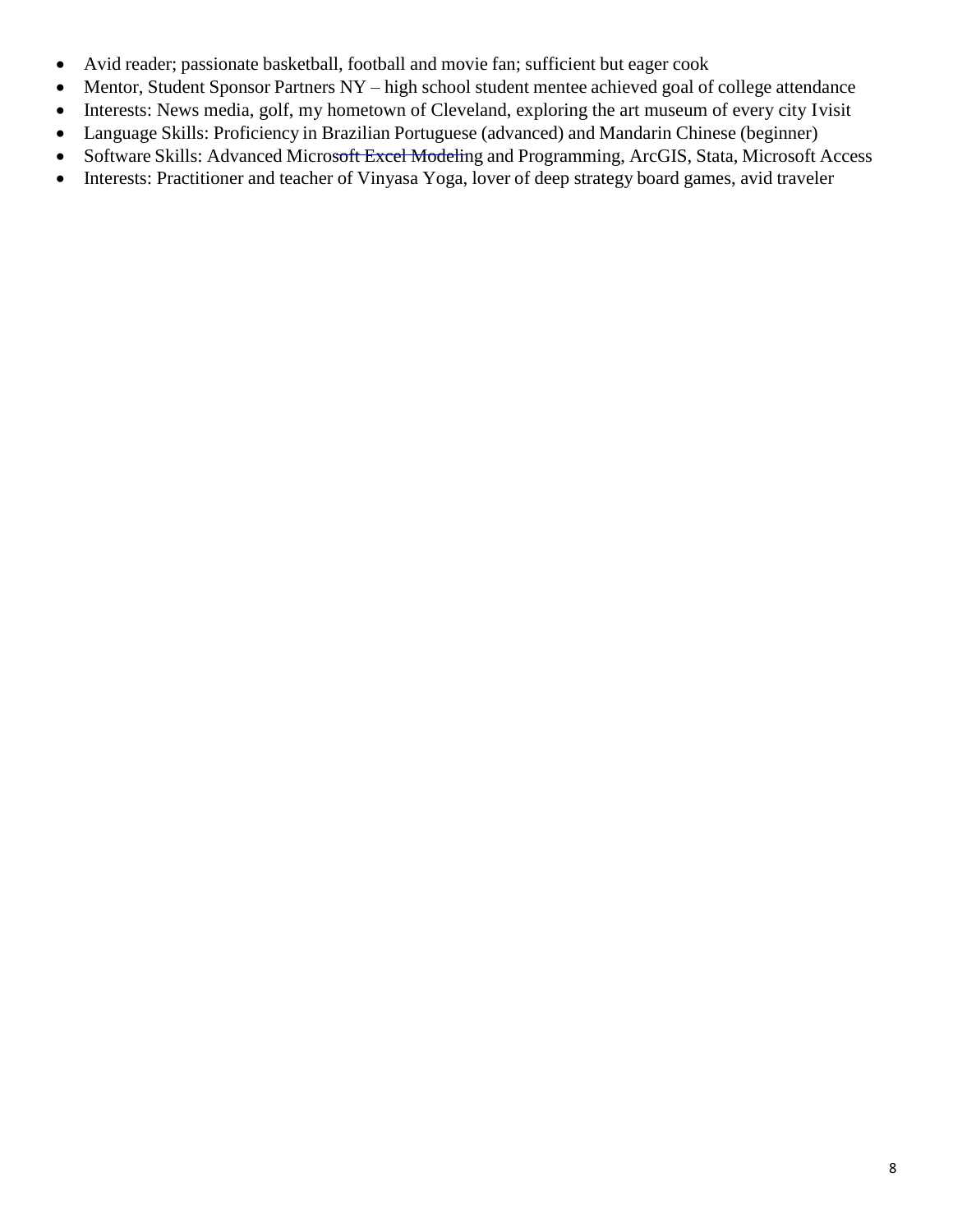#### **THE YALE SOM RESUME CHECKLIST**

Please use the following checklist to ensure all requirements have been met prior to uploading your resume to CMS. We understand that each of you have different backgrounds and career aspirations so if you have any questions while writing your resume, please e-[mail us at som.cdo@ya](mailto:som.cdo@yale.edu)le.edu.

While each individual will have a primary resume, you may also want to create different versions of your resume that are tailored to specific industries, functions, employers, or opportunities.

#### *1. Formatting*

*Although the resume content is the most important part of your resume, having a clean, well-formatted resume will make it easier for employers to find the critical information they need to know about you.*

| $\Box$ | Yale SOM resume template used (hint: if you are having trouble with the template or if you are having any spacing<br>issues, show the gridlines so that you can see where the sections begin and end) |
|--------|-------------------------------------------------------------------------------------------------------------------------------------------------------------------------------------------------------|
| □      | Resume is one to two pages                                                                                                                                                                            |
| □      | Formatting consistent throughout entire resume (e.g. headings, font sizes, bold)                                                                                                                      |
| $\Box$ | Font and size $=$ Times New Roman 11 point font (10 point minimum)                                                                                                                                    |
| □      | Margins no less than 0.5" on each side                                                                                                                                                                |
| □      | Heading all in SMALL CAPS                                                                                                                                                                             |
|        | Dates                                                                                                                                                                                                 |
|        | Prior work experience - use years only $(20XX - 20XX)$                                                                                                                                                |
|        | Internship – list as "Summer 20XX"                                                                                                                                                                    |
| □      | Bullet points correct ( $\bullet$ ) and do not use periods at the end of each bullet/statement                                                                                                        |
| $\Box$ | Proofread – grammar punctuation, spelling correct                                                                                                                                                     |

#### *2. Contact Details*

*This section includes your name and contact information where an employer is able to contact you.*

|        | Name at the top of the page, bold, all capitalized in the correct format<br>[FIRSTNAME LASTNAME] or [FIRSTNAME (PREFERREDNAME) LASTNAME] |
|--------|------------------------------------------------------------------------------------------------------------------------------------------|
|        |                                                                                                                                          |
| $\Box$ | Mailing address – address where you receive your mail (in case a company sends you information)                                          |
| $\Box$ | Telephone – number you can be contacted or can easily access messages; country/area code in parentheses                                  |
|        | E-mail                                                                                                                                   |
| П      | Photo $-$ do not include                                                                                                                 |

#### *3. Education*

*This section allows employers to gain insight into your post high school academic performance.*

| $\Box$ | Education list in reverse chronological order, with Yale SOM listed first                                                           |
|--------|-------------------------------------------------------------------------------------------------------------------------------------|
| □      | School name in <b>BOLD CAPITAL</b> letters                                                                                          |
| $\Box$ | School location includes City and State (or Country if not in US)                                                                   |
| □      | Date for all schools is graduation year only (20XX)                                                                                 |
|        | For Yale SOM, please state expected graduation year (2017 or 2018)                                                                  |
| □      | Graduate and undergraduate degrees listed with majors                                                                               |
| □      | Yale SOM degree = Master of Business Administration (MBA) or Master of Advanced Management (MAM); no<br>need to state Candidate for |
| П      | Academic achievement reflected                                                                                                      |
|        | Yale SOM – if GMAT > 720 (95th percentile) or if any academic distinctions (top 10% of class)                                       |
|        | Undergraduate – include Latin honors or if $GPA > 3.5/4.0$                                                                          |
| □      | Education related activities included in bullet points (e.g. academic awards, scholarships, leadership positions,                   |
|        | exchange program, teaching assistant roles, club activity)                                                                          |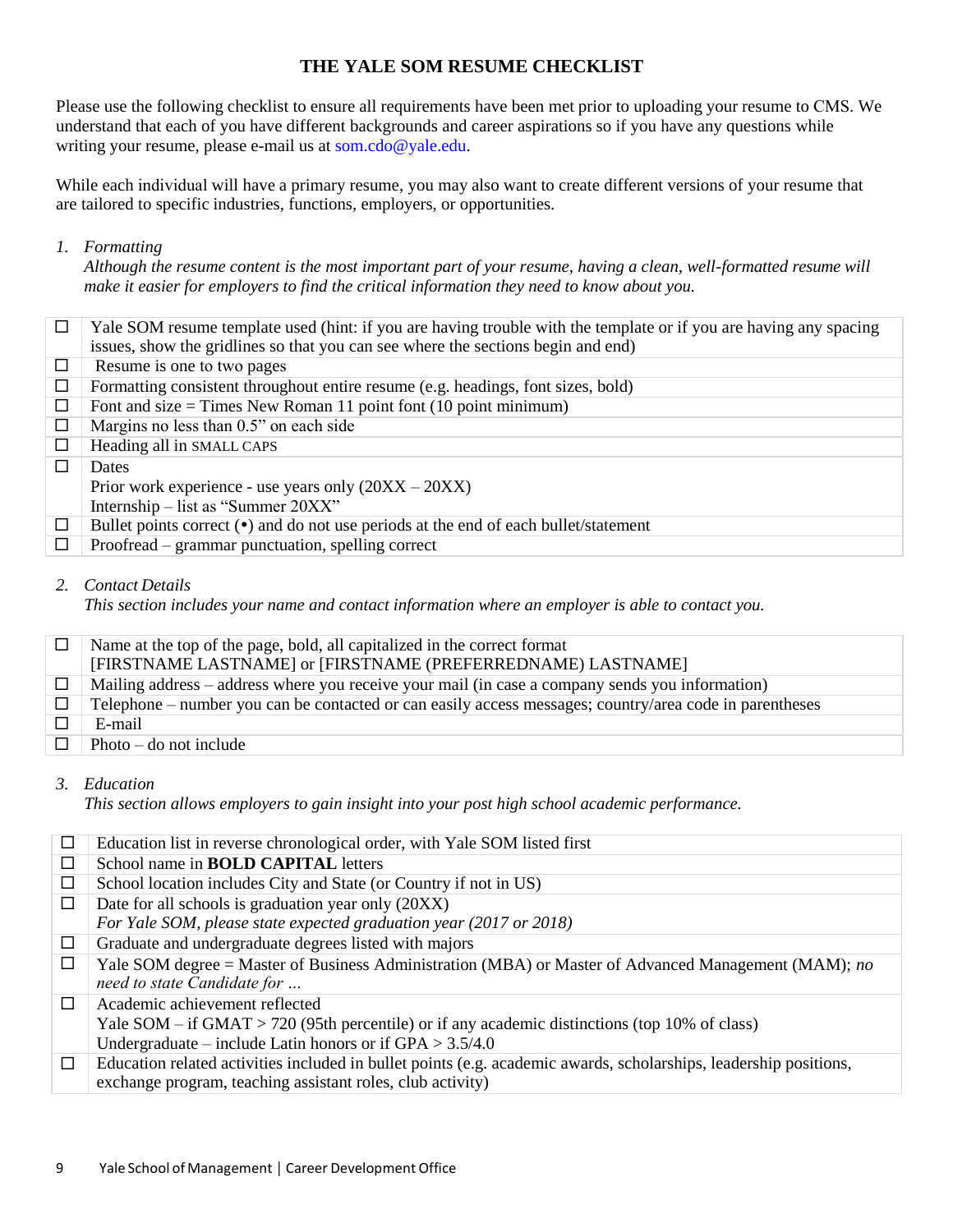#### *4. Work Experience*

*This section is the heart of your resume and where many employers focus. Make sure to leverage this section to communicate knowledge and skills that are relevant to the position for which you're interested. Place more emphasis on most recent experiences as opposed to earlier positions.*

|        | Company name in <b>BOLD CAPITAL</b> letters                                                                           |
|--------|-----------------------------------------------------------------------------------------------------------------------|
| □      | If company not widely known, business is described in one sentence, in italics under company name                     |
| $\Box$ | All accomplishment statements start with a powerful action verb (see appendix for list of action verbs)               |
| □      | Statements are concise, relevant and results-oriented rather than a list of tasks and responsibilities                |
| □      | Accomplishments statements are quantified wherever possible                                                           |
|        | Currency included when stating monetary value                                                                         |
|        | If indicating numbers: K = thousands, M = millions, B = billions (e.g. $1,000,000 = 1M$ )<br>$\overline{\phantom{a}}$ |
|        | Note: there are several ways to denote amounts (i.e., millions can be M or MM). No matter what you choose, it         |
|        | is just important that you be consistent throughout the resume                                                        |
| □      | Verbs all past tense if job is completed; current jobs can have present and past tense actions                        |
| $\Box$ | Jargon and abbreviations eliminated                                                                                   |
|        | Key words and phrases relative to target work area included                                                           |

#### *5. AdditionalInformation*

*This last section provides you with the opportunity to highlight additional information you would like employers to know about you outside of work and school and infuse your personality into your resume.*

| $\Box$ Professional qualifications & memberships included (e.g. CFA, CPA, licenses, accreditations, affiliations) |
|-------------------------------------------------------------------------------------------------------------------|
| $\Box$ Language skills included (proficient and fluent, do not include basic)                                     |
| $\Box$ Volunteer work included                                                                                    |
| $\Box$ Interests included (e.g. hobbies, sports, unique interests)                                                |

*6. Other*

*Additional information to keep in mind when crafting your resume.*

| □      | Be honest – many employers conduct background checks and ask for references after extending offers, make sure                                                                                                                                                                                                                                                                    |
|--------|----------------------------------------------------------------------------------------------------------------------------------------------------------------------------------------------------------------------------------------------------------------------------------------------------------------------------------------------------------------------------------|
|        | all statements are true                                                                                                                                                                                                                                                                                                                                                          |
| □      | Proofread • Proofread • Proofread                                                                                                                                                                                                                                                                                                                                                |
| $\Box$ | Have the CDO, Career Coaches, friends and/or family proofread your resume                                                                                                                                                                                                                                                                                                        |
| □      | Save resume in multiple formats for easy application submission; make it easy for the recipient to find your resume<br>once it's detached from an e-mail by saving the file with a meaningful name such as your first and last names.<br>Adding the company name may also help you manage multiple versions of your resume.<br>Word<br><b>PDF</b><br>Text for digital submission |
| □      | Make sure your resume and any online profiles (e.g. LinkedIn) are consistent and don't include any contradictory<br>statements. Proofing to make sure years of employment match is particularly important.                                                                                                                                                                       |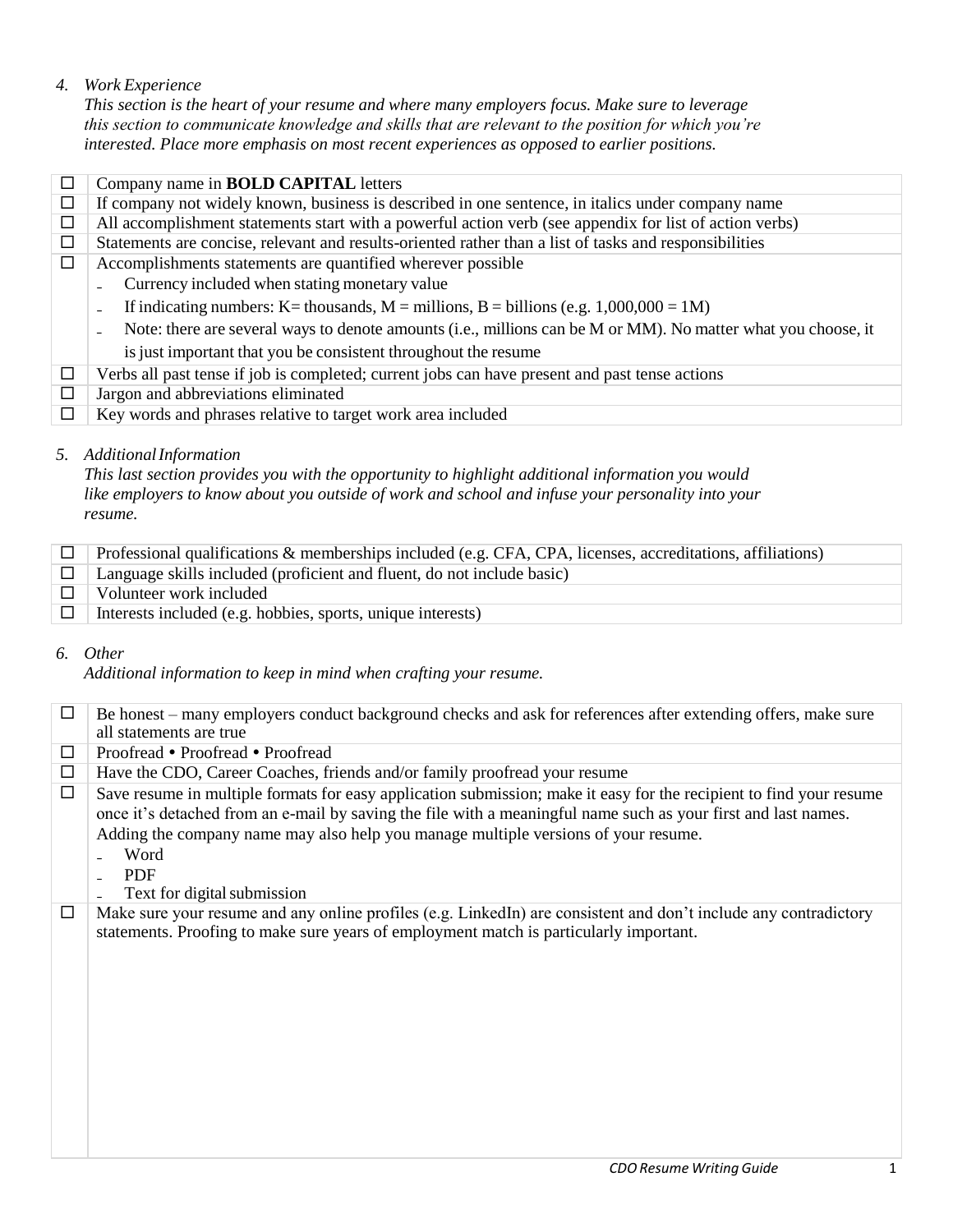# APPENDIX LIST OF RESUME ACTION VERBS

Yale School of Management │ Career Development Office *CDOResumeWritingGuide* 10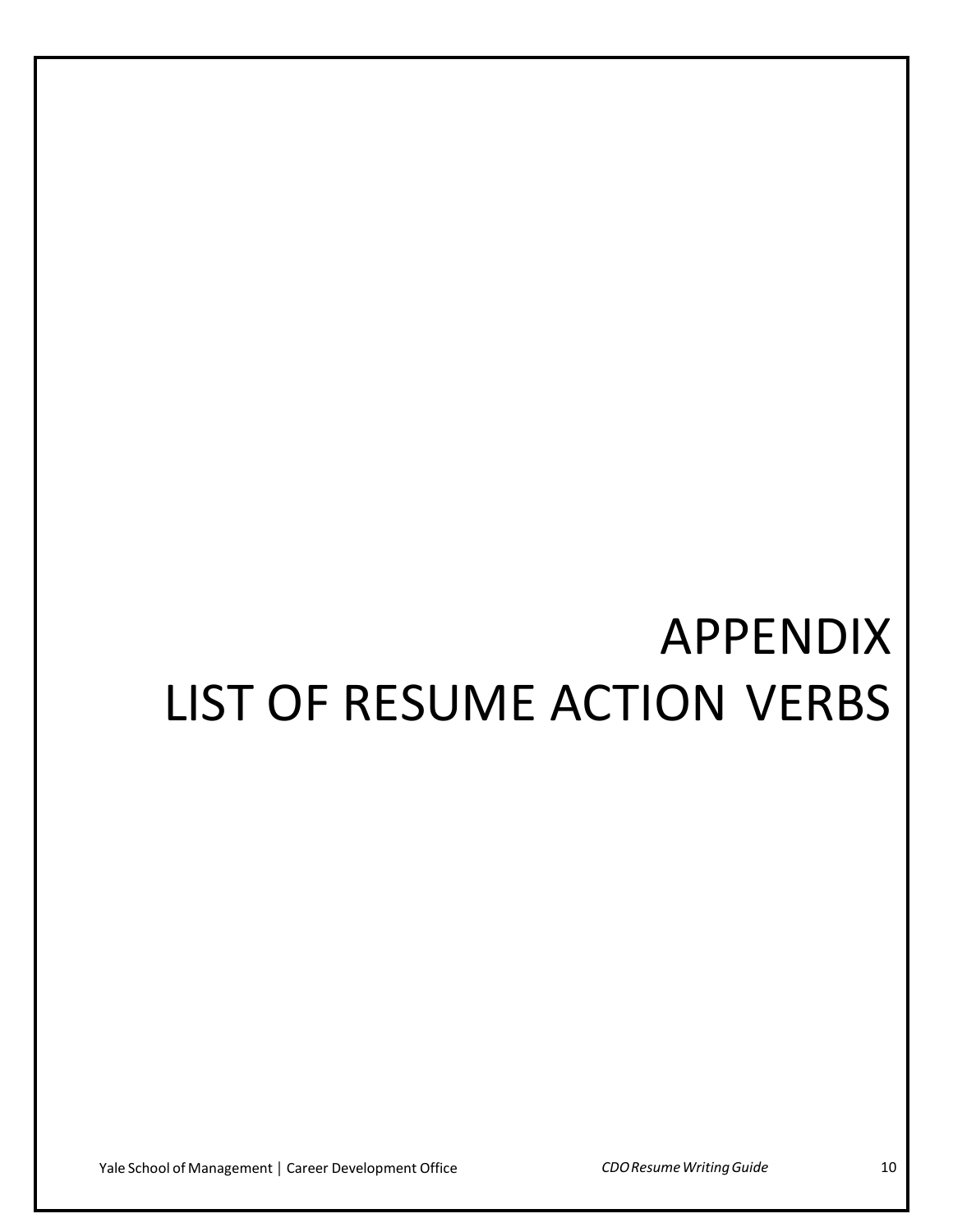#### **LIST OF RESUME ACTION VERBS**

#### **Achievement**

Accelerated Accomplished Achieved Activated Amplified Attained Broadened Circumvented Conserved Effected Elected Executed Expanded Expedited **Generated** Identified Improved Increased Insured Manufactured Marketed Mastered Mobilized Obtained **Orchestrated** Overhauled Produced Reduced Reorganized Reproduced Resolved Restructured Revitalized Simplified Solicited Streamlined Succeeded Upgraded

#### **Teach**

Accommodate d Advised Awarded **Certified** Clarified Coached Collaborated Consulted Counseled Educated Exhibited Explained Facilitated Fostered Guided Helped Instructed Mentored Modeled Navigated Participated Taught Trained Tutored

**Administrative** Adopted Amended Arranged Charted Collected Consulted Contributed Coordinated Deducted Dispensed Displayed Distributed Documented Established Executed Hired Hosted Implemente d Installed Maintained Measured Nominated Observed Offered Ordered Outlined Partnered Performed Prepared Processed Provided Purchased Recorded Rendered Served Serviced Sourced Supported

#### **Manage**

Acquired Administered Advanced Approved Assigned Authorized Chaired Challenged Closed Contracted Controlled Decided Delegated Designated Directed Enlisted Handled Initiated Instilled Instituted Issued Managed Motivated Presided Recruited Retained Reviewed

#### **Communication** Addressed

Advertised Arbitrated Articulated Assembled Bridged Briefed Charted Circulated **Cited** Communicate d Conducted Contacted Conveyed Convinced Corresponded **Critiqued** Debated Delivered Demonstrated Edited Harmonized Informed Interviewed Lectured Mediated Negotiated Persuaded Presented Promoted Proposed Publicized Reported Represented Responded Suggested Translated Wrote

#### **Organize**

Allocated Anticipated Appraised Arranged Catalogued **Categorized** Classified Collected Consolidated Convened Edited Eliminated Employed Finalized Gathered Grouped Incorporated Linked Mapped Monitored Organized Planned Regulated Scheduled

#### **Creative**

Adapted Authored Blended Changed Commissioned Conceived Conceptualize d Constructed Created **Cultivated** Customized Designed Developed Devised Directed Drafted Envisioned Established Formulated Founded Illustrated Influenced Initiated Introduced Invented Launched Modeled Originated Revamped Revised Shaped Staged Updated Visualized

#### **Research**

Assessed Compared **Critiqued** Defined Derived Detected Determined Disclosed Discovered Dissected Evaluated Examined Explored Inspected Interpreted Investigated Located Measured Predicted Proposed Qualified Rated Recommended Researched Reviewed Searched Studied

**Financial** Accounted Adjusted Allocated Analyzed Appraised Assessed Audited Balanced Budgeted Built (models) Calculated Capitalized Charted Classified Compared Compiled Computed Consolidated Constructed Controlled Created Disbursed Diverted Estimated Evaluated Exchanged Figured Financed Forecasted Formulated Modeled Projected Reconciled Researched Tabulated Valued

#### **Technical**

Adapted Adjusted Applied Built Computed **Constructed** Converted Designed Diagnosed Diagramed Engineered Experimented Fabricated Innovated Integrated Maintained Modified Programmed Proved Purchased Repaired Resolved Restored Solved Specified Systematized Tested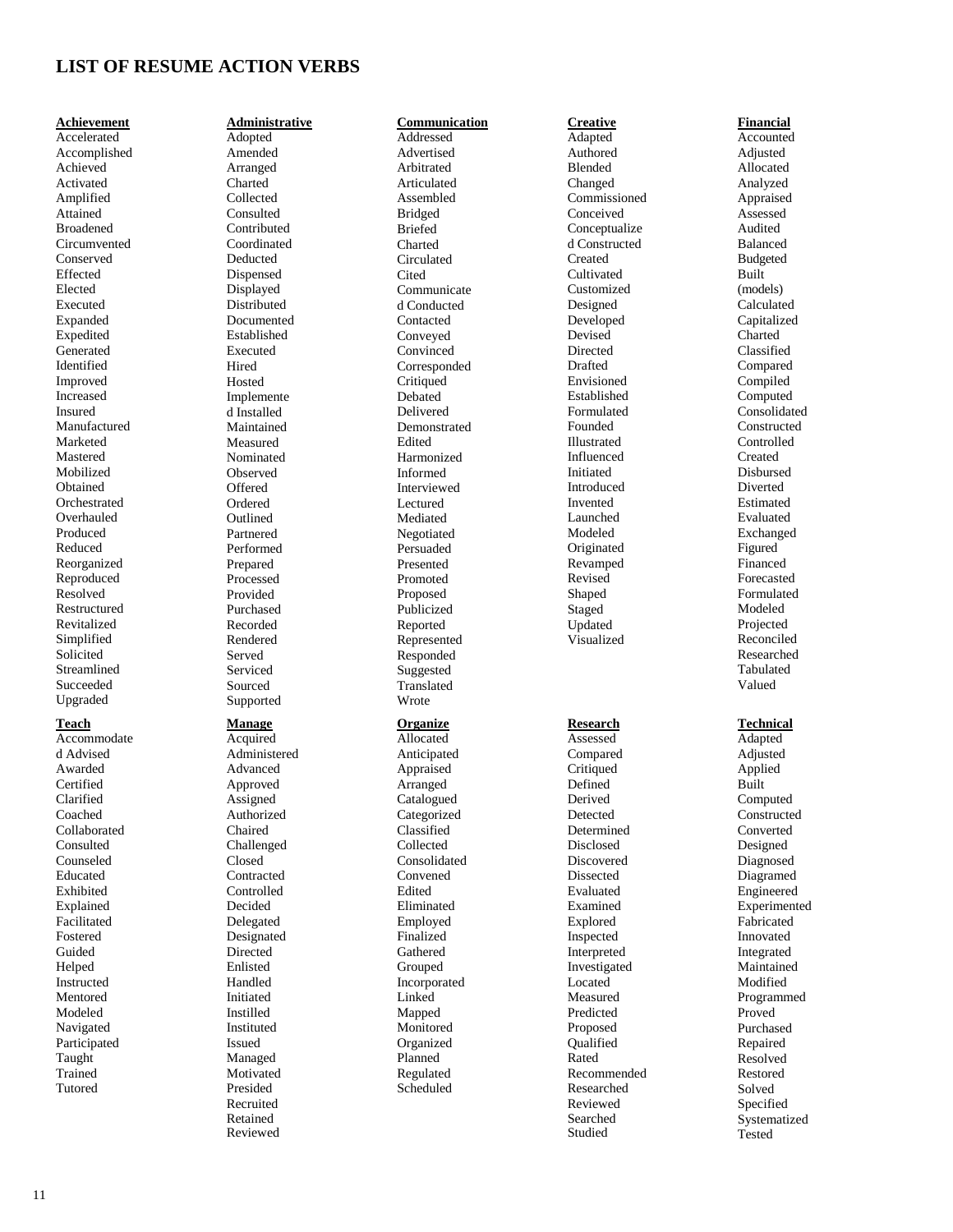# APPENDIX FUNCTIONAL PROFILES

Yale School of Management │ Career Development Office *CDOResumeWritingGuide* 12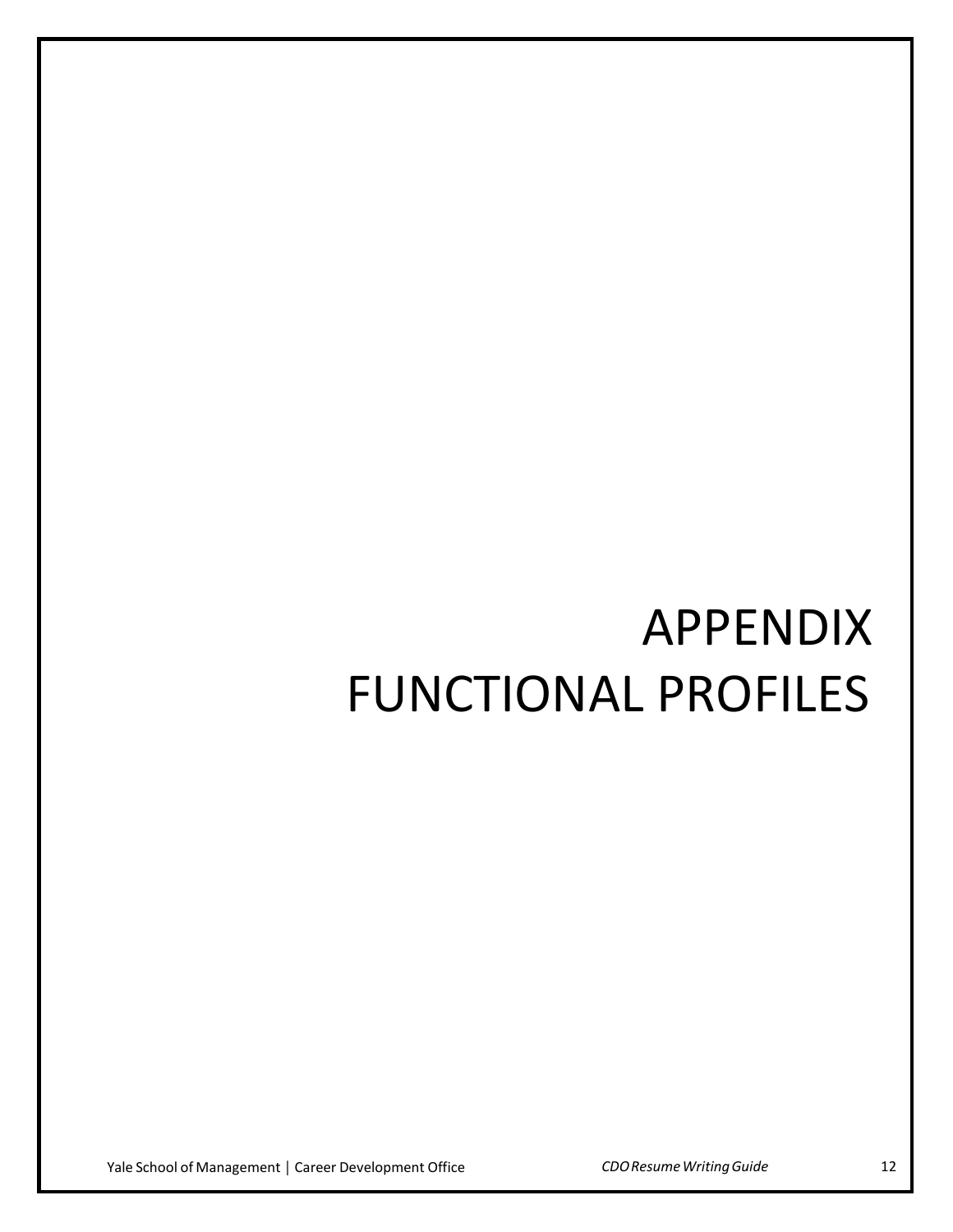#### *BUSINESS DEVELOPMENT*

*Core Skills: Research & Analysis, Communication, Leadership*

#### *Corporate Development Manager*

- Lead the development of strategic andfinancial models including the assessment of market conditions, competitive pressures, business challenges, and return onassets
- Lead the development, preparation and presentation of analysis results to senior management
- Identify and recommend viable solutions to streamline capital planning processes
- Identify sources of data and influence data procurement to support performance measurement, comparative metrics and dashboards, as well as strategic andcapital planning and analysis
- Consult with business units to keepmeasures aligned with strategic initiatives and when possible with industry standards and/or benchmarks

#### **Potential Role Value Profile**

- *Research and Analysis*
- Research, gather and organize capital and financial data • Analyze, model, and forecast information for capital business case development
- Quantitative and statistical analysis andevaluation *Communication*
- Strong verbal and written communication
- Persuasion and influence
- **Executive presence**
- Relate financial information to the broader business *Leadership*
- Facilitate senior management discussion
- Develop consistent methodology for strategic planning across business units
- Foster team collaboration and facilitate conflict resolution
- Cultivate and maintain effective partnerships/relationships *Knowledge & Experience*
- 
- Experience in budgeting and long range planning
- Thorough understanding of financial statement construction and analysis
- Experience in consulting, project management and staff management
- Strong knowledge and understanding of accounting principles

#### *Strategic Planner*

- Identify potential growth opportunities
- Develop and manage project and implementation work plans for pursuing new opportunities
- Perform analysis in support of business development efforts including financial modeling and primary marketresearch
- Develop terms and terms sheets; develop negotiation strategy; lead and/or participate in the negotiations
- Manage contract development and due diligence processes associated with newalliances
- Secure buy-in and necessary approvals and manage related communications
- Streamline organizational structures and operation processes
- Lead strategic planning and implement best practices

#### *Research and Analysis*

- Source, gather and organize information
- Financial and marketanalysis
- Evaluate and assess business opportunity

#### *Communication*

- Presentation, formal andinformal
- Negotiation/closing deals
- Strong verbal and written communication
- Create and draft proposals
- Build and maintain client relationships
- Sell an idea to get buy-in from critical players

#### *Management and Leadership*

- Develop vision and strategy
- Project management
- Recognize and incentivize team member talent
- Coach and develop team capabilities
- Facilitate conflictresolution
- Quick and independentthinker
- Entrepreneurial initiative

#### *Knowledge & Experience*

Marketing experience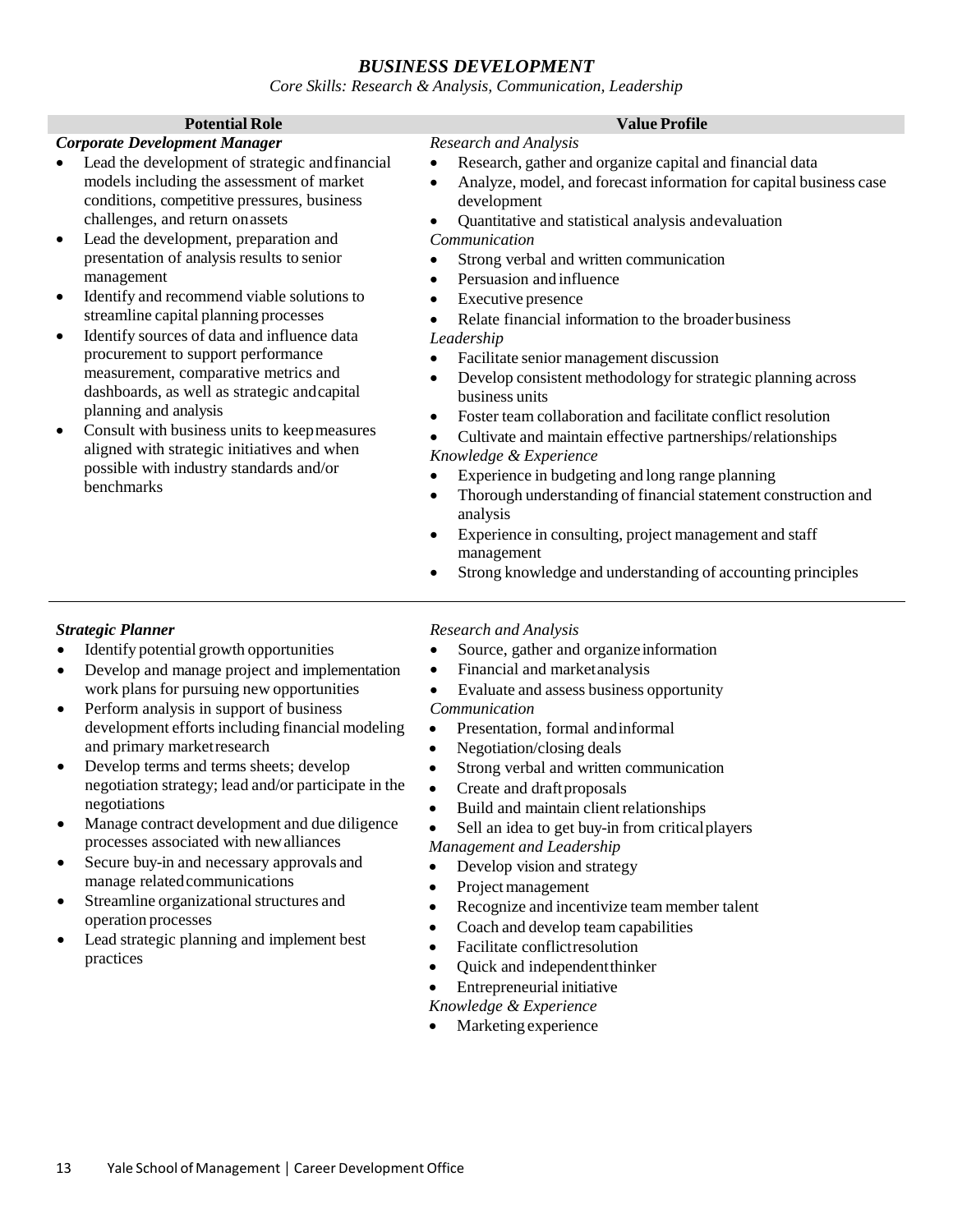### *CONSULTING*

*Core Skills: Research & Analysis, Problem Solving / Strategic Thinking, Communication, Leadership*

| Research & Analysis<br><b>Management Consultant</b><br><b>Internal Consultant</b><br>Perform competitive analysis<br>٠<br><b>Specialty Consultant</b><br>Conduct extensive process and data analysis<br>$\bullet$<br>Define scope, recommend approach, and manage<br>Analyze client issues, findings and proposals<br>$\bullet$<br>execution of major strategic planning projects for<br>Research issues and synthesize findings<br>$\bullet$<br>clients<br>Strong detail-orientation<br>$\bullet$<br>Codify frameworks and methodologies for<br>Problem Solving / Strategic Thinking<br>approaching major strategic issues, leveraging<br>Frame solutions to client problems; develop hypothesis<br>$\bullet$<br>both existing corporate intellectual capital as well<br>Develop analysis plan to further explore the business problem and<br>$\bullet$<br>as developing innovative concepts<br>verify the hypothesis<br>Apply various quantitative methods to analyze<br>Enhance processes to add significant value to client<br>٠<br>and interpret information from multiple data<br>Recommend corrective or improvement actions<br>$\bullet$<br>sources<br>Manage projectimplementation<br>$\bullet$<br>Developing business models, financial models,<br>Think creatively, independently and innovatively<br>and other analytical models to provide<br>Communication<br>projections and forecasts<br>Strong writing skills for writing client reports<br>$\bullet$<br>Critically review results, seeking opportunities to<br>$\bullet$<br>Strong verbal skills to present and communicate ideaseffectively<br>$\bullet$<br>optimize business performance and provide<br>both informally and formally<br>actionable recommendations toclients<br>Listen actively and ask critical/probing questions<br>$\bullet$<br>Target potential clients and expand current<br>$\bullet$<br>Recommend valuable insights to clients<br>$\bullet$<br>accounts by evaluating business needs<br>Manage client relationships, often with middle and senior<br>Collaborate with clients and other stakeholders to<br>management<br>develop a solution, to drive to consensus, or to<br>Leadership<br>gain alignment<br>Work with project and cross-functional teams<br>Lead an engagement team |
|---------------------------------------------------------------------------------------------------------------------------------------------------------------------------------------------------------------------------------------------------------------------------------------------------------------------------------------------------------------------------------------------------------------------------------------------------------------------------------------------------------------------------------------------------------------------------------------------------------------------------------------------------------------------------------------------------------------------------------------------------------------------------------------------------------------------------------------------------------------------------------------------------------------------------------------------------------------------------------------------------------------------------------------------------------------------------------------------------------------------------------------------------------------------------------------------------------------------------------------------------------------------------------------------------------------------------------------------------------------------------------------------------------------------------------------------------------------------------------------------------------------------------------------------------------------------------------------------------------------------------------------------------------------------------------------------------------------------------------------------------------------------------------------------------------------------------------------------------------------------------------------------------------------------------------------------------------------------------------------------------------------------------------------------------------------------------------------------------------------------------------------------------------------------------------------------------------------------------------------------------------------------------------|
| Initiate new ideas<br>$\bullet$<br>Self-manage and operate independently<br>$\bullet$<br>Ability to operate in ambiguous environments<br>$\bullet$<br>Respected by colleagues as a leader; to lead when not in charge<br>Knowledge & Experience<br>Strong academic performance<br>Significant project management and client management experience                                                                                                                                                                                                                                                                                                                                                                                                                                                                                                                                                                                                                                                                                                                                                                                                                                                                                                                                                                                                                                                                                                                                                                                                                                                                                                                                                                                                                                                                                                                                                                                                                                                                                                                                                                                                                                                                                                                               |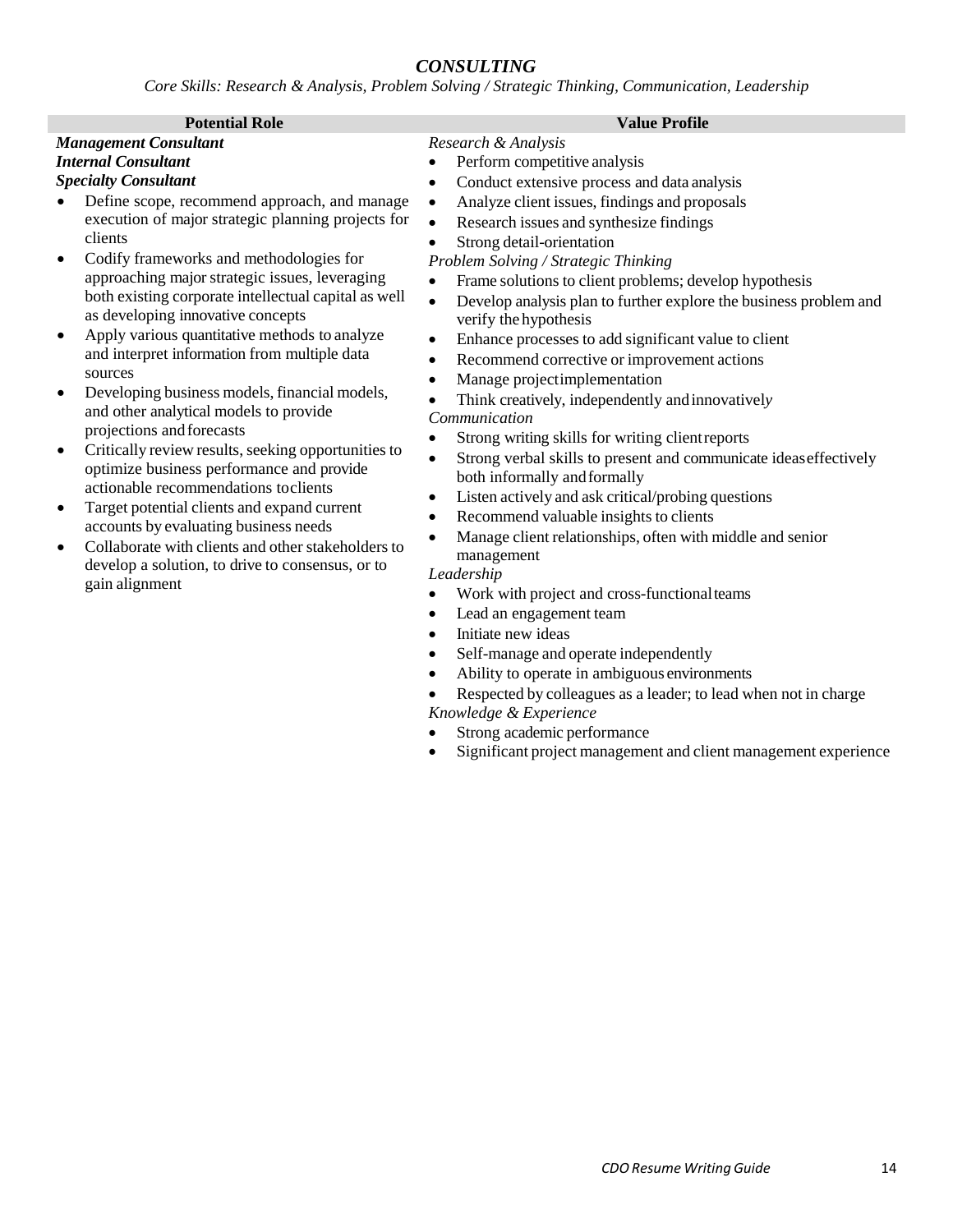#### *CORPORATE SOCIAL RESPONSIBILITY*

*Core Skills: Research & Analysis, Communication, Leadership*

| <b>Potential Role</b>                                      | <b>Value Profile</b>                                                               |
|------------------------------------------------------------|------------------------------------------------------------------------------------|
| <b>Corporate Philanthropy Manager</b>                      | <b>Research and Analysis</b>                                                       |
| Benchmark models for corporate volunteerism                | Conduct research on emerging opportunities                                         |
| programs                                                   | Create business models including value of social investment and<br>$\bullet$       |
| Develop expanded opportunities for employee<br>$\bullet$   | <b>ROI</b>                                                                         |
| community engagement                                       | Analyze data and correlate to key social values and consumer                       |
| Develop mechanisms to improve<br>٠                         | group norms                                                                        |
| communications to global employee population               | Communication                                                                      |
| Identify and discuss the outcomes of existing<br>$\bullet$ | Strong verbal and written skills<br>$\bullet$                                      |
| models of change                                           | Presentation<br>$\bullet$                                                          |
| Examine private, bilateral and multilateral<br>$\bullet$   | Establish and maintain key relationships – ability to interact with a<br>$\bullet$ |
| funding for targeted programs, partnering with             | broad range of colleagues from the non-profit and for-profit                       |
| other functions to strengthen donor relationships          | sectors                                                                            |
| Analyze community needs, and make<br>٠                     | Leadership                                                                         |
| recommendations to modify corporate strategy in            | Lead strategic planning                                                            |
| response to those needs                                    | Envision philanthropic mission<br>$\bullet$                                        |
|                                                            | Create business plans and action items                                             |
|                                                            | Collaborate with business units                                                    |
|                                                            | Direct multi-functional team efforts                                               |
|                                                            | Program development and project management                                         |
|                                                            | Negotiation                                                                        |
|                                                            | Knowledge & Experience                                                             |
|                                                            | Strong interest in corporate social responsibility and volunteerism                |
|                                                            | Previous non-profit, foundation, micro-finance or international                    |
|                                                            | development experience                                                             |

#### *Corporate Sustainability Director*

- Develop and maintain knowledge of industry, public sector trends and issues importantto the development and management of action plans
- Develop and disseminate relevant data that support industryissues
- Manage and develop program initiatives and projects aroundsustainability
- Identify opportunities for partnerships and collaboration that could leverage corporate dollars and accelerate achievement of sustainability action plangoals
- Engage key stakeholders to facilitate the development, implementation and evaluation of sustainability and issues management action plans
- Gather and review relevant data on sustainability initiatives and communicate information to stakeholders
- Manage communications to highlight sustainability action plan progress, focusing on programs addressing key sustainability issues
- Respond to requests for information relating to corporate position insustainability

#### *Research & Analysis*

- Analysis and problemsolving
- Conceptual thinking
- Synthesize information, makerecommendations
- Ability to manage large amounts of information and extractkey issues

#### *Communicate*

- Verbal and written communication skills
- **Presentation**
- Ability to convey complex information to support executive decisions

#### *Leadership*

- Plan and organize resources around strategic goals
- Initiate action plans
- Project management
- Manage budgets
- Ability to think strategically, operate tactically

#### *Knowledge & Experience*

- Strong interest in sustainability and its application to business
- Experience in marketing communications, public relations or corporate marketing
- Knowledge of economics and an ability to assess financial implications of marketing decisions
- Experience with conservation or environmental issues management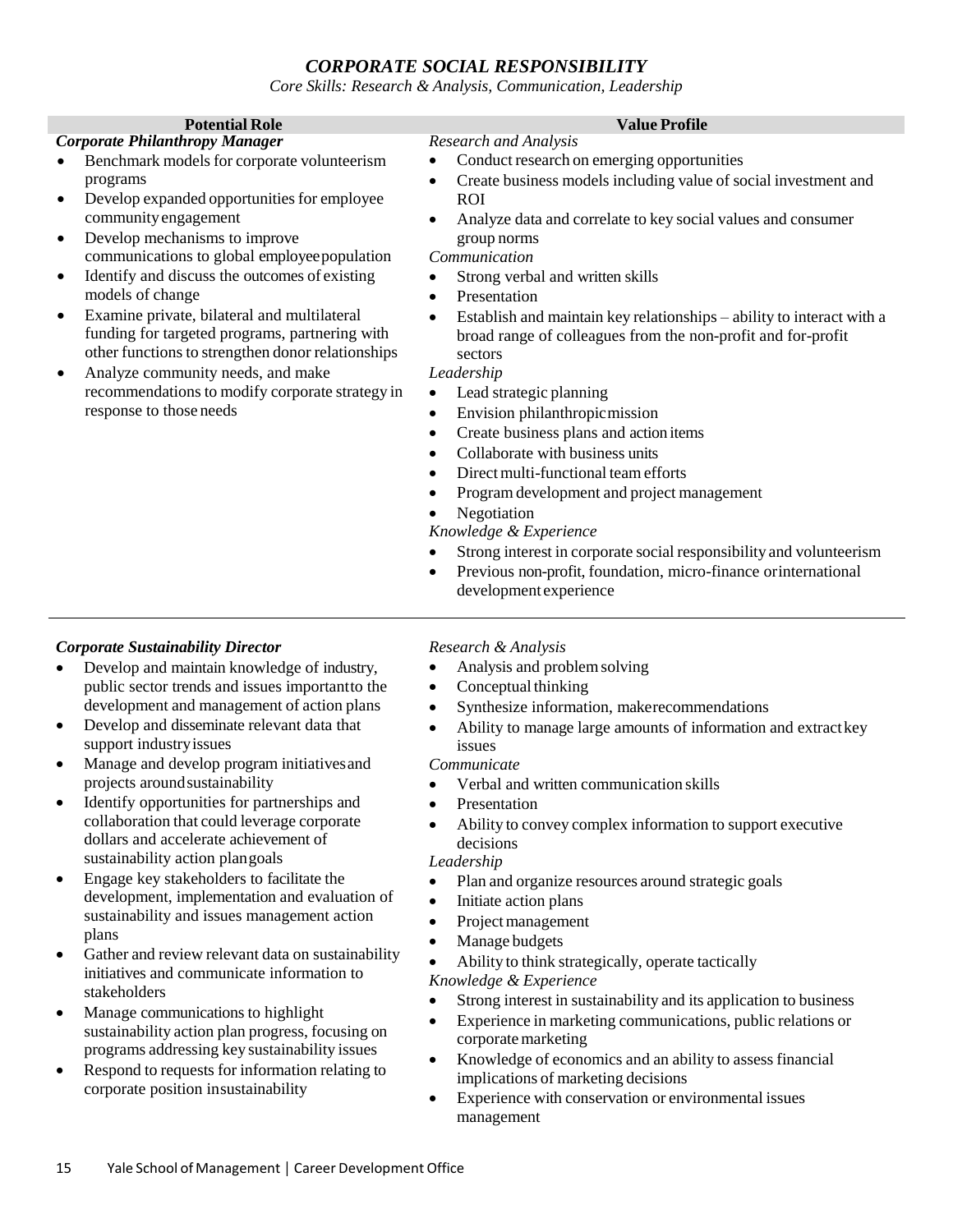### *ENTREPREPRENEURSHIP*

*Core Skills: Research & Analysis, Communication, Leadership*

| <b>Potential Role</b>                                                                                                                                                                                                                                                                                                                                                                                            | <b>Value Profile</b>                                                                                                                                                                                                                                                                                                                                                                                                                                                                                                                                                                                                                                                                                                                                                                                                                                                                                                                                                                                                                                                                                                                                                                                                                                                                                                                                                                                                                                                                                                                                                                                                                                                                                                                                                                                                       |
|------------------------------------------------------------------------------------------------------------------------------------------------------------------------------------------------------------------------------------------------------------------------------------------------------------------------------------------------------------------------------------------------------------------|----------------------------------------------------------------------------------------------------------------------------------------------------------------------------------------------------------------------------------------------------------------------------------------------------------------------------------------------------------------------------------------------------------------------------------------------------------------------------------------------------------------------------------------------------------------------------------------------------------------------------------------------------------------------------------------------------------------------------------------------------------------------------------------------------------------------------------------------------------------------------------------------------------------------------------------------------------------------------------------------------------------------------------------------------------------------------------------------------------------------------------------------------------------------------------------------------------------------------------------------------------------------------------------------------------------------------------------------------------------------------------------------------------------------------------------------------------------------------------------------------------------------------------------------------------------------------------------------------------------------------------------------------------------------------------------------------------------------------------------------------------------------------------------------------------------------------|
| <b>Entrepreneur</b><br>Create, sustain, and whennecessary, dissolve a<br>business entity<br>Organize resources and factors of production<br>٠<br>around new and innovative products or services<br>Efficiently and effectively direct resources to<br>٠<br>produce new and additional value<br>Direct all business activities and use of all<br>$\bullet$<br>business resources toward accomplishment of<br>goal | Research & Analysis<br>Calculate risk/benefit potential of new product or service<br>٠<br>Research and understand market demographics and consumer<br>$\bullet$<br>needs<br>Convert market and product potential into resource terms<br>$\bullet$<br>Synthesize, summarize and interpret research results<br>$\bullet$<br>Communication<br>Articulate passion to reveal vision<br>٠<br>Translate vision for diverse audiences, including financial partners,<br>$\bullet$<br>employees, suppliers, and distributors<br>Convey critical information to stakeholders<br>$\bullet$<br>Leadership<br>Envision innovative process, product or service<br>$\bullet$<br>Opportunist, with ability to recognize unmet or emerging market<br>$\bullet$<br>need<br>Initiate business processes<br>$\bullet$<br>Organize available resources in new and more valuable ways<br>$\bullet$<br>Focus energy on outcome and results<br>$\bullet$<br>Build effective, energized and focused teams<br>Organize production and delivery resources<br>Use and manage the factors of production (land, labor, capital,<br>$\bullet$<br>intelligence and knowledge, and creativity)<br>Sustain a business entity<br>$\bullet$<br>Passion for envisioned outcome to efficiently and effectively<br>$\bullet$<br>exercise innovative capability<br>Knowledge & Experience<br>Strong beliefs about a market opportunity<br>Passionate expertise with strong insight into product or service<br>٠<br>area<br>Social entrepreneurs' principal objectives include the creation of a<br>٠<br>social and/or environmental benefit<br>Willing to accept calculated personal, professional or financial risk<br>٠<br>to pursue opportunity<br>Comfort with ambiguity<br>Marketing, business development, operations and/or technology<br>experience a plus |
|                                                                                                                                                                                                                                                                                                                                                                                                                  |                                                                                                                                                                                                                                                                                                                                                                                                                                                                                                                                                                                                                                                                                                                                                                                                                                                                                                                                                                                                                                                                                                                                                                                                                                                                                                                                                                                                                                                                                                                                                                                                                                                                                                                                                                                                                            |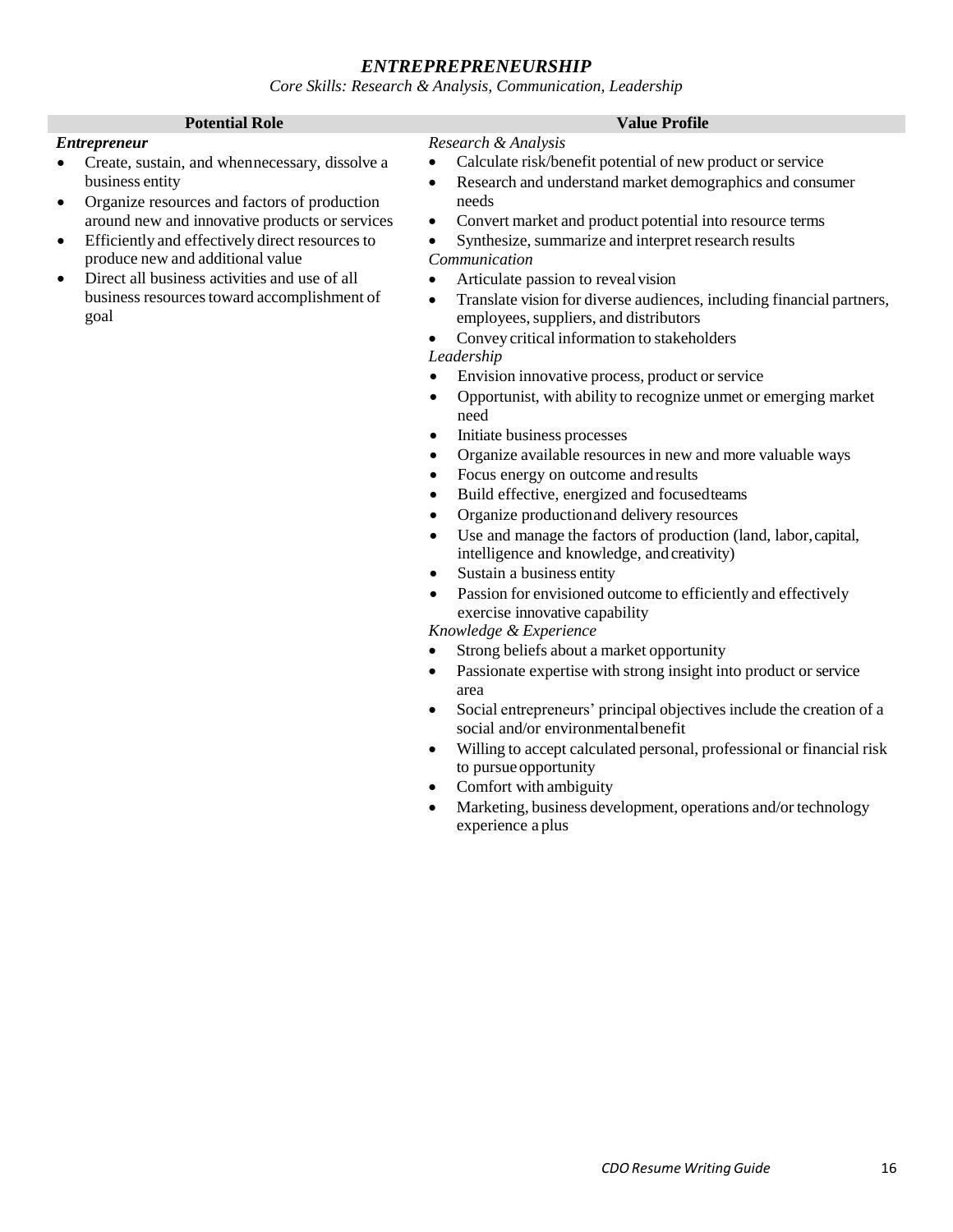### *FINANCE: INVESTMENT BANKING, INVESTMENT MANAGEMENT, PRIVATE EQUITY, VENTURE CAPITAL*

*Core Skills: Financial, Research & Analysis, Communication, Leadership, Project Management*

| <b>Potential Role</b>                                                                                                                                                                                                                                                                                                                                                                                                                                                                                                                                                                                                                                                                                                                                                                                                                                                                                                                                                                                                                                                                                                                                                                                                                       | <b>Value Profile</b>                                                                                                                                                                                                                                                                                                                                                                                                                                                                                                                                                                                                                                                                                                                                                                                                                                                                                                                                                                                                                                                                                                                                                                                                                                                                                                                                                                                                                                                     |
|---------------------------------------------------------------------------------------------------------------------------------------------------------------------------------------------------------------------------------------------------------------------------------------------------------------------------------------------------------------------------------------------------------------------------------------------------------------------------------------------------------------------------------------------------------------------------------------------------------------------------------------------------------------------------------------------------------------------------------------------------------------------------------------------------------------------------------------------------------------------------------------------------------------------------------------------------------------------------------------------------------------------------------------------------------------------------------------------------------------------------------------------------------------------------------------------------------------------------------------------|--------------------------------------------------------------------------------------------------------------------------------------------------------------------------------------------------------------------------------------------------------------------------------------------------------------------------------------------------------------------------------------------------------------------------------------------------------------------------------------------------------------------------------------------------------------------------------------------------------------------------------------------------------------------------------------------------------------------------------------------------------------------------------------------------------------------------------------------------------------------------------------------------------------------------------------------------------------------------------------------------------------------------------------------------------------------------------------------------------------------------------------------------------------------------------------------------------------------------------------------------------------------------------------------------------------------------------------------------------------------------------------------------------------------------------------------------------------------------|
| <b>Credit Rating Analyst</b><br>Monitor a portfolio of municipal securities<br>Produce analytical summaries of company credit<br>data                                                                                                                                                                                                                                                                                                                                                                                                                                                                                                                                                                                                                                                                                                                                                                                                                                                                                                                                                                                                                                                                                                       | Research & Analysis<br>Gather and analyze company financial statements, industry,<br>$\bullet$<br>regulatory, and economic information<br>Cash flow, financial analysis, and business analysis<br>$\bullet$<br>Communication<br>Write rating reports<br>$\bullet$<br>Present information; respond to questions from managers and<br>$\bullet$<br>clients<br>Make presentations to rating committee and senior management<br>$\bullet$                                                                                                                                                                                                                                                                                                                                                                                                                                                                                                                                                                                                                                                                                                                                                                                                                                                                                                                                                                                                                                    |
| <b>Investment Banking</b><br><b>Corporate Finance</b><br>Collect and assess financial and analytical data<br>Work with a team on various analytical and<br>$\bullet$<br>statistical projects using graphs, tables,<br>spreadsheets, and statistical ratios<br>Recommend long or short views on suitable<br>$\bullet$<br>equity positions<br>Prepare written ratings reports<br>$\bullet$<br>Analyze new credit requests and make credit<br>$\bullet$<br>recommendations<br>Perform analysis of bank-wide financials on a<br>$\bullet$<br>profitability measurement, plan and general<br>ledger basis<br>Perform analysis of income statements, balance<br>$\bullet$<br>sheets, and net interest margins<br>Translate operating plans and forecasts into<br>$\bullet$<br>financial plans and projections to insure that the<br>organization achieves its financial targets,<br>recommending appropriate corrective action as<br>needed<br>Provide timely explanations of variances between<br>$\bullet$<br>actual results and forecasts/budgets, and direct<br>management attention to corrective action where<br>necessary<br>Evaluate proposals around pricing, marketing and<br>distribution of products as they are brought to<br>market | Financial<br>Value and model companies using WACC, DCF, Free CashFlow,<br>Sensitivity and Projection analysis<br>Analyze financial statements quantitatively and qualitatively<br>$\bullet$<br>Analyze firm positioning relative to financial markets<br>$\bullet$<br>Understand relative valuation and how individual companies<br>$\bullet$<br>interact in the broad market<br><b>Research and Analysis</b><br>Assess and forecast future consequences from strategic financial<br>decisions of the firm<br>Measure program performance against the goals of the firm<br>$\bullet$<br>Research and evaluate corporate client, industry, and type of<br>$\bullet$<br>security appropriate for financing<br>Analyze financing and investment choices open to the firm<br>Communication<br>Present financing recommendations both formally and informally<br>$\bullet$<br>Communicate ideas effectively both formally and informally<br>$\bullet$<br>Sell your ideas; listen, align, propose, modify, and close<br>$\bullet$<br>Leadership<br>Initiate new project ideas<br>$\bullet$<br>Innovate to add value to solutions<br>$\bullet$<br>Work on project teams and cross-functional teams<br>$\bullet$<br>Work efficiently under pressure and manage multiple deadlines<br>$\bullet$<br>Pay close attention to detail<br>Possess energy/stamina<br>$\bullet$<br>Knowledge & Experience<br>Previous banking or mergers & acquisitions experience is a plus<br>$\bullet$ |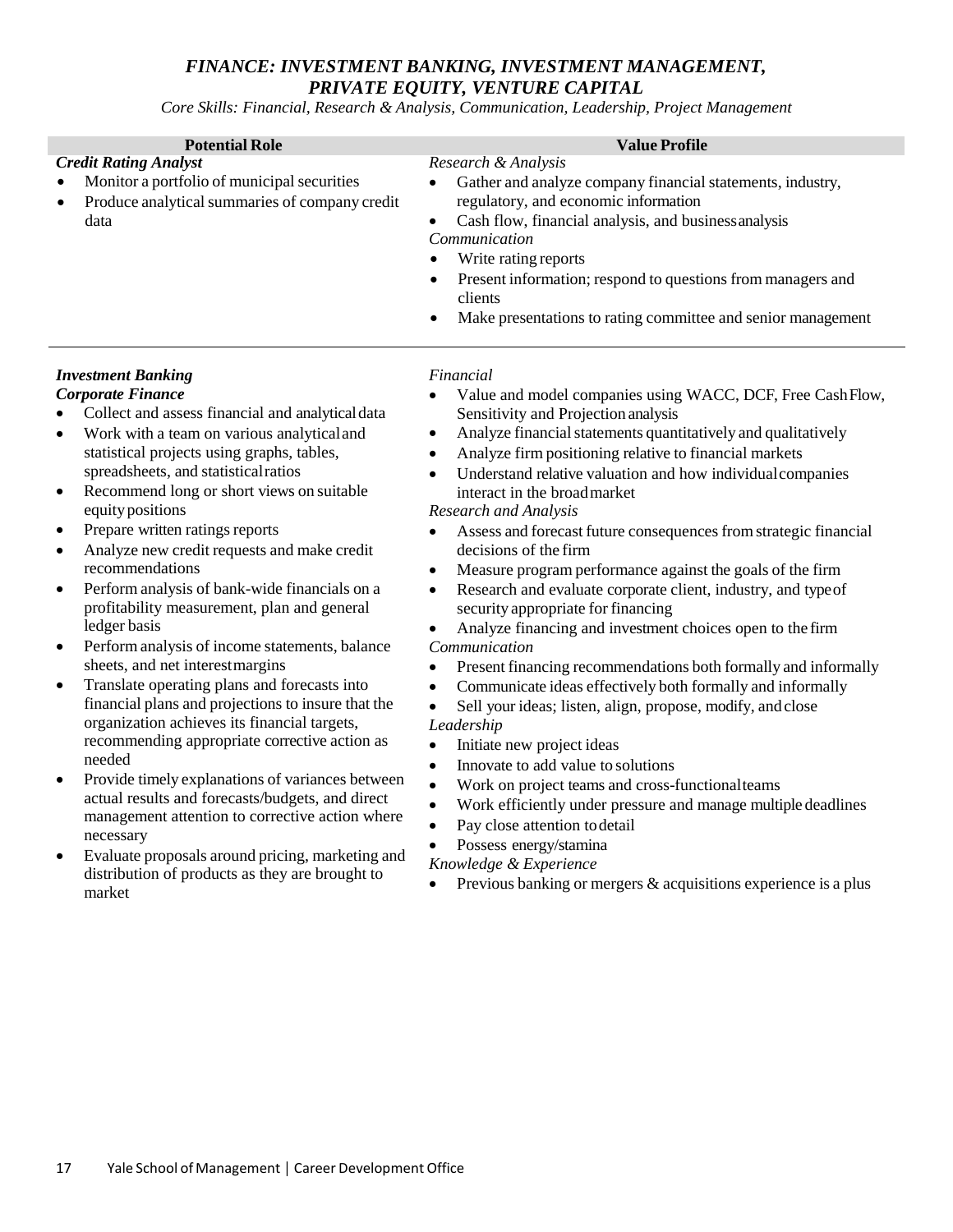#### *General Finance*

• Translate operating plans and forecasts into financial plans and projections to insure the organization achieves its financial targets

#### *Financial*

- Value and model projects using WACC, DCF, Free Cash Flow, Sensitivity and Projection analysis
- Manage credit risk offirm

Analyze financial statements quantitatively and qualitatively *Research & Analysis*

- Analyze financing and investment choices open to the firm
- Assess and forecast future consequences from strategic financial decisions
- Measure subsequent program performance against goals
- Review monthly, quarterly and yearly operating results
- Analyze past performance of projects to recommend changes/improvements

*Project Management*

- Initiate new project ideas and be innovative
- Pay close attention to detail in project work
- Work on project teams and cross-functionalteams
- Present and communicate ideas effectively both informally and formally
- Interact and influence at all levels, from line staff through senior management
- **Results focused**

*Knowledge & Experience*

- Strong accounting background, merger & acquisition experience and/or credit training are aplus
- Understand managerial accounting and the impact it has upon firm positioning

#### *Private Banking Private Client Services Private Wealth Management*

- Identify and develop new business opportunities
- Provide investment advice and portfolio management to high net worth individuals
- Present capabilities and strategies to clients and prospects
- Coordinate client and team meetings
- Coordinate execution of solutions withkey financial productgroups
- Manage and administer the assets of major institutional investors such as pension funds, endowments,financial institutions, corporations and governments
- Develop and manage relationships with high net worth individuals and family groups, advising them on ways to build and protect theirfinancial assets
- Complete projects and presentations on various products, market strategies, key transactions and research analysis for various business units
- Work closely with professionals throughout the organization, including senior private client services management, group heads, investment bankers, research analysts, product specialists and fellow associates

#### *Communication*

- Understand key client needs and advise clients in investment decisions
- Create, build and manage long-termrelationships
- Exercise verbal and written communication skills to convey information, facilitate client meetings, and meet client investment goals
- Establish and maintain personal and professional integrity with clients and firm

*Sales Management& Leadership*

- Target prospective clients and develop marketing strategies to bring in new assets
- Design creative wealth management approaches and sales focused initiatives
- Facilitate and direct teamresources to achieve investment goals
- Ability to calculate and take measured risk
- Maintain high energy, drive to achieve, and entrepreneurial spirit
- Work well in a meritocracy, and exercise good professional judgment

*Knowledge & Experience*

• Strong financial market knowledge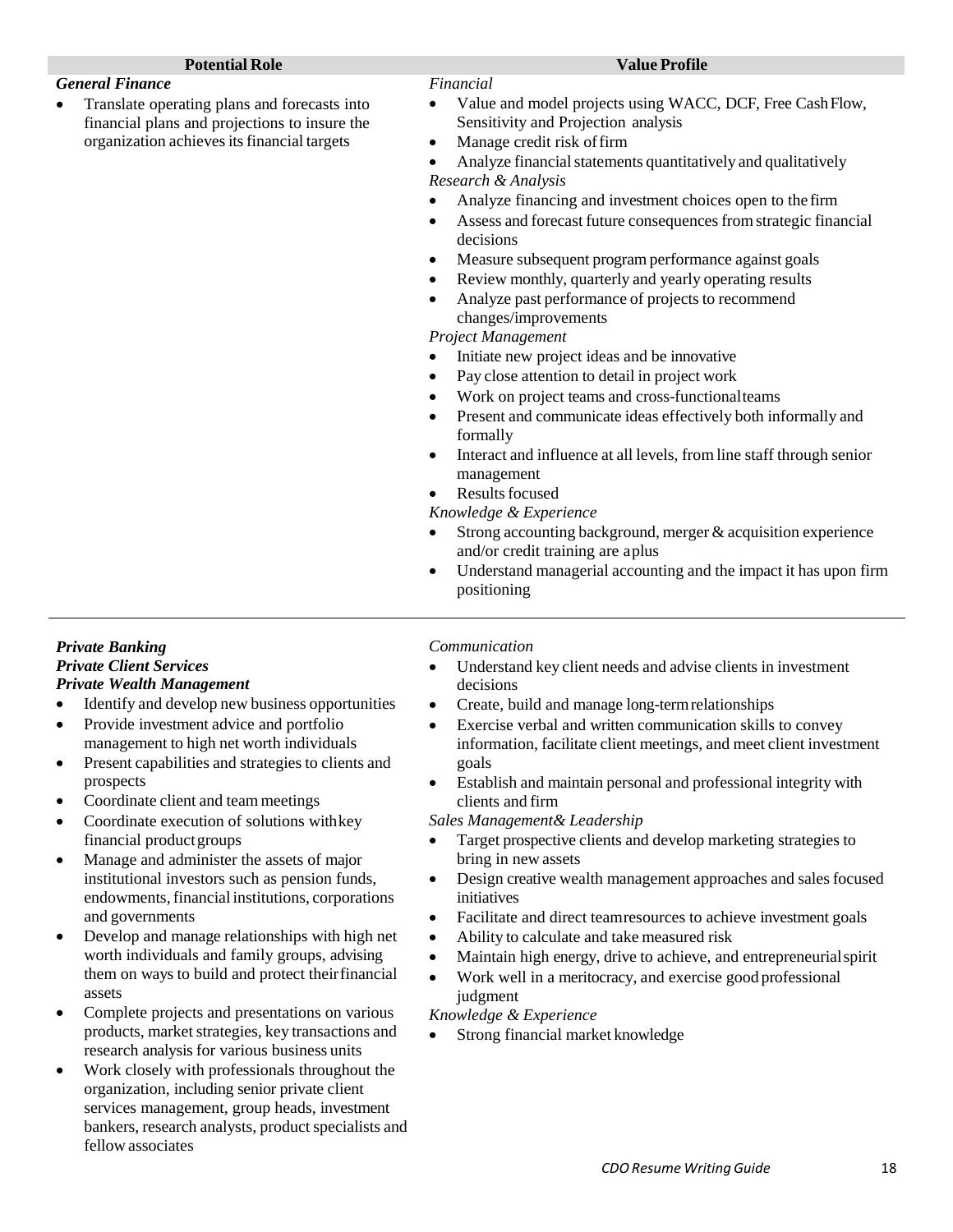#### *Real Estate Finance*

- Create financial models and complete analysis of real estate transactions
- Review and evaluate leases and other real estate documents
- Prepare and execute real estatenegotiations
- Collect pertinent data and complete market analysis
- Perform assessment, measurement and analysis functions using simulation models to measure current and planned exposures of net income and capital to risk
- Prepare monthly reports, Balance Sheet and Income Statement forecasts, projections regarding interest rate spreads, ratios, GAAP analyses, and rate shockanalyses
- Reconcile forecasts of net income and the market value of portfolio equity with operating results, reporting variances, reasons and corrective action recommended
- Perform cost benefit and break even analyses of products, services, programs and assets presently in place and/orproposed

#### *Risk Management*

- Identify, assess, monitor and control the risks inherent intransactions
- Conduct underwriting, portfolio analysis  $\&$ management, deal structuring, statistical modeling and risk calculation through mastery of various risk processes andtools
- Evaluate new trade and dealstructures
- Establish proper risk controls and limits on business activity
- Assess pricing and valuationmodels
- Develop risk measurement and analysis methodologies
- Build stress testing and event risk analysis tools
- Develop integrated risk reports forsenior management
- Prepare counterparty credit reviews and portfolio reviews
- Analyze potential credit risk exposure for various derivative transactions

#### *Research & Analysis*

- Analyze valuation and financial information
- Quantify and qualify valuation and financing data through calculation of NPV, IRR, ROI, ROE,LTV
- Create financial models to support financing proposal
- Project and forecast future financial performance *Communication*
- Strong interpersonal skills
- Relationship building and client management
- Excellent verbal and written communicationskills
- Presentation and influencingskills

#### *Leadership*

- Coordinate multiple projects and competingpriorities
- Facilitate teamwork among all transaction partners
- Manage and direct teamresources

#### *Knowledge & Experience*

- Successful experience using comprehensive risk simulation models in a financial institution or classroom simulation of similar complexity
- Experience in performing cost analysis of financial products and services
- Exposure to Atlas, Dyna or project management software is a plus

#### *Research & Analysis*

- Seek pertinent data, challenge assumptions andconsistently execute
- Evaluate data and information to build RM models and assessrisk potential
- Identify, assess, monitor and control transaction risk potential
- Create accurate statisticalmodels
- Master use of risk management processes and tools to measure, manage and control risk

#### *Leadership*

- Innovative and conceptual thinking
- Set and achieve key financial management goals
- Make disciplined decisions
- Exceptional written and oral communicationskills
- Build strong relationships with functionalteams
- Enthusiasmto further develop leadership potential
- Flexibility and adaptability to change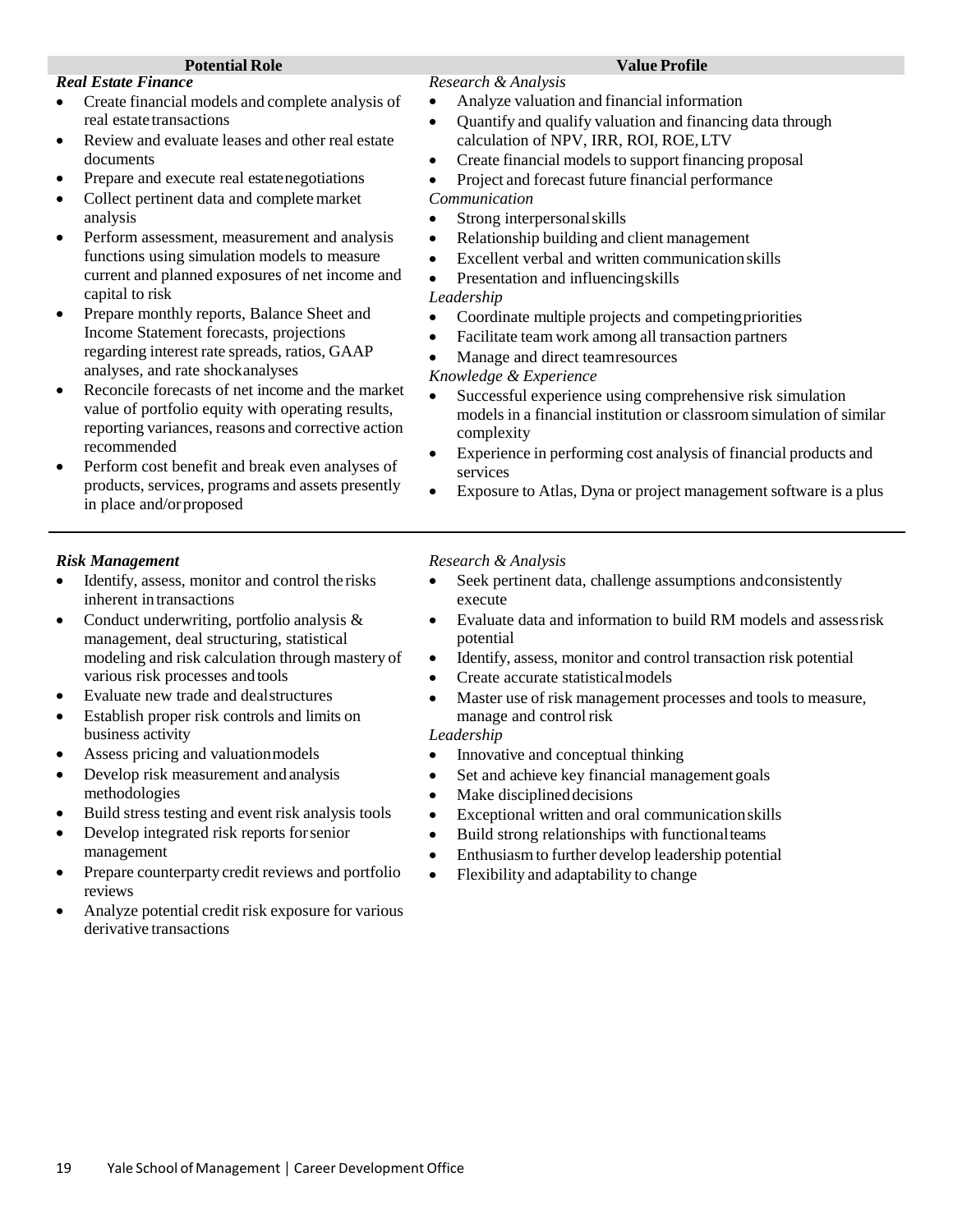#### *Securities Analyst Equity Research – Buy Side*

- Conduct original research developing equity investment ideas
- Develop financial models for stock selection
- Work with senior management to obtain company and industryinformation
- Work with active Equity Portfolio Managers to test the latest thinking on stock selection, asset allocation, industry forecasting, risk management and optimization
- Conduct financial analyses and valuations of companies, analyze corporate strategies, and develop insights into the capital market's perspective of a company and recommend long and short views

#### *Research*

- Research and evaluate companies
- Research market and industrytrends
- Synthesize and interpret data

*Analytical: Quantitative and Qualitative*

- Formulate levels of risk
- Company analysis
- Evaluate financial standing of investments and financial statements
- Analyze investments based on qualitative information, such as the company's philosophy, staff,etc.

### *Communication*

- Strong writing skills
- Organize and communicate decisions
- Build relationships and maintain contact with investment banks and corporaterepresentatives

#### *Leadership*

- Manage investment exposures within a controlled risk framework
- Formulate buy/sell ideas and recommendations, and participate in decision making
- Organize work flow and tasks
- Pay close attention to detail
- Maintain integrity and exercise good judgment
- *Knowledge & Experience*
- Accounting background
- Knowledge and passion for the market and investing

#### *Securities Analyst*

#### *Equity Research – Sell Side*

- Conduct original research developing and enhancing stock selectionmodels
- Work with active Equity Portfolio Managers to test the latest thinking on stock selection, asset allocation, industry forecasting, risk management and optimization
- Conduct financial analyses and valuations of companies, analyze corporate strategies, and develop insights into the capital market's perspective of a company
- Work with client service teams to identify and evaluate critical financial and strategy issues
- Create and maintain financial models
- Write company and industry reports and notes on companies for distribution to the institutional and retail clients
- Market recommendations to institutional clients
- Work with senior management to obtain company and industryinformation.
- Develop models for stock selection, sector allocation, performance attribution and portfolio risk analysis
- Perform fundamental and valuation analysis and recommend long and short views

#### *Research & Analysis*

- Analyze individual company data, industry trends, and macroeconomic factors
- Interview company representatives to gather qualitative research data
- Create financial models using Excel and other technology tools
- Synthesize and interpret data
- Calculate and quantify equity valuation
- Forecast earnings and stock prices
- Pay close attention todetails

#### *Communication*

- Write research reports and updates on companies and industries
- Present and research ideas and sell recommendations to institutional clients both directly and through sales force
- Prepare written material for morning calls
- Comfortable formulating and giving anopinion
- Adept at building working relationships with clients andsales force

#### *Leadership*

• Ability to establish integrity and exercise good judgment *Knowledge & Experience*

- Accounting background veryhelpful
- Involved in personal investing or mock portfolio
- Passion for the market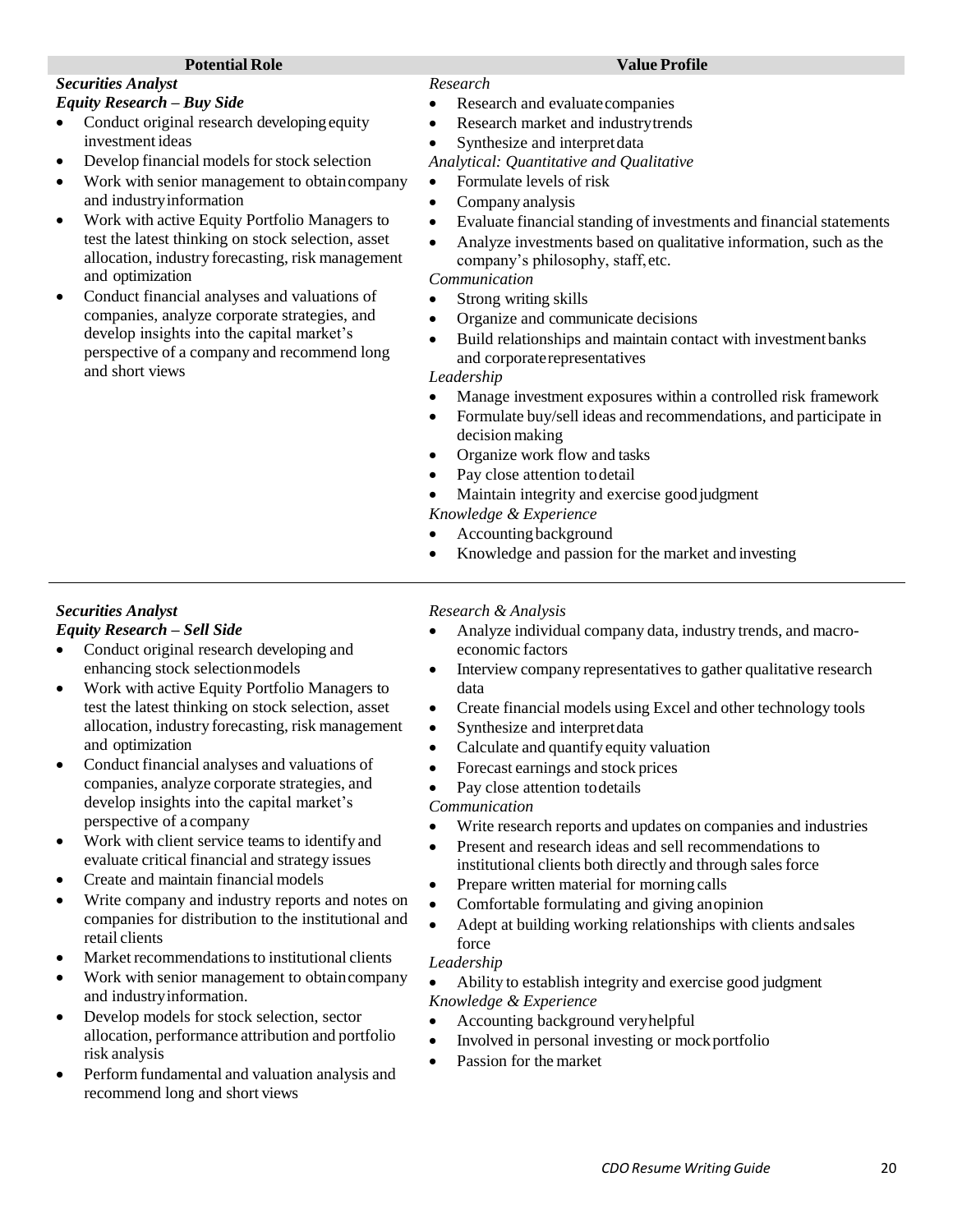#### *Trader*

- Execute trades and track orders
- React effectively in a constantly changing environment, operating as a market maker,while buying and selling for the firm'sportfolio
- Gather and assess information from economic reports, market fluctuations and political situations and use that information to analyze the impact on the markets
- Develop quantitative models for equities or fixed income trading
- Execute statistical arbitrage
- Construct market neutral portfolios

#### *Financial*

- Assess/initiate risk positions for various markets
- Understand various products on a macro and microlevel *Leadership*
- Ability to manage people effectively
- Act as liaison to facilitate transactions among multiple parties
- Analyze and improve information flow among traders on desk
- Work efficiently and effectively under pressure
- Handle and prioritize multiple tasks competing for time
- Conduct business with decisiveness and sound judgment
- Express and nurture passion for the markets
- Take measured and calculatedrisks

#### *Knowledge & Experience*

• Understand how financial markets operate from a broad perspective and relative to marketplace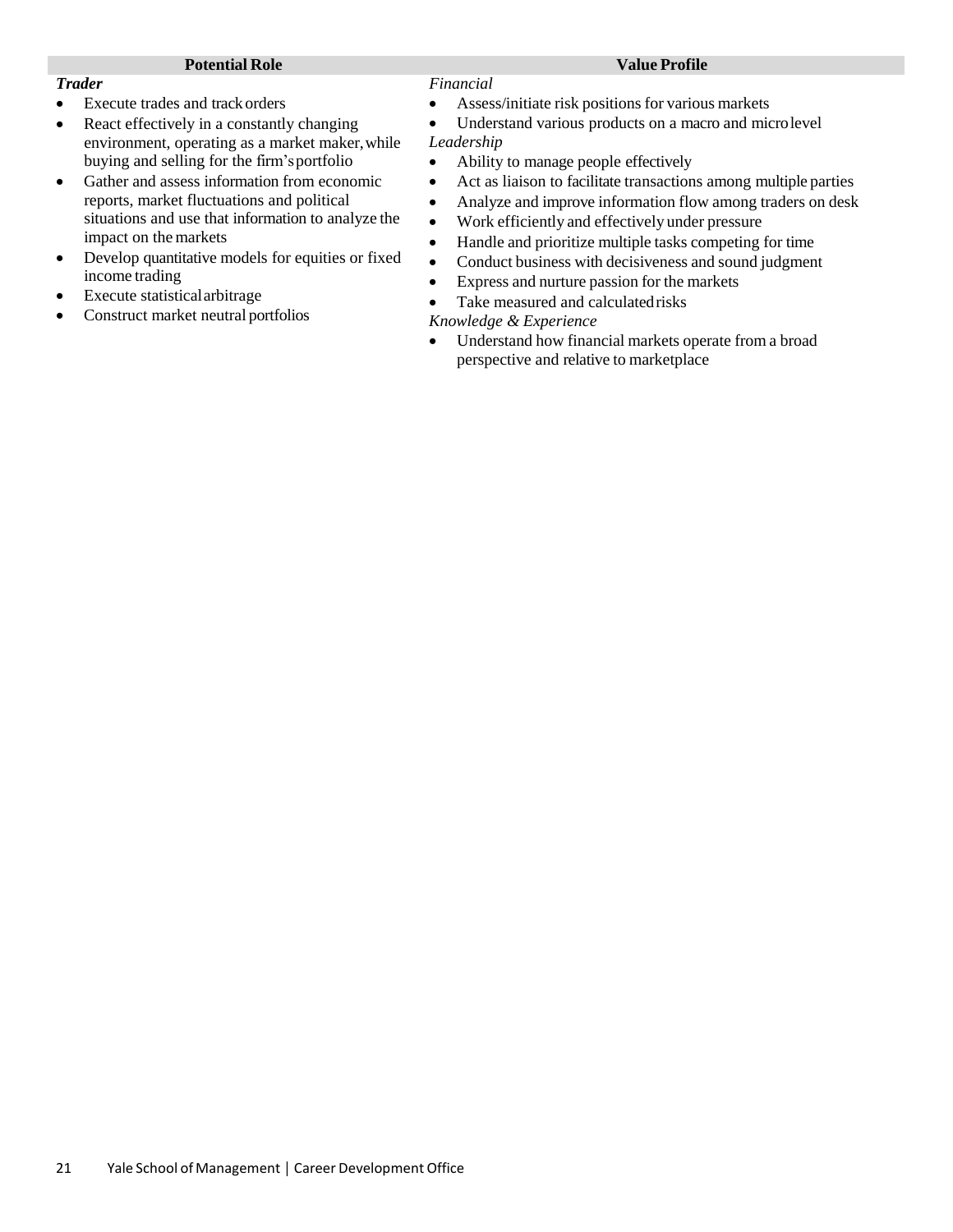#### *GENERAL MANAGEMENT*

*Core Skills: Research & Analysis, Communication, Leadership*

#### **Potential Role Value Profile** *Manager* • Develop strategy and concepts, implement projects, work in cross-functional and *Research & Analysis* • Analyze business, budget and financial data

international teams

• Conduct competitive/industry analysis • Identify business opportunities, leverage creativity and entrepreneurial freedom Provide project leadership in matrixteams • Conduct market studies, research competitive intelligence reports and analyze results • Develop and recommend strategies for various businesses under the corporate umbrella

- Quantitative and qualitative analysis skills
	- Identify, quantify and solve key business problems
- *Communication*
- Strong verbal and written skills
- Articulate vision clearly
- Adjust communication to needs of different audiences
- Listen and respond to diverse perspectives

#### *Leadership*

- Establish compelling vision, and convert vision to action
- Manage projects, capital and financial resources, and people
- Coach, nurture and challenge team potential
- Results oriented with proven ability to execute a project or strategy
- Initiate necessary actions to correct issues or achieve goals
- Build partnerships and alliances to achieve business goals and objectives
- Resolve conflicts and understand key stakeholder needs
- Demonstrated entrepreneurial ability in a business initiative or large project
- Willingness to accept responsibility
- Geographic flexibility; extensive travel may be required as projects may be located throughout the world
- High level of flexibility; comfortable with constant andrapid change
- Ability to work comfortably in international settings *Knowledge & Experience*
- Foreign language skills a plus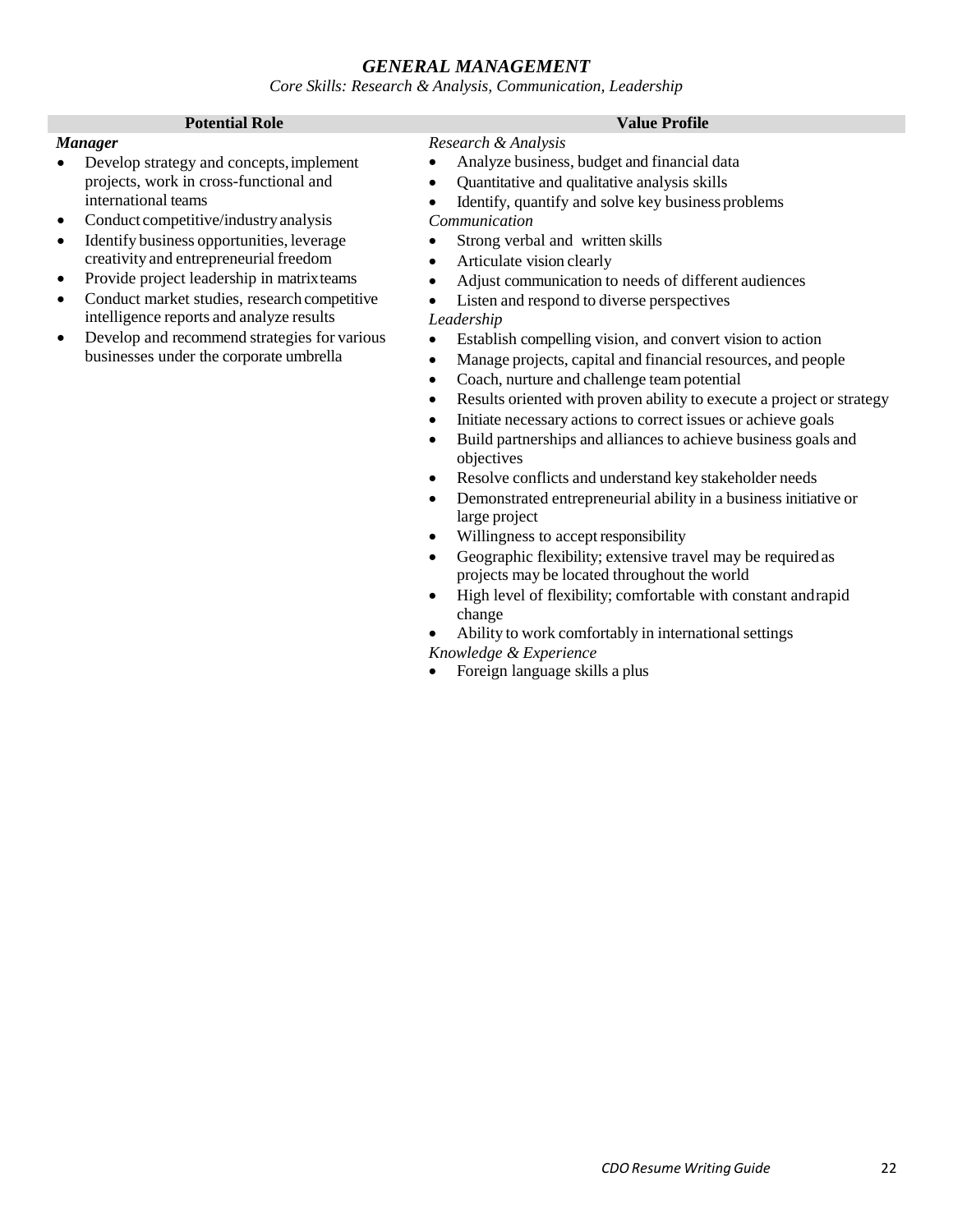#### *HUMAN RESOURCES*

*Core Skills: Research & Analysis, Communication, Leadership*

#### **Potential Role Value Profile**

#### *Strategy and Operations Consultant*

- Participate in large, complex client engagements that identify, design, and implement creative business and technology solutions for large companies
- Provide service excellence by identifying key client business issues, determine client needs by supplementing standard assessment techniques and tools with innovative approaches, evaluate and validate analysis and develop recommendations for the client in the context of the overall engagement
- Implement and oversee the quality of deliverables and effectively manage day-to-day relationships to ensure exceptionalperformance
- Participate in the development and presentation of proposals for business development activities
- Lead small engagements or components oflarge, complex engagements

- *Research and Analysis*
- Analytical skills
- Strong quantitative skills
- Innovation and creativity
- Develop customizedsolutions

#### *Communication*

- Listen and ask probingquestions
- Strong verbal and written skills
- **Presentation**
- Convey complex information in a clear manner
- Influence and negotiate
- Interpersonal relationship management skills

#### *Leadership*

- Build and maintain effective clientrelationship
- Initiate action
- Manage client engagements, project budget andtimelines
- Lead project team
- Solve problems to deliver satisfaction
- Goal setting with results orientation
- Ability to adapt to rapidchange
- Ability to maintain professional presence andcharisma
- Express and deliver passion for role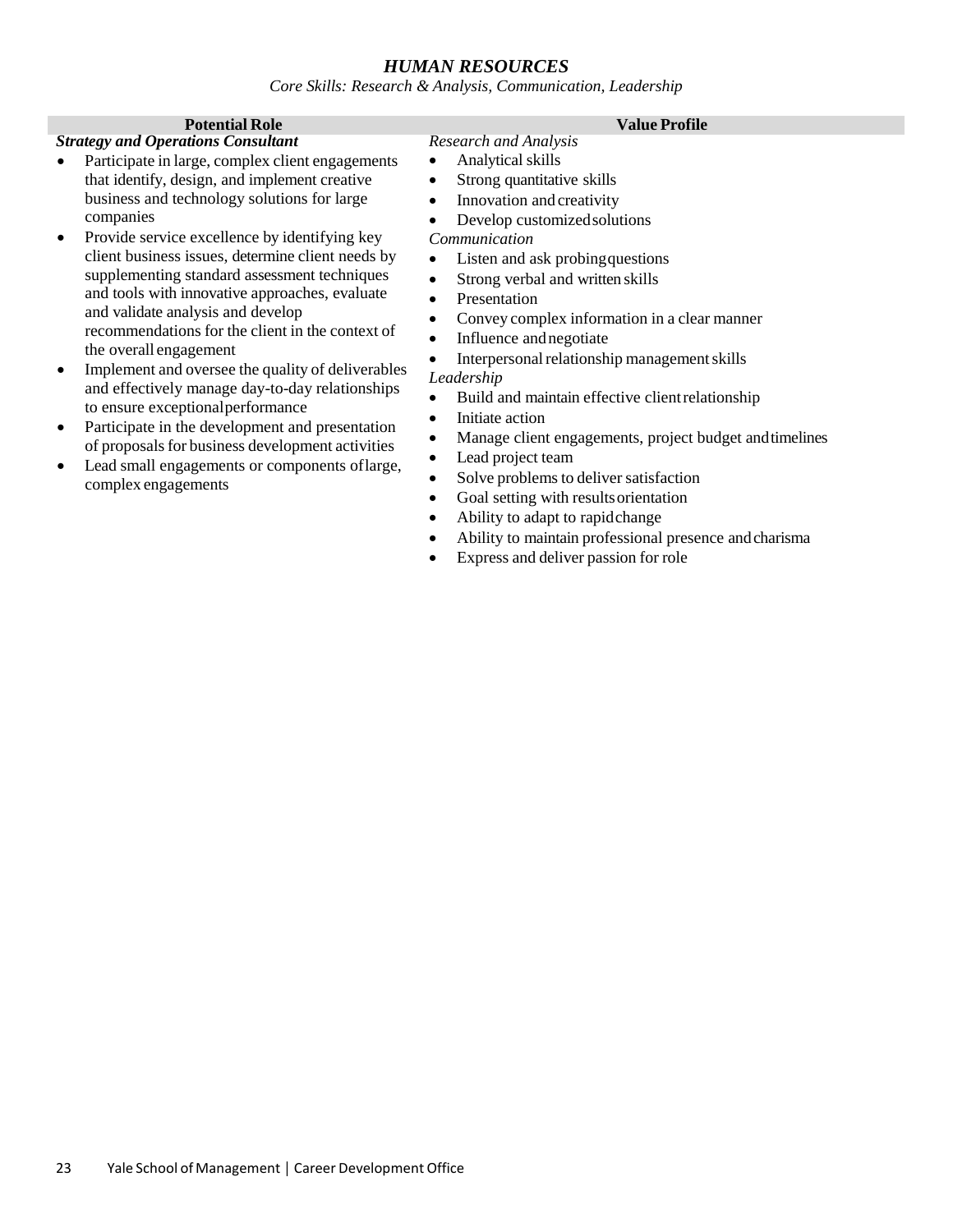#### *MARKETING*

*Core Skills: Research & Analysis, Communication, Problem Solving, Leadership, Strategy*

*Research & Analysis*

#### **Potential Role Value Profile**

#### *Marketing Manager*

- Build deep and profitable customerrelationships through analysis, including segmentation, customer profiling and customer life-cycle management
- Perform advanced analysis to improve effectiveness of off-line and on-linemarketing programs
- Provide support as well as strategic direction for developing and enhancing salespromotions
- Stimulate incremental sales, reduce costs and increase profitability
- Develop and implement a marketing and communication strategy utilizingmultiple communications platforms
- Identify, evaluate and analyze new product opportunities and new product concepts
- Lead project teams in the development and commercialization of potential new product opportunities

#### *Brand Manager, Consumer Packaged Goods*

- Oversee and manage brand equity, including positioning, advertising, consumer promotion and pricing
- Set strategic direction through development of the annual marketing plan, including on-going business reviews of product formulation, product specifications, production processes and schedules, product availability and quality standards
- Manage brand financials including profit and loss, budget development and variance reconciliation
- Identify, sell, and execute incremental business opportunities
- Identify and manage innovation pipeline

- Analyze marketing plans and programs
- Forecast revenues and developbudgets
- Analyze Profit  $&$  Loss (P&L) statements

#### *Communication*

- Present marketing plans to senior management
- Communicate with individuals across the organization
- Negotiate contracts with vendors, advertisers, etc.
- Build consensus
- Resolve conflict

#### *Leadership*

- Organize and manage resources
- Execute trade and consumer promotions
- Manage and/or monitor budget
- Lead cross-functional teams
- Find new solutions to problems
- Pay close attention to details
- Show enthusiasm and initiative
- Comfortable making a decision with incomplete information

#### *Research & Analysis*

- Analyze marketing data and consumer trends
- Perform competitive analysis
- Forecast revenues and developbudgets
- Analyze business issues and opportunities
- Own the brand; manage profit and loss *Communication*
- Develop clarity of purpose for yourbrand
- Present product programs to senior management
- Communicate with individuals across the organization
- Negotiate contracts with vendors, advertisers, etc.
- Focus work to produceresults
- Achieve corporate goals through brand management *Leadership*
- Lead cross-functional teams
- Organize and manage multiple tasks/assignments tomeet deadlines
- Coordinate product launches and productimprovements
- Execute trade and consumer promotions
- Initiate new creative ideas
- Comfortable making a decision with incomplete information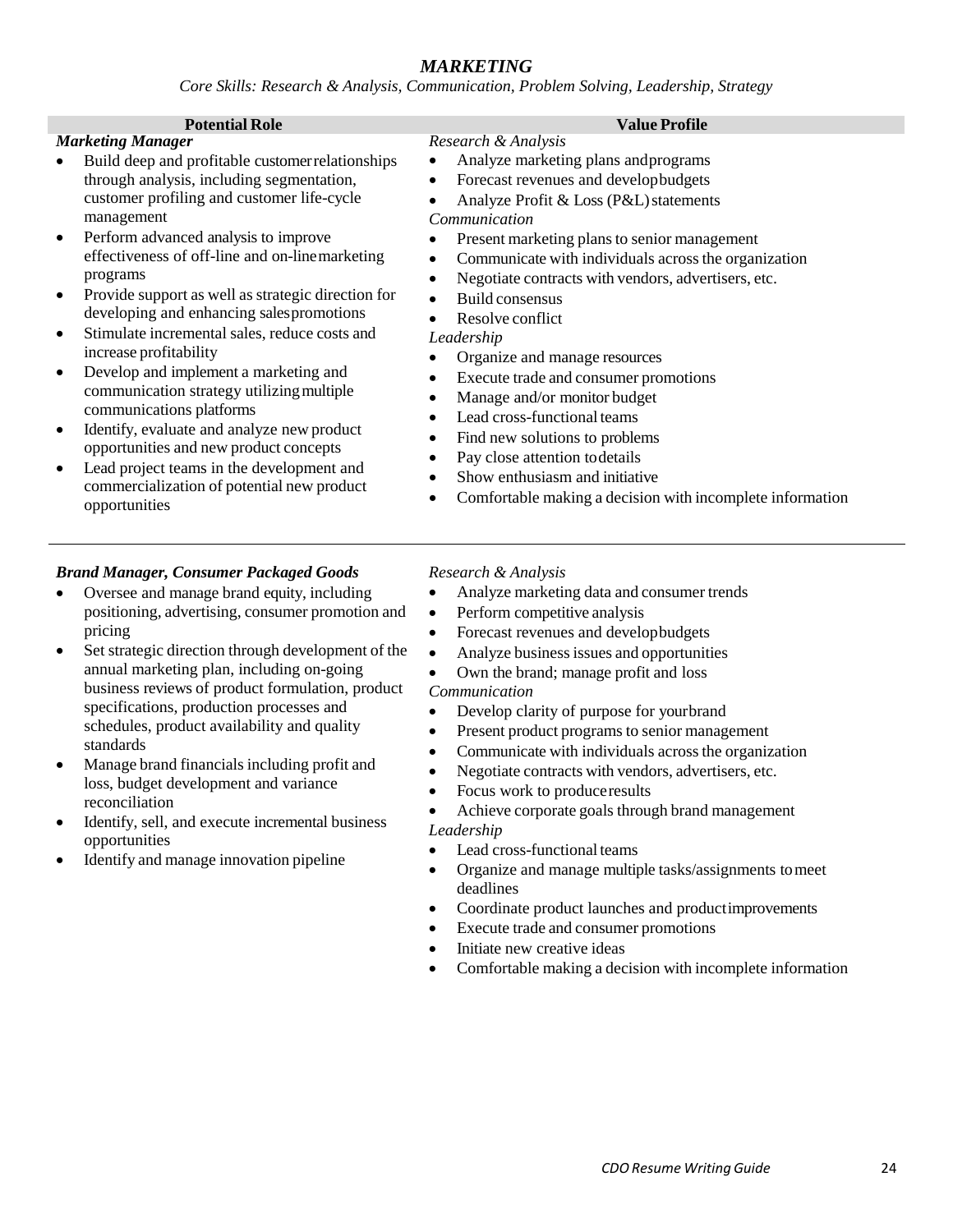#### *Market Research Manager*

- Design and conduct qualitative and quantitative research to better understand consumer targets
- Mine for and analyze consumer trends
- Design research to support new product launch decisions
- Study historic statistics to predict future sales, gather data on competitors, and provide the necessary information for deciding how to promote, distribute, design and price products or services
- Devise methods and procedures to assess consumer preferences

#### *Research & Analysis*

- Strong analytical skills
- Market research methodologies andskills
- Synthesize research data
- Independently research market data and consumer issues

#### *Communications*

- Present findings in a clear, meaningful way
- Write research reports
- Convey complex information in models to support recommendations

#### *Problem Solving*

- Innovation
- Interpersonal teamskills

*Knowledge & Experience*

• Quantitative skills are very important to marketing researchers; courses in mathematics, statistics, econometrics, sampling theory, survey design and computer science are extremely helpful.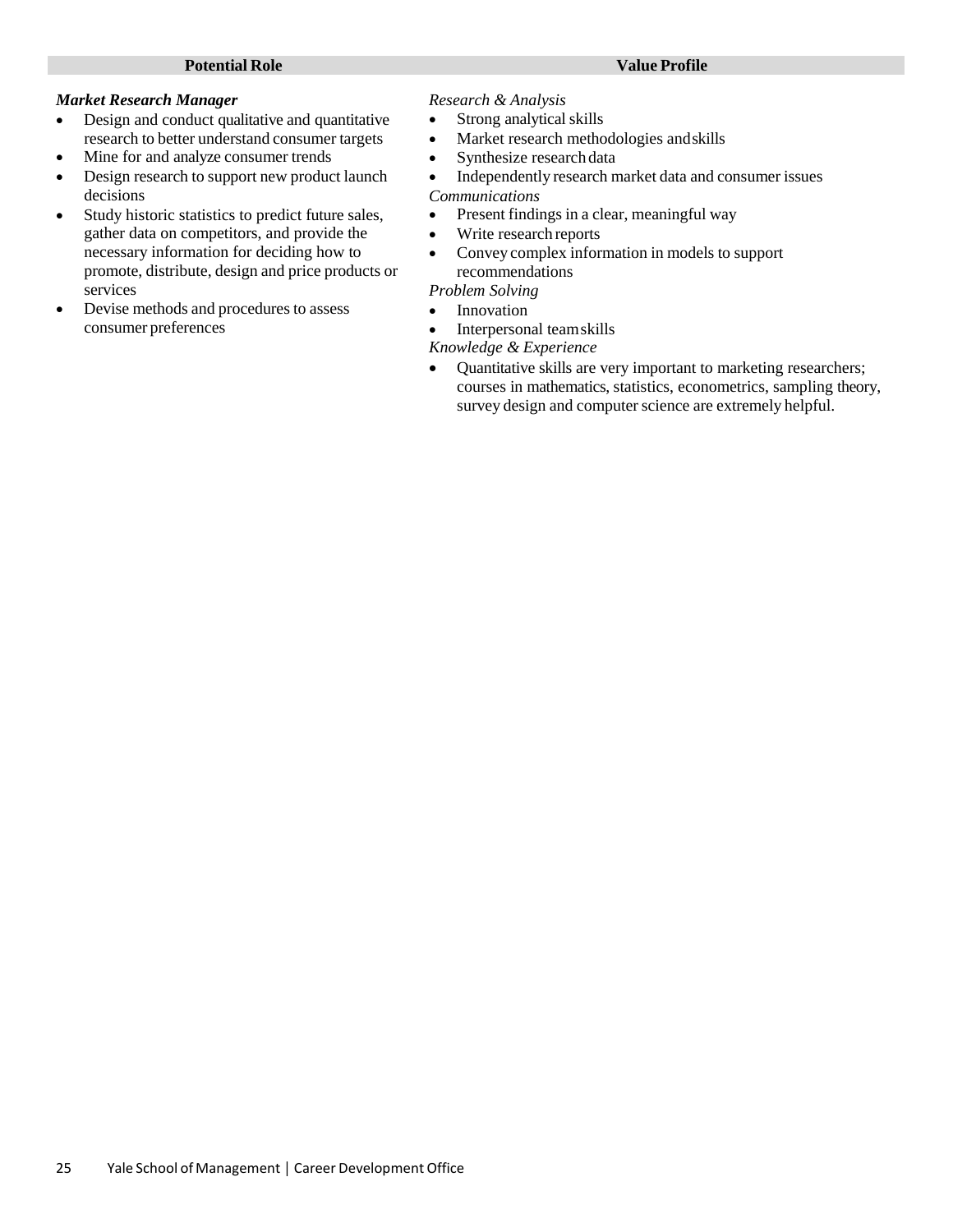#### *NON-PROFIT MANAGEMENT*

*Core Skills: Research & Analysis, Communication, Leadership*

| <b>Potential Role</b>                                                                                                                                                                                                                                                                                                                                                                                                                                                                                                                                                                                                                                                                                                                                                                                                                                                                                                                                                                                                                                                                                                                                                                                        | <b>Value Profile</b>                                                                                                                                                                                                                                                                                                                                                                                                                                                                                                                                                                                                                                                                                                                                                                                                                                                                                                                                                                                                                                                                                                                                                                                                                                                                                                                                                                                                                                                                                                                                                                                                                                                                              |
|--------------------------------------------------------------------------------------------------------------------------------------------------------------------------------------------------------------------------------------------------------------------------------------------------------------------------------------------------------------------------------------------------------------------------------------------------------------------------------------------------------------------------------------------------------------------------------------------------------------------------------------------------------------------------------------------------------------------------------------------------------------------------------------------------------------------------------------------------------------------------------------------------------------------------------------------------------------------------------------------------------------------------------------------------------------------------------------------------------------------------------------------------------------------------------------------------------------|---------------------------------------------------------------------------------------------------------------------------------------------------------------------------------------------------------------------------------------------------------------------------------------------------------------------------------------------------------------------------------------------------------------------------------------------------------------------------------------------------------------------------------------------------------------------------------------------------------------------------------------------------------------------------------------------------------------------------------------------------------------------------------------------------------------------------------------------------------------------------------------------------------------------------------------------------------------------------------------------------------------------------------------------------------------------------------------------------------------------------------------------------------------------------------------------------------------------------------------------------------------------------------------------------------------------------------------------------------------------------------------------------------------------------------------------------------------------------------------------------------------------------------------------------------------------------------------------------------------------------------------------------------------------------------------------------|
| <b>Program Manager</b>                                                                                                                                                                                                                                                                                                                                                                                                                                                                                                                                                                                                                                                                                                                                                                                                                                                                                                                                                                                                                                                                                                                                                                                       | Research & Analysis                                                                                                                                                                                                                                                                                                                                                                                                                                                                                                                                                                                                                                                                                                                                                                                                                                                                                                                                                                                                                                                                                                                                                                                                                                                                                                                                                                                                                                                                                                                                                                                                                                                                               |
| Develop strategy and concepts, implement<br>projects, work in cross-functional and<br>international teams<br>Conduct industry analysis, identifying trends,<br>technological changes, and financial implications<br>Conduct market studies, research competitive<br>intelligence reports and analyze results<br>Identify opportunities, leverage creativity and<br>$\bullet$<br>entrepreneurial freedom<br>Provide project leadership in matrix teams<br>$\bullet$<br>Manage relationships with lending institutions,<br>$\bullet$<br>grant-making organizations, investment<br>managers, insurers, auditors and government<br>agencies<br>Provide high-level financial expertise and<br>leadership, anticipating needs before they become<br>problems<br>Assess business objectives and resource needs,<br>$\bullet$<br>determine staffing and funding levels, and<br>identify growth areas<br>Manage systems for ensuring financial integrity,<br>including internal controls and compliance with<br>all governmental and industry standards<br>Analyze financing and investment choices<br>Project future consequences from strategic<br>financial decisions<br>Measure program performance against goals | Source, gather and organize data and market information<br>$\bullet$<br>Analyze, evaluate and synthesize information<br>$\bullet$<br>Create financial and economic models to support proposals<br>$\bullet$<br>Analyze business processes, propose and implement improvements<br>$\bullet$<br>Quantitative analysis and qualitative reasoning<br>$\bullet$<br>Communication<br>Strong writing skills<br>$\bullet$<br>Ability to communicate effectively with board members, senior<br>$\bullet$<br>management, peers, subordinates, and clients<br>Strong influencing and presentation skills<br>$\bullet$<br>Coach and consult in process improvement initiatives<br>Leadership<br>Articulate organizationalmission<br>$\bullet$<br>Establish goals and plans to accomplish mission<br>$\bullet$<br>Manage projects<br>$\bullet$<br>Train, coach, and develop teammembers<br>$\bullet$<br>Facilitate teamperformance<br>$\bullet$<br>Ability to convert passion for the mission of the organization into<br>$\bullet$<br>business actions<br>Willingness to accept responsibility<br>$\bullet$<br>High level of flexibility and a tolerance for ambiguity<br>$\bullet$<br>Ability to manage constant change<br>$\bullet$<br>Self-starter, resourceful, hands-on, risk taker<br>Knowledge & Experience<br>Prior experience in a core business function, and ability to leverage<br>$\bullet$<br>through a related role in a different environment<br>Demonstrated entrepreneurial ability in a business initiative or<br>$\bullet$<br>large project, or experience in an entrepreneurial culture<br>Foreign language skills a plus, depending on population servedby<br>$\bullet$<br>organization |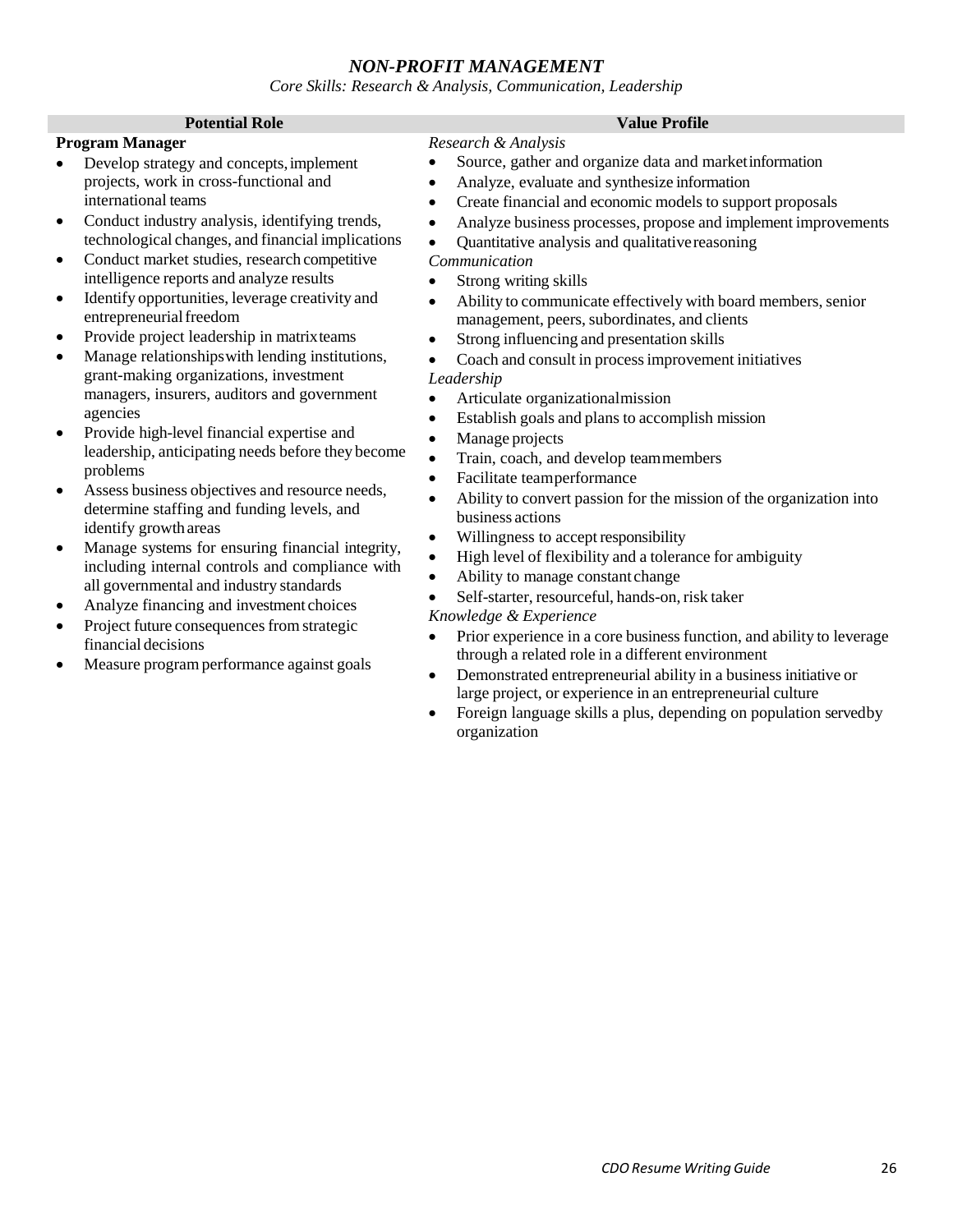### *OPERATIONS*

*Core Skills: Research & Analysis, Problem Solving, Communication, Leadership*

#### *Operations Research Analyst*

- Formulate mathematical or simulation models of problems, relating constants and variables, restrictions, alternatives, conflicting objectives, and their numericalparameters
- Analyze information to conceptualize and define operational problems
- Collaborate to ensure successful implementation of chosen problemsolutions.
- Perform validation and testing of models to ensure adequacy; reformulate models as necessary
- Define data requirements; gather and validate information, applying judgment and statistical tests
- Study and analyze information about alternative courses of action in order to determine which plan will offer the best outcomes.
- Prepare management reports defining and evaluating problems and recommending solutions
- Break systems into their component parts, assign numerical values to each component, examine the mathematical relationships between them
- Specify manipulative or computational methods to be applied tomodels

#### **Potential Role Value Profile**

- *Research & Analysis* • Analyze business operations
- Analyze production and delivery requirements
- Analyze systems andworkflow
- Reviewing relatedinformation

#### *Problem Solving*

- Develop and evaluateoptions
- Implement solutions
- CriticalThinking

#### *Communication*

- Active listening; strong verbal communication skills
- Business writing skills
- Influencing and presentationskills
- Convey complex information in simplified terms
- Collaborate

#### **Operations Manager**

- Define and articulate business processes
- Perform analysis on any aspect of the supply chain
- Evaluate vendors and potential supply chain partners

• Communicate goals to cross functional teams • Develop strategies to cut costs, improvequality,

Examine opportunities to streamline production,

• Research industry best practices

financial forecasting.

and improve customer satisfaction

to agreed upon time and costmetrics

- -
	- Coach, and train team members in new methods or processes
	- Write and present operations reports for senior management
	- Convey budgetary information, variances and reconciliations clearly

#### *Leadership*

- Set quality standards
- Organize operations to flow in a meticulous manner
- Evaluate business processes to optimizeresources
- Develop business goals, organize resources for optimumefficiency
- Respond to changingconditions
	- Ability to drive implementation of solutions to completion
- Ability to leverage political astuteness and organizational savvy
- Familiarity with distribution center operations, transportation, supplier operations, operations management, cost-benefit analysis, process improvement, and logistics strategy

### *Research & Analysis*

- Analyze supply chain and develop improvementopportunities
- Maintain up to date awareness of new methods and technologies to improve productivity
- Evaluate vendor proposals for cost/benefit value
- Make recommendations for capital investments based on productivity or competitive improvement potential

#### *Communication*

- Provide clear direction to teammembers
- 
- 
- purchasing, warehousing, distribution, and • Ensure that projects are implemented according

- 
- 
- 

- -

# *Knowledge & Experience*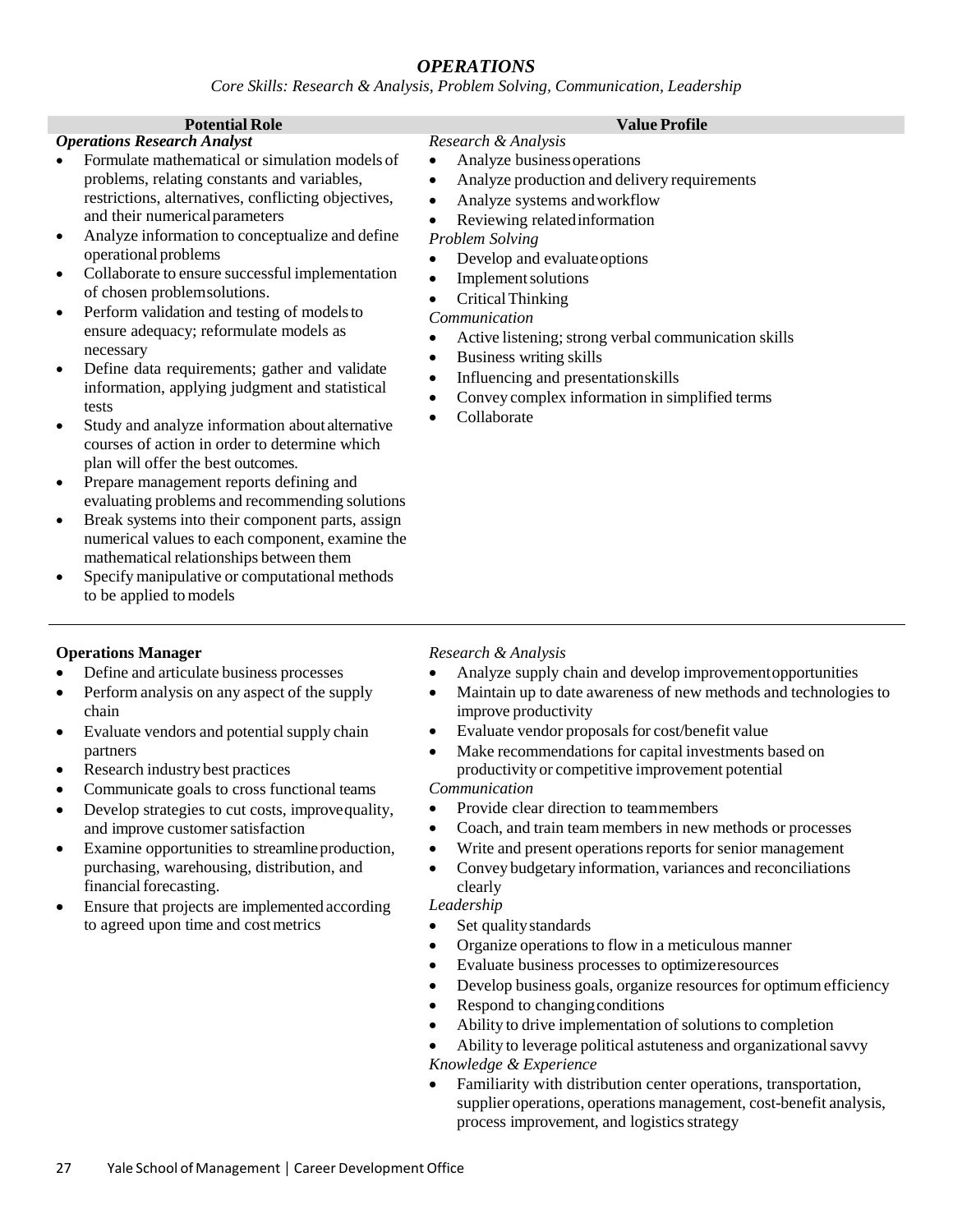# APPENDIX RESUME EXAMPLES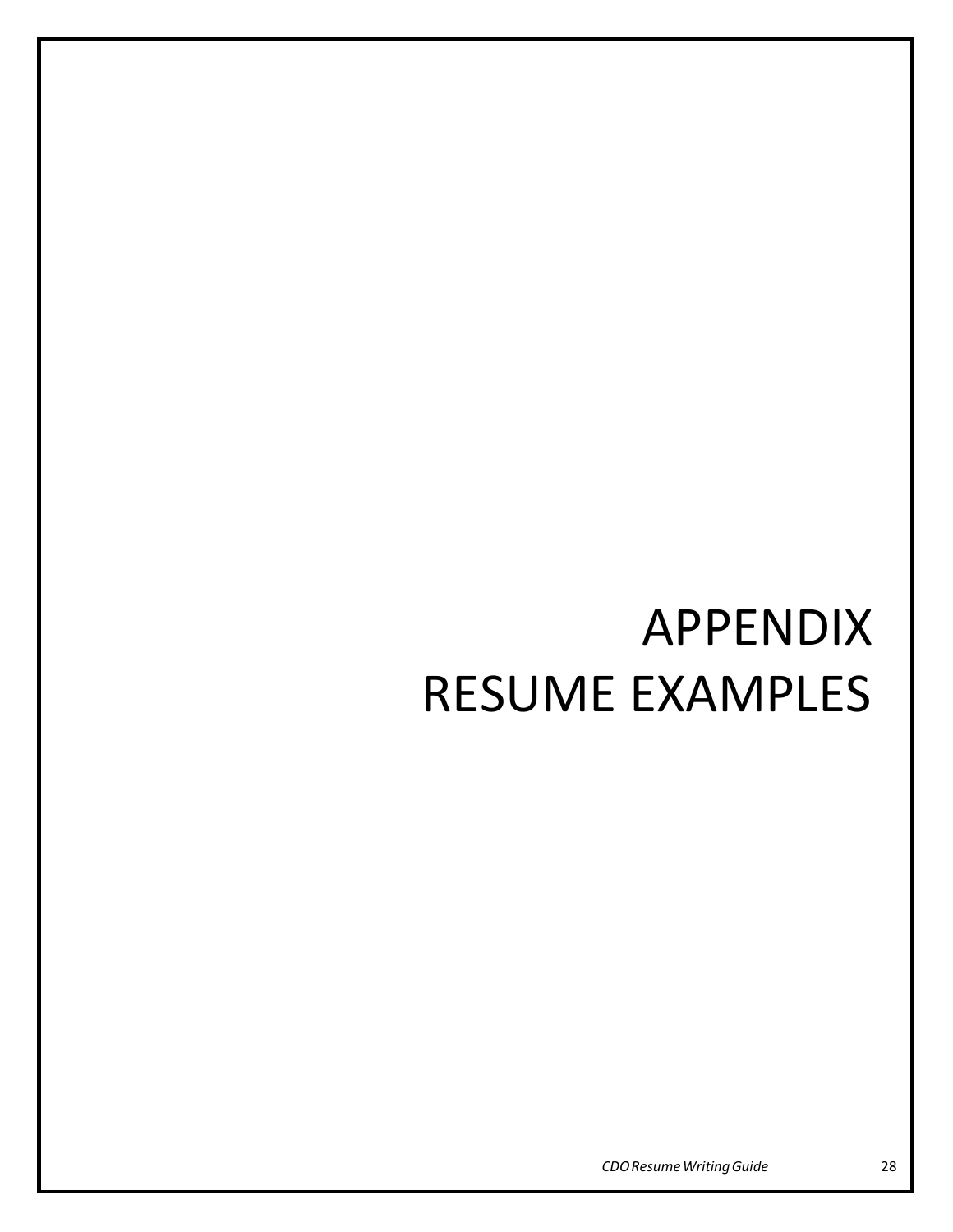### **DAN BULLDOG** *Finance*

135 Prospect Street, PO Box 208200 New Haven, CT 06520 Tel. (203) 555-5555 E-mail: [dan.bulldog@yale.edu](mailto:dan.bulldog@yale.edu)

#### EDUCATION

#### **YALE SCHOOL OF MANAGEMENT Master of Business Administration (MBA)**

- Active Member: Finance, Energy and Technology Clubs
- Finalist, Chicago Booth IPO Challenge, one of 15 teamsselected nationwide to compete in final round
- UBS Investment Banking Case Competition, one of four students selected to represent Yale in national contest

#### **UNIVERSITY OF VIRGINIA**

**Bachelor of Arts (BA)**, Foreign Affairs and Philosophy *cum laude*

- GPA:  $3.70/4.00$
- Dean's List, Golden Key National Honor Society (top 15% of graduating class)

#### PROFESSIONAL EXPERIENCE

#### **UBS INVESTMENT BANK**

#### **Summer Associate, Leveraged Finance Group**

- Supported group's efforts to originate, structure and execute bank loans and high yield bond financings for corporate clients and financial sponsors across numerous sectors and transaction types
- Prepared financial models incorporating pro forma financial statements, debt schedules, LBO analyses, WACD analyses and credit ratioanalyses
- Led meetings with internal credit committee to explain and justify financial models. Coordinated with capital markets team to assess deal pricing and ratings guidance
- Prepared pitch materials analyzing capital structures, credit agreement covenants, and comparable company debt

#### **SHOREBANK INTERNATIONAL**

#### **Business Analyst, Capital Mobilization and Transaction Advisory Group**

- Managed a \$74 million structured investment vehicle channeling debt capital to financial institutions in East Africa. Performed financial and operational analysis on borrower entities, managed flows of funds between lender syndicate and borrower entities, and prepared quarterly and annual reports to investors in the fund
- Monitored financial and operational status of portfolio companies, working extensively throughout Africa and Asia
- Analyzed potential portfolio companies, researched macroeconomic conditions in target markets, and prepared investor presentations in support of a \$130 million emerging markets private equity fund

#### **SPANDANA MICROFINANCE**

#### **Business Development Manager**

- Prepared investor presentations, served as a liaison to potential investors, coordinated with investment banks, managed virtual data room and analyzed investor term sheets; contributing to company's \$20 million second round and \$60 million third round of private equity financing
- Performed credit risk analysis on \$500 million loan portfolio; supporting organization's efforts to raise local currency debt financing from Indian commercial banks

#### **SHEARMAN & STERLING**

#### **Legal Assistant, Leveraged Finance Group**

• Executed numerous transactions representing commercial banks, investment banks and borrowers in the syndicated leveraged finance market. Transaction highlights include the \$45 billion leveraged buyout of TXU Corp. by KKR and TPG. Oversaw due diligence process; tracked and analyzed corporate documents, financial statements and project budgets; drafted government filings, performed lien searches and analyzed results

#### ADDITIONAL INFORMATION

- Extensive professional experience in India, Bangladesh, Uganda, Tanzania and Sudan
- Member, Yale Graduate School Rugby Team

## **New York, NY**

**New York, NY Summer 2016**

> **Chicago, IL 2013 – 2015**

**New Haven, CT**

**2008**

**2017**

#### **Hyderabad, India 2011 – 2013**

**New York, NY 2008 – 2011**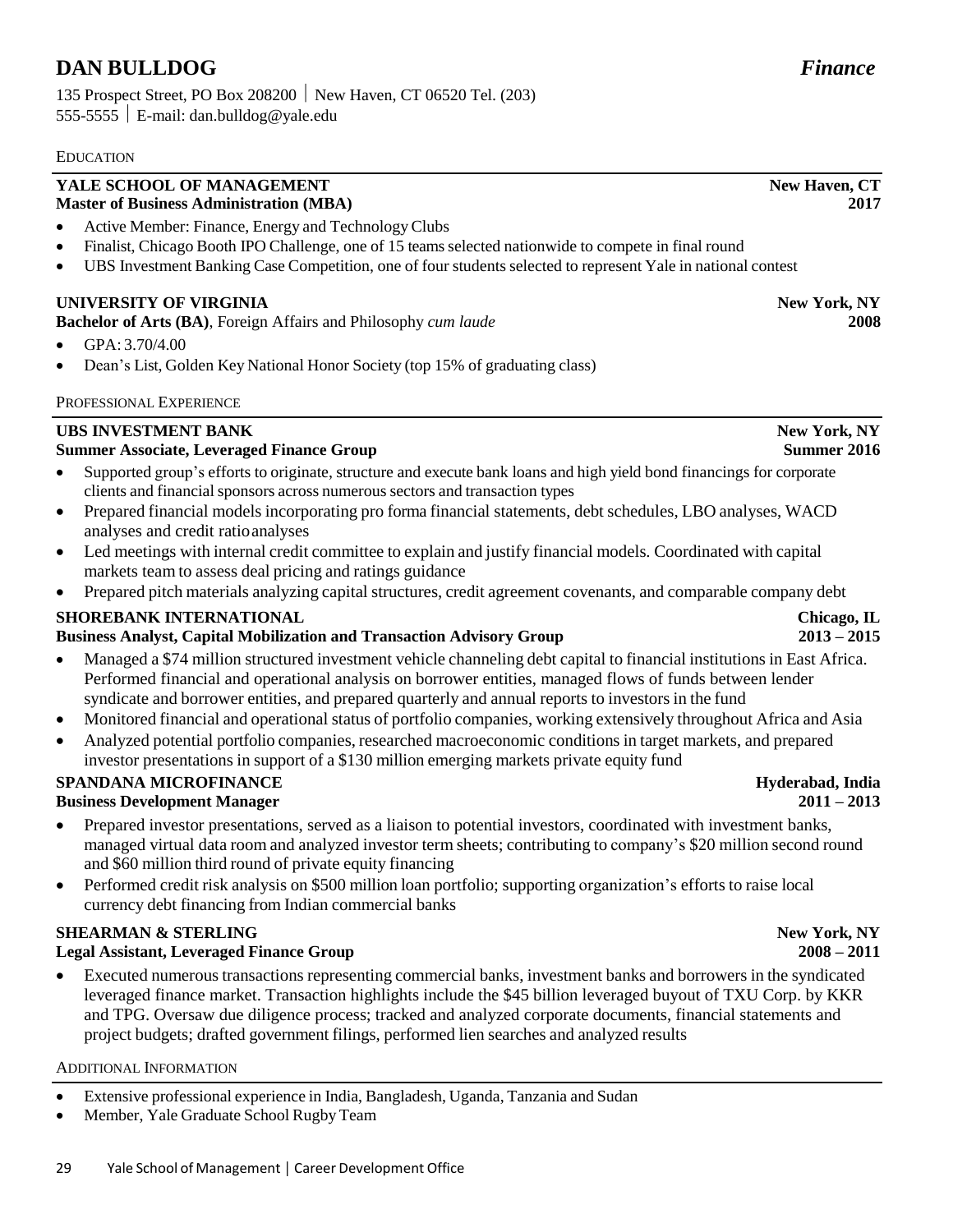### **DANIELLE BULLDOG** *Consulting*

135 Prospect Street, PO Box 208200 New Haven, CT 06520 Tel. (203) 555-5555 E-mail: [danielle.bulldog@yale.edu](mailto:danielle.bulldog@yale.edu)

#### **EDUCATION**

#### **YALE SCHOOL OF MANAGEMENT Master of Business Administration (MBA)**

- GMAT: 770 (99th percentile)
- Academic distinction (top 10%) in three courses including Probability Modeling and Statistics
- Leader, Consulting Club; Active Member, Education and Women in Management Clubs
- Awarded first place, Case for Community Competition developed business plan proposal for local farm

### **CORNELL UNIVERSITY**

#### **Bachelor of Science (BS)**, Civil Engineering, *summa cum laude*

- GPA: 3.97/4.00; self-financed 100% of college education
- National Engineering Honor Society, National Civil Engineering Honor Society
- Elected Treasurer, Tau Beta Pi Engineering Honor Society
- Women's Varsity Squash Team; two-year Team Captain, Academic All Ivy Team (2007-2008)

#### PROFESSIONALEXPERIENCE

| <b>BAIN &amp; COMPANY</b> | <b>Brussels, Belgium</b> |
|---------------------------|--------------------------|
| <b>Summer Associate</b>   | Summer 2016              |

- Analyzed Central and Eastern European beer market to help foreign brewery devise targeted expansion strategy
- Examined and quantified growth potential in new product category for major international brewery; researched five relevant case studies from other industries to help inform decisions and shape implementation plan

#### **UNITED STATES PEACE CORPS. MINISTRY OF EDUCATION AND VOCATIONAL TRAINING Math and Science Education Volunteer**

*Strategic Development*

- Conceived a week-long girls' empowerment conference. This model was incorporated into Peace Corps training and replicated by Peace Corps Volunteers throughout Tanzania. The conferences aimed to encourage students and equip them with the knowledge, skills, and abilitiesto protect themselves from HIV/AIDS
- Planned and facilitated three separate girls' empowerment conferences, receiving full-funding for the conferences through grants from the President's Emergency Plan for AIDS Relief
- Collaborated with the school board to plan the first Advanced-Level school for girls in the district. Obtained funding for, and oversaw the construction of two dormitories and four classrooms for school
- Trained headmistressto identify fundraising opportunities and on the grant-writing process. Resulted in obtaining computers, sewing machines, books and bicycles for school use
- Selected to plan and facilitate the training of new Peace Corps Volunteers. Led technical training sessions, delivered feedback on practice teaching sessions, and shared cultural integration strategies

#### *School Leader/Educator*

- Managed six teachers as head of the Science Department. Partnered with teachers on curriculum and resource development to improve National Exam scores
- Taught 75 students math for three years using innovative teaching techniques. Students placed 2nd out of 345 schools in the Southern Zone on the National Math Exam, achieving the highest class average in school history
- Reduced the number of failures on the National Math Exam by 70% over a two year period by initiating a schoolwide math review program and incorporating best practices from all math and science teachers in the school

#### ADDITIONAL INFORMATION

- Languages: Swahili (proficient), French (conversational)
- Founded and instructed a Chess clinic for marginalized children at an inner-city primary school
- Interests: avid reader (fiction and non-fiction), experimental baker, and rookie ice hockey player

**New Haven, CT**

**2017**

**New York, NY 2010**

**Mbinga, Tanzania 2010 – 2015**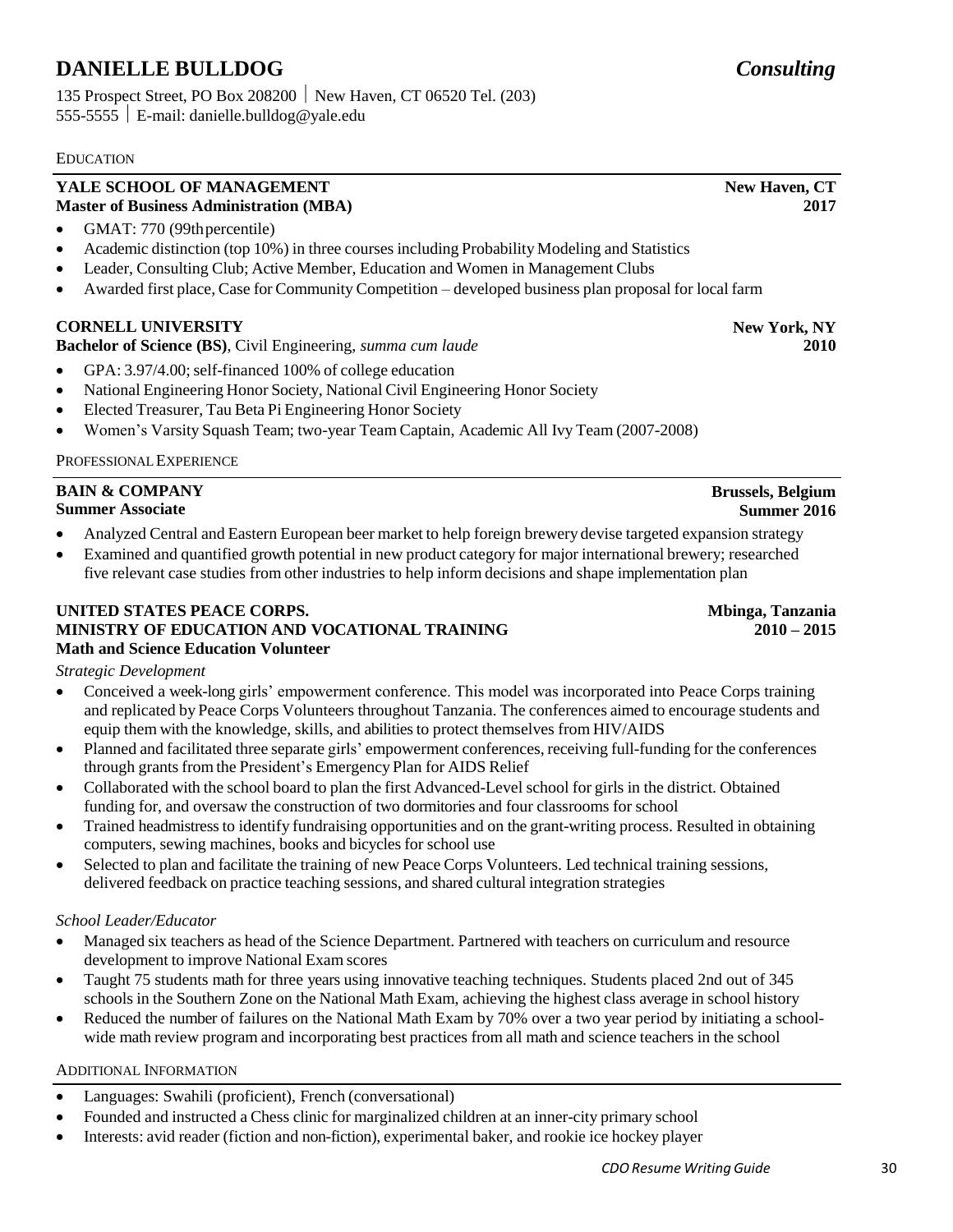135 Prospect Street, PO Box 208200 New Haven, CT 06520 Tel. (203) 555-5555 E-mail: [dan.bulldog@yale.edu](mailto:dan.bulldog@yale.edu)

#### EDUCATION

#### **YALE SCHOOL OF MANAGEMENT Master of Business Administration (MBA)**

- GMAT: 770 (99th percentile)
- Active Member: Technology, Marketing, Retail and Entrepreneurial Clubs
- Yale SOM Community Blogger

#### **PEKING UNIVERSITY** *(top ranked university in China)* **Bachelor of Engineering (BE)**, Electrical Engineering

- Graduated with honors (top 5% of class)
- Two-time recipient, University Academics Merit Scholarship
- Awarded first prize in China's National Undergraduate Electronic Design Contest (2007)

#### PROFESSIONALEXPERIENCE

### **AMAZON.COM**

- **Product Management Intern, Retail Traffic and Technology**
- Conceived and implemented 70+ customer-facing merchandising campaigns across 18 product categories to assess potential applications and profitability of new "Top Rated by Customers" technology
- Recommended strategies to successfully leverage Top Rated data in retail merchandising through additional development and implementation with a potential gain of \$400M per year
- Identified target customer and value proposition for new website feature that assists customers in finding products of interest; worked with User Experience designer to generate mockups and specifications for new highly interactivefeature

#### **NOKIA SIEMENS NETWORK**

#### **Program Manager, Packet Networks Global Programs**

- Managed \$8 million budget and supervised multiple cross-functional teams in China, Israel and Poland to produce new broadband and transport products for leading global operators and enterprises
- Led a team of 35 people, consisting of product management, R&D, quality management, operations and services, to develop the business line's first fully complete China-based product
- Directed mobile backhaul for customers in 30 countries; increased Key Performance Indicator by 28% and improved productivity by tailoring processes, restructuring teamand enhancing technical competence

#### **Senior Solution Manager,Packet Networks 2009 – 2013**

- Led team for Packet Networks solutions in China Telecom account, generating annual revenue of more than \$50 million and obtaining 12% market share, a more than 30% increase compared to previous year
- Helped win Nokia Siemens' first contract from Shanghai Telecom in a highly competitive market by building customer relationships at multiple levels and driving global R&D to implement customer requirements

#### ADDITIONAL INFORMATION

- Languages: Mandarin Chinese (native), English (fluent)
- Landscape photographer; gadget blog reader; and debater of geopolitics over a bottle of cabernet sauvignon
- Ambassador for the 2008 Beijing Olympic Games
- President of non-profit board for domestic violence

**2017**

**New Haven, CT**

**Beijing, China 2009**

### **Beijing, China 2013 – 2015**

**Seattle, WA Summer 2016**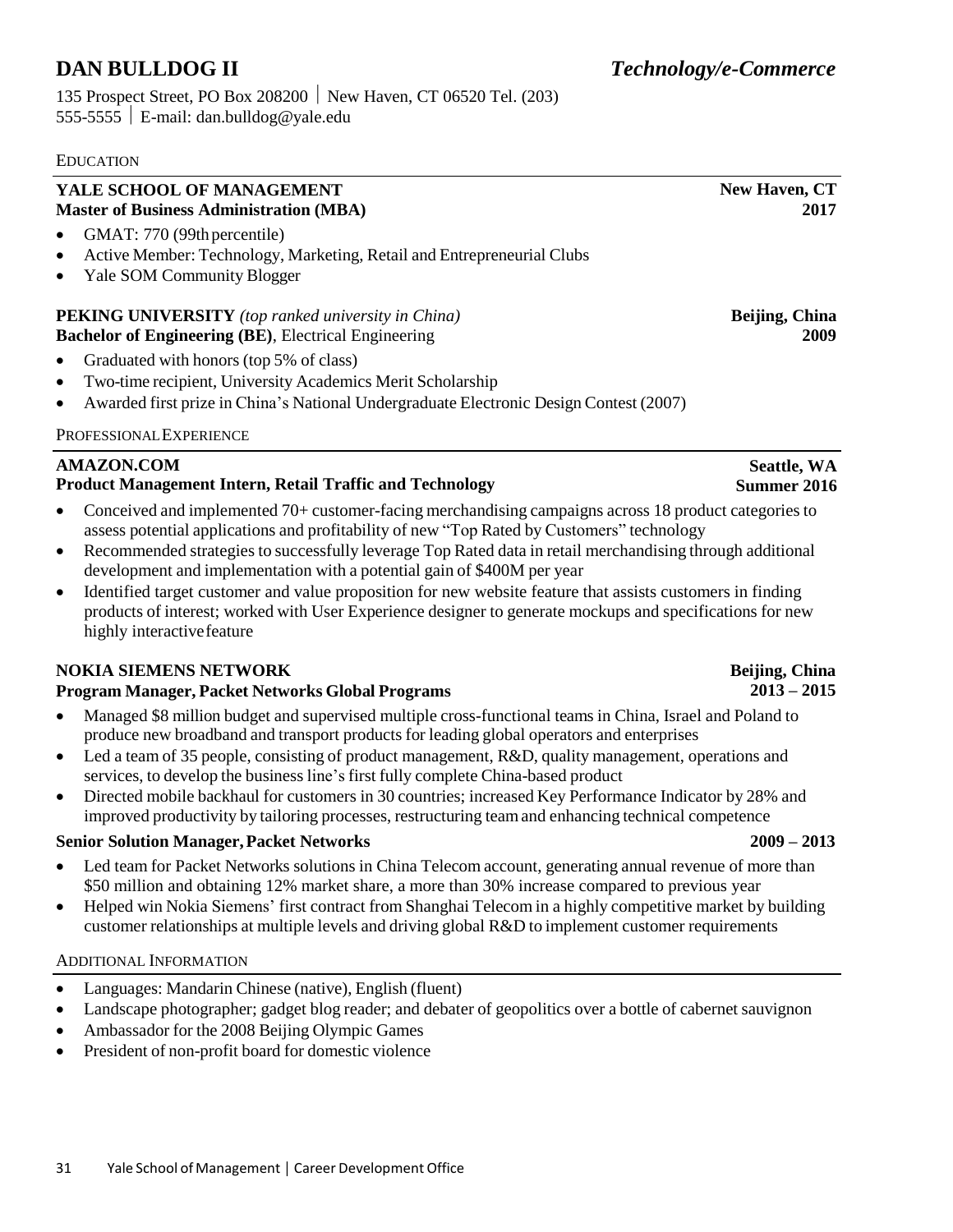### **DANIELLE BULLDOG II** *Environment/Sustainability*

135 Prospect Street, PO Box 208200 New Haven, CT 06520 Tel. (203) 555-5555 E-mail: [danielle.bulldog@yale.edu](mailto:danielle.bulldog@yale.edu)

#### **EDUCATION**

#### **YALE SCHOOL OF MANAGEMENT AND YALE SCHOOL OF FORESTRY & ENVIRONMENTAL STUDIES Master of Business Administration (MBA) and Master of Environmental Management (MEM)**

- GMAT: 770 (99th percentile)
- Co-Leader, Business & the Environment Club; Leader, Internship Fund; Yale SOM Sustainability Coordinator
- Finalist, Net Impact Case Competition: developed strategic human capital plan for social enterprise
- Member, Veterans Club

#### **UNITED STATES MILITARY ACADEMY**

**Bachelor of Science (BS)**, Mathematical Sciences

- GPA: 3.70/4.00
- Placed first among 200+ classmates in a bridge design competition; Finalist, MIT's Soldier Design Competition
- West Point Honor Committee; Varsity Track & Field, four time conference champion (Division I)

#### PROFESSIONAL EXPERIENCE

| <b>PRESERVE</b> (Consumer Products Goods company) |  |
|---------------------------------------------------|--|
| <b>Sustainability Intern</b>                      |  |

- Developed Preserve's first energy and waste tracking system for corporate HQ, established annual reduction goals; resulted in additional points on environmental portion of B Lab Impact Assessment
- Orchestrated effort to make Gimme 5 plastic collection program carbon, water neutral by 2013; created tool to calculate program's annualCO2 emissions; identified potential carbon, water offset investments
- Drove strategy to reduce cost, environmental impacts of plastic collection program by identifying new manufacturers

#### **NESTLÉ WATERS NORTH AMERICA**

#### **Environmental Defense Fund Climate Corps Fellow**

- Created energy and water efficiency tracking system and metrics for first-ever tea brand within Nestlé Waters N.A., to be integrated with Nestlé S.A. global sustainability management system and adapted for future tea bottling plants
- Reviewed bottling plant energy efficiency strategies with supply-chain management and identified cost-saving energy efficiency measures of \$110k at LEED-pending corporate HQ building, the results were presented to CEO
- Partnered with Director of Sustainability to develop a new strategic direction to expand nationwide recycling initiative

### **UNITED STATES ARMY**

#### **Operations & Logistics Officer**

- Led a five-member team operating independently on a non-military base; served as senior relationship manager between contractors and military units, and lead logistics liaison for a regional Afghan police HQ
- Planned and executed the deactivation of an 837 member battalion, including the transfer of all personnel and the disposition of \$52M of equipment; completed project was \$100K+ under budget
- Managed seven Romanian personnel during initial US operations in Romania, influenced long-term logistics policies for US personnel operating in Romania, and directed over \$800K in contracts
- Created and distributed customized training guides in English and Dari that enabled 200 coalition police advisors throughout western Afghanistan to educate police units on new national logistics policies
- Redesigned monthly HR reports, reducing prep time by over 60% and eliminating repetitive errors

#### ADDITIONAL INFORMATION

- Awarded the Bronze Star Medal and the Combat Action Badge for performance in Afghanistan
- Collected over 2,000 pounds of donated clothes for orphanages, schools, and prisons in western Afghanistan
- Three-time New York Marathon Finisher

**West Point, NY 2010**

#### **Waltham, MA Summer 2016**

# **Summer 2015**

# **Stamford, CT**

# **Europe and Afghanistan**

**2010 - 2015**

**New Haven, CT**

**2017**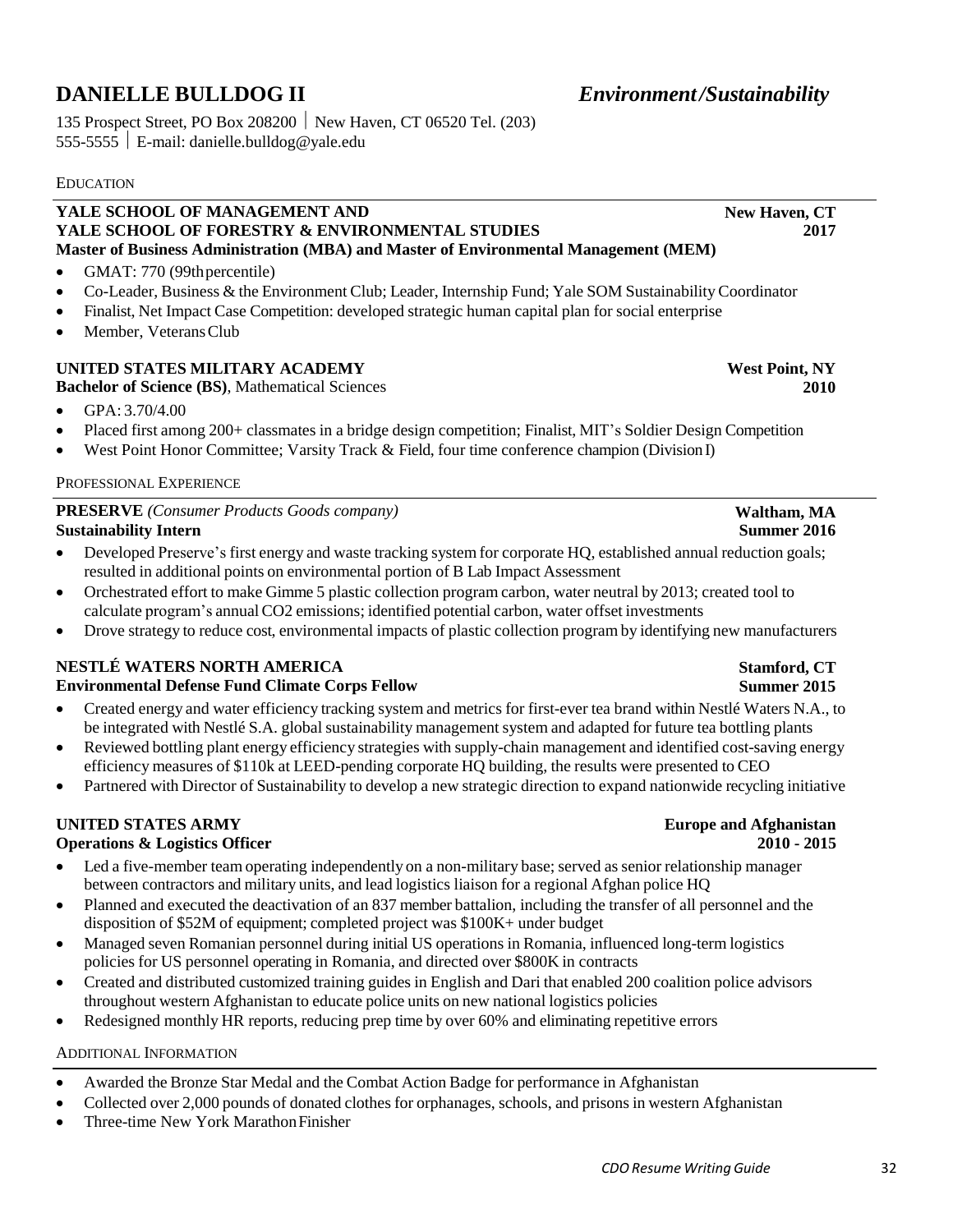### **DAN BULLDOG III** *Non-Profit*

135 Prospect Street, PO Box 208200 New Haven, CT 06520 Tel. (203) 555-5555  $\vert$  E-mail: [dan.bulldog@yale.edu](mailto:dan.bulldog@yale.edu)

#### EDUCATION

#### **YALE SCHOOL OF MANAGEMENT Master of Advanced Management (MAM)**

- GMAT: 740 (97th percentile)
- Recipient, Dean's Merit Scholarship (full tuition)
- Active Member: Consulting Club and Net Impact (developed a database of Yale SOM-Net Impact alumni)

#### **UNIVERSITY OF CAPE TOWN GRADUATE SCHOOL OF BUSINESS Master of Business Administration (MBA)**

*(top ranked university in the Africa and Middle East region)*

- Founder and Editor-in-Chief of *Sustainable Small Building Design*, an online journal featuring low-cost, energyefficient, sustainable methods for domestic and international home construction (www.ssbd.org)
- Relevant coursework: Greening Business Operations, Energy Systems Analysis, Cost-Benefit Analysis

#### **UNIVERSITY OF WITWATERSRAND**

**Bachelor of Arts (BA)**, Sociology s*umma cum laude*

- GPA: 3.97/4.00; Graduated with honors (top 5% of class)
- Study Abroad, Florence, Italy, Spring 2005
- Player, FNB Wits RugbyClub

#### PROFESSIONAL EXPERIENCE

#### **SECURE SPONSORSHIP AFRICA, INC. Executive Director**

- Secured \$50K in angel investor seed funding and founded a consulting organization providing infrastructure support for the nonprofit sector; attracted four clients in first year of operation
- Created electronic funds transfer service, achieving 40% average utilization among clients' constituents and increasing average online donations by 47%
- Offered web-based marketing platform to clients as a cost-saving alternative to direct mail campaigns, reducing administrative labor by 140 hours (20%) during a single engagement

#### **HABITAT FOR HUMANITY SOUTH AFRICA Project Leader, National Home Builders Blitz Special Assistant to the President**

- Designed and planned inaugural nationwide project to build 400 houses in more than 130 locations from start to finish in one week, achieving national goal. Residences achieved 96% occupancy within 3 months
- Helped identify and solicit national builders and suppliers for funding and house sponsorships, resulting in more than \$2M in donations. Worked alongside future homeowners as part of 'sweat equity' investment
- Analyzed media-spend across organization, then recommended and led 5-person team to implement new strategy for reaching a larger national audience (20% increase) with no increase to marketing budget

#### ADDITIONAL INFORMATION

- Languages: English (native), Afrikaans (native), French (fluent)
- Member, Association of Consultants to Nonprofits (2011 present) ), contributor to Association Newsletter
- Hiked the Fish River Canyon in Namibia and climbed Mount Kilimanjaro 2008

#### **Johannesburg, South Africa 2010**

**Cape Town, South Africa**

**Nairobi, Kenya 2012 – 2014**

**Cape Town, South Africa 2011 – 2012 2010 – 2011**

**New Haven, CT**

**2018**

**2016**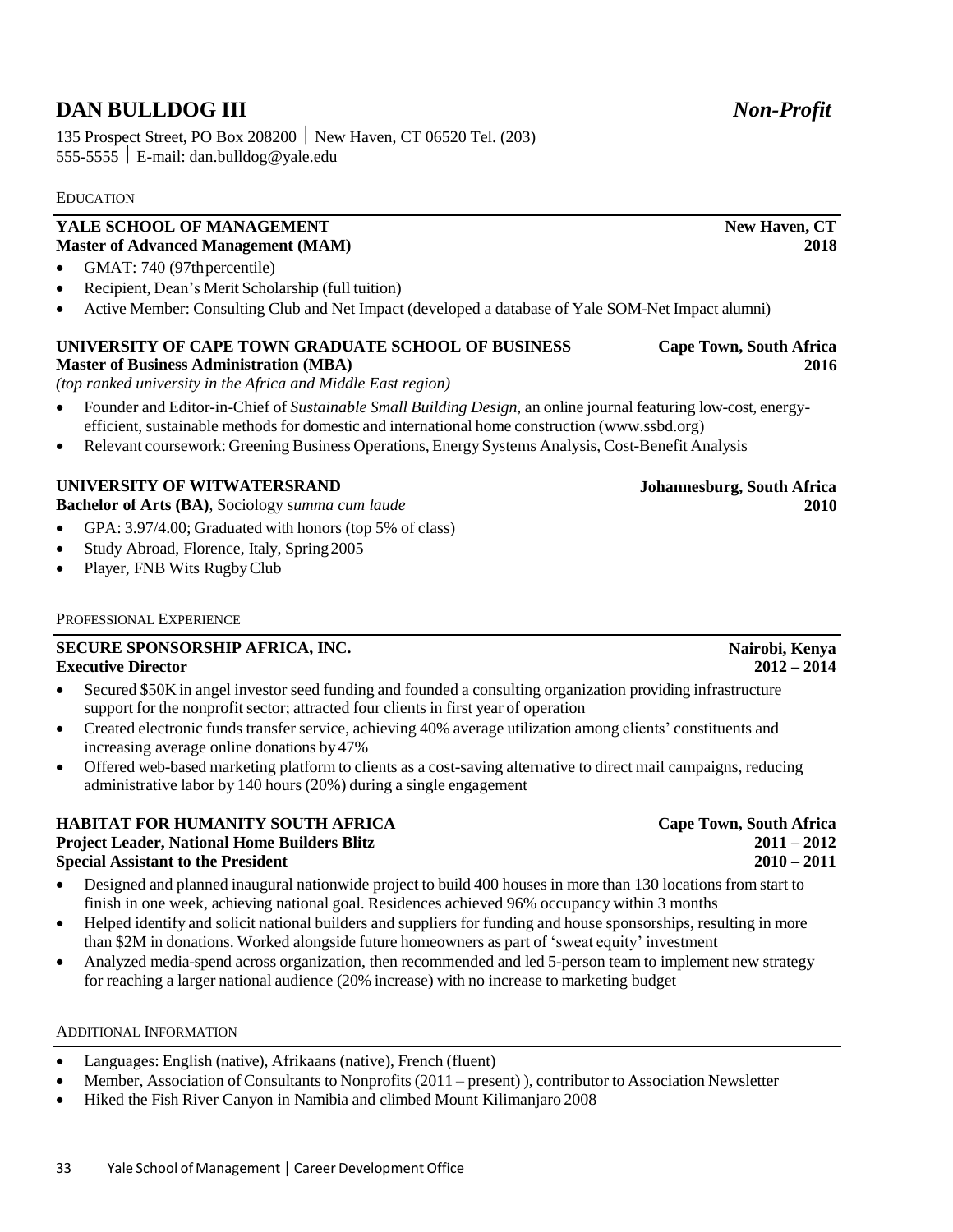### **DANIELLE BULLDOG III** *Energy*

135 Prospect Street, PO Box 208200 New Haven, CT 06520 Tel. (203) 555-5555 E-mail: [danielle.bulldog@yale.edu](mailto:danielle.bulldog@yale.edu)

#### EDUCATION

#### **YALE SCHOOL OF MANAGEMENT Master of Business Administration**

- Sustainability Leadership Team Performed breakeven analysis of energy-saving features in new campus building
- Earned "Distinction" (top 10% of Class) in six courses, including *Investor*, *Sourcing and Managing Funds* courses
- GMAT score: 740 (97<sup>th</sup> percentile)

#### **WASHINGTON AND LEE UNIVERSITY Bachelor of Arts (BA)**, **Economics**

- *Magna cum Laude*, GPA: 3.6/4.0, Honor Roll2003-2006
- Wrote thesis on relationship between economic development and  $CO<sub>2</sub>$  emissions intensity in developing and developed economies
- Studied abroad in Manaus, Brazil Performed an independent study of sustainable bio-diesel production opportunitiesin the Brazilian Rainforest

#### PROFESSIONAL EXPERIENCE

#### **adidas GROUP**

#### **Climate Corps Fellow – Sustainability Venture Capital**

- Led strategy initiative for global expansion of adidas GROUP's greenEnergy Venture Capital Fund
- Created the "Global Energy Audit Program," a \$3 million initiative to find and implement energy efficiency opportunities in the company's global real estate portfolio. Wrote RFP, interviewed potential contractors, developed global energy supply financial model, and presented business case to adidas Group CFO

#### **ADVANCED RESOURCES INTERNATIONAL, INC.**

- Served as youngest Project Manager in company history; promoted five times in four years. Voted "Employee of the Year, in 2009
- Managed cross-functional teams to provide over \$2.5 million in contract work to clients
- Led and co-wrote the first government-approved assessment of international shale gas resources for the U.S. Energy Information Administration. Results of the project were covered in every major media outlet and were used in a briefing to senior White House staff on international energy trends
- Reduced man-hours needed to quantify nation-wide  $CO_2$  storage capacity estimates by 90% (from 80 hours to 8 hours) by rebuilding firm's internal reservoir and economics models
- Selected by the Brookings Institution to serve on a panel of energy market experts for a report on the economic, political, and environmental implications of U.S. natural gas exports

#### **CHINA BRAZIL CONSULTING Founder**

- Launched a consultancy that created brand identities and online sales platforms for sustainably-produced health and beauty products
- Created "Rainfloresta," a line of 22 herbal supplements and skin-care products sourced from the Brazilian Amazon. Managed product procurement, led supplier negotiations, and designed marketing materials

#### ADDITIONAL INFORMATION

- *Language Skills:* Proficiency in Brazilian Portuguese (advanced) and Mandarin Chinese (beginner)
- *Software Skills*: Advanced Microsoft Excel Modeling and Programming, ArcGIS, Stata, and Microsoft Access
- *Other Interests:* Avid practitioner and teacher of Vinyasa Yoga, lover of deep strategy board games, active traveler

#### *CDOResume Writing Guide* 34

#### **New Haven, CT 2017**

**Lexington, VA**

**2010**

### **Boston, MA Summer 2016**

#### **Arlington, VA 2011– 2015**

### **Norfolk, VA 2010–2011**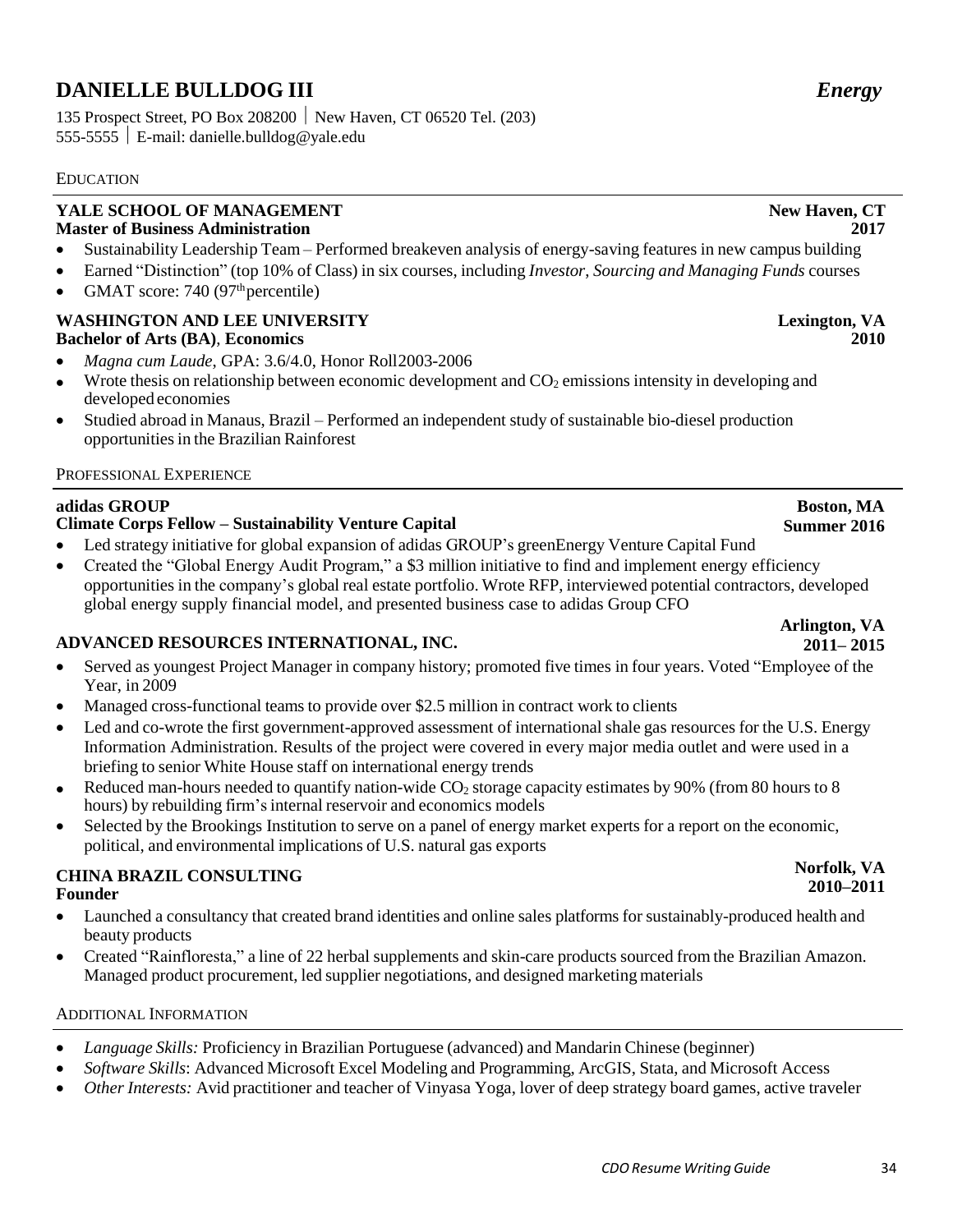### **DAN BULLDOG IV** *Healthcare*

135 Prospect Street, PO Box 208200 New Haven, CT 06520 Tel. (203) 555-5555 E-mail: [dan.bulldog@yale.edu](mailto:dan.bulldog@yale.edu)

#### EDUCATION

#### **YALE SCHOOL OF MANAGEMENT AND YALE SCHOOL OFPUBLIC HEALTH New Haven, CT Master of Business Administration (MBA), Master of Public Health (MPH) in Policy & Global Health 2018**

- Academic Distinction (Top 10% of class) in Leadership Fundamentals
- Executive Director, Yale Healthcare Collective– Foster collaboration and convene leaders of Yale health care clubs
- Teaching Fellow, Critical Issues in Global Health– Lead discussion groups, advise students, and grade policy briefs
- Consultant, Global Social Enterprise Philippines– Selected in teamto advise a Filipino social enterprise
- Research Associate, Global Health Leadership Institute–Research complex adaptive systems in health innovation scale up

### **UNIVERSITY OF WESTERN ONTARIO London, ON**

**Bachelor of Arts (BA),** Honors Business Administration (HBA) with Distinction, (GPA: 3.9/4.0) **2010**

• Dean's Honor List; HBAA Leadership Award; Exchange at Bogazici University, Istanbul Turkey

#### PROFESSIONAL EXPERIENCE

#### **WORLD HEALTH ORGANIZATION**, *Multilateral UN Agency* **Geneva, Switzerland**

**Intern,** Public Health, Innovation, and Intellectual Property (PHI) Department **Summer 2016**

- Developed an impact evaluation methodology and produced a 40-page RFP for evaluating PHI's global strategy; RFP will ensure accountability and determine future policy directions in innovation and access
- Built consensus on the role and function of the evaluation oversight committee; critical for the evaluation's political success
- Conducted research and produced a report on Tanzania's health R&D infrastructure, which will be distributed globally to increase knowledge and used in Tanzania to build health innovation and access policies
- Distilled a 50-page policy document into a briefing used by the Assistant Director General in diplomatic negotiations

#### **SICKKIDS FOUNDATION (SKF),***Hospital Philanthropy* **Toronto, ON**

#### **Senior Strategy Analyst 2014 – 2016**

#### **Strategy Analyst 2014**

- Managed 12 projects, led cross-functional teams, and presented quarterly updates to successfully implement strategic plan
- Facilitated a Management & Board discussion on cost structure that maximizes donor impact by analyzing SKF's costs, synthesizing market trends, and benchmarking organization against competitors
- Led a 15-member cross-functional team to spearhead the organization's IT change management efforts
- Built financial models to estimate the Canadian fundraising market size and identified  $$75M+$  new opportunities

#### **KIVA,** *Social Enterprise* **Cape Coast, Ghana**

**Kiva Fellow,** Volunteer **2013**

- Improved microfinance institution's (MFI) efficiency by automating processes and training staff to build capacity
- Interviewed 170+ borrowers on the social impact of their loans and provided field feedback to improve MFI products

#### **ND-INSIGHT**, *Healthcare Consulting* **Toronto, ON**

#### **Research Associate 2011 – 2012**

- Modeled a medical technology's quantitative impact on clinical and health system outcomes to develop an evidence-based sales tool; tool is used by the client's national sales force to better tailor product offering to customer needs
- Conducted ROI assessment of client's IT shared services and benchmarked client against competitors; analysis aligned cost structure to leading organizations in the Ontario health sector and improved operational efficiency
- Built consensus and increased transparency among 14 healthcare CEOs on procurement financing

#### **OLIVER WYMAN**, *Management Consulting* **Chicago,IL**

#### **Business Analyst 2010 – 2011**

- Developed a polio vaccine demand model; validated model with scientific experts to advise client on vaccine policy
- Process mapped India's healthcare regulations and synthesized complex research to support a successful client pitch

#### ADDITIONAL INFORMATION

- *Language skills:* Fluent in Turkish, basic French; *Computer skills:* SAS, Stata
- *Interests:* Avid traveler, vintage shopping enthusiast, yoga and meditation practitioner
- 35 Yale School of Management │ Career Development Office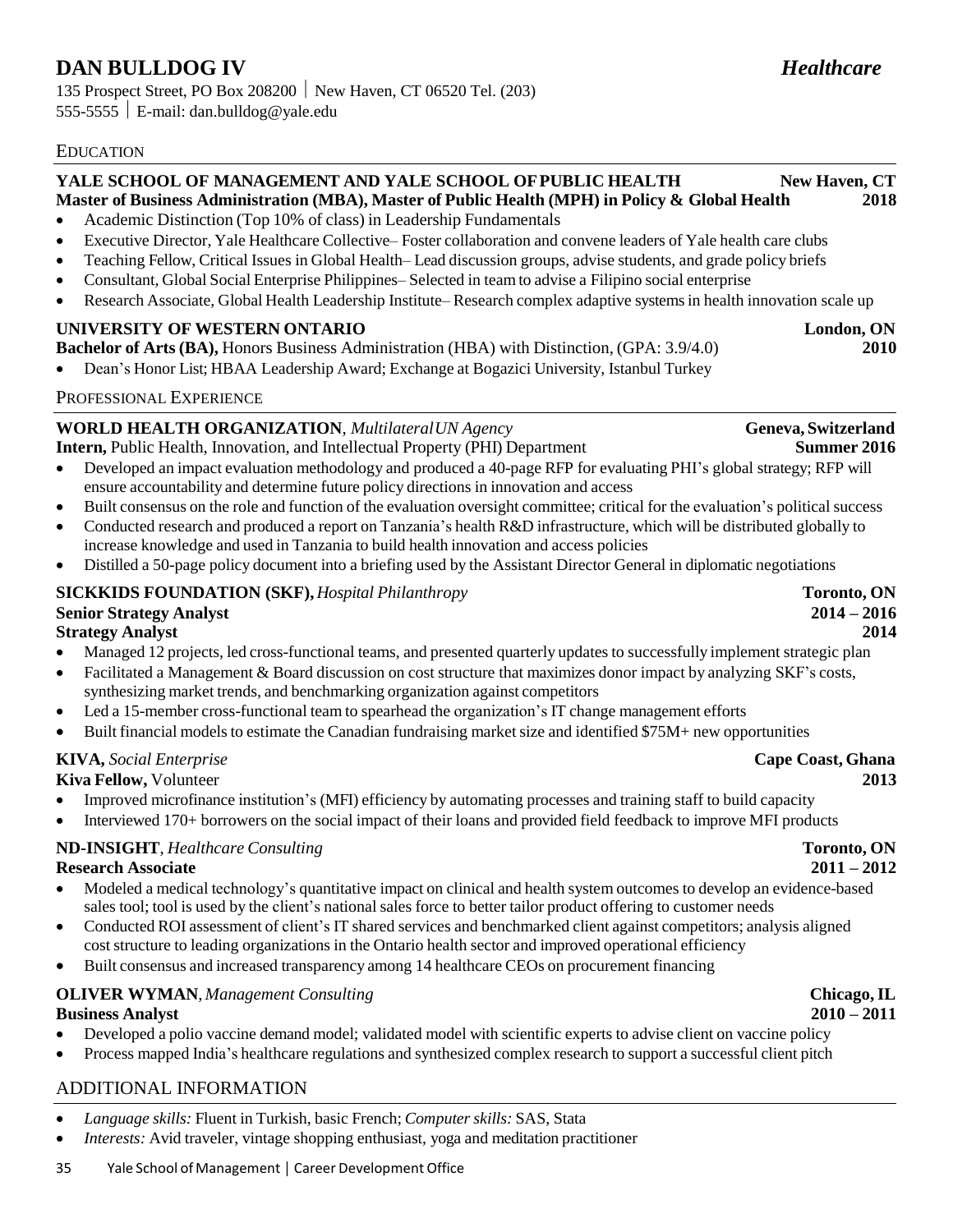### **DANIELLE BULLDOG IV** *Education*

135 Prospect Street, PO Box 208200 New Haven, CT 06520 Tel. (203) 555-5555 E-mail: [danielle.bulldog@yale.edu](mailto:danielle.bulldog@yale.edu)

#### EDUCATION

#### **YALE SCHOOL OF MANAGEMENT**

#### **Master of Business Administration**

- Recipient, Dean's Scholarship, G. Harold Welch Fund; GMAT: 750 (98<sup>th</sup> percentile)
- Distinction (top 10% of class) in 50% of coursework, including strategy, education management, and operations
- Leadership: 2014 Education Leadership Conference Co-Chair (manage 7 direct reports, conference attracts 750 attendees); Career Coach; Admissions Interviewer; Non-profit Board Fellow; TA for 3 courses; Best TA Award

#### **MASSACHUSETTS INSTITUTE OF TECHNOLOGY**

**Master of City Planning** (GPA: 3.89/4.00)

• MIT@LawrenceCommunity University Partnership Graduate Assistant; Lawrence CommunityWorks Assistant Planner; Public Service Center Fellowship; Boston Affordable Housing Development Competition, 3<sup>rd</sup> Place

#### **BROWN UNIVERSITY**

**Bachelor of Arts**, Urban Studies and Engineering, *magna cum laude with honors* (GPA 3.96/4.00)

• Phi Beta Kappa, Sigma Xi, Tau Beta Pi, Highest GPA in Urban Studies, Urban Studies Commencement Speaker

#### PROFESSIONAL EXPERIENCE

| <b>MATCH EDUCATION</b><br><b>Education Pioneers Summer Fellow</b>                                                                                                                                                                                                                                                                                                                                                                                                                                                                                                                                                                                                                                                                                                                                                                | Boston, MA<br>Summer 2016                     |
|----------------------------------------------------------------------------------------------------------------------------------------------------------------------------------------------------------------------------------------------------------------------------------------------------------------------------------------------------------------------------------------------------------------------------------------------------------------------------------------------------------------------------------------------------------------------------------------------------------------------------------------------------------------------------------------------------------------------------------------------------------------------------------------------------------------------------------|-----------------------------------------------|
| Spearheaded evaluation of Match Alumni Program and formulated program and data management strategy to improve<br>$\bullet$<br>outcomes for 240 Match alumni                                                                                                                                                                                                                                                                                                                                                                                                                                                                                                                                                                                                                                                                      |                                               |
| Created budgeting dashboard used at three schools, empowering school leaders to manage budgeting process<br>$\bullet$                                                                                                                                                                                                                                                                                                                                                                                                                                                                                                                                                                                                                                                                                                            |                                               |
| ACHIEVEMENT FIRST AMISTAD HIGH SCHOOL<br>Director of Service Learning and Student Life, SAT Math Instructor<br><b>Mathematics Instructor and Service Learning Coordinator</b>                                                                                                                                                                                                                                                                                                                                                                                                                                                                                                                                                                                                                                                    | New Haven, CT<br>$2014 - 2015$<br>2013 - 2014 |
| Project Management Experience                                                                                                                                                                                                                                                                                                                                                                                                                                                                                                                                                                                                                                                                                                                                                                                                    |                                               |
| Founded and directed Achievement First (AF) Amistad High School service learning program that created leadership<br>$\bullet$<br>opportunities for 240 students through 40 community service events and four ongoing programs<br>Designed and ran summer service learning internship program to create leadership opportunities for 12 students<br>$\bullet$<br>Improved student investment in school community by organizing more than 100 community-building events,<br>$\bullet$<br>redesigning student government, and expanding college ready status program<br>Managed staff to implement new school physical design plan on a limited budget to improve student environment<br>$\bullet$<br>Selected to participate in 2011-2012 AF Leadership Fellows as one of sixteen rising leaders at Achievement First<br>$\bullet$ |                                               |
| <b>Instructional and Curricular Experience</b>                                                                                                                                                                                                                                                                                                                                                                                                                                                                                                                                                                                                                                                                                                                                                                                   |                                               |
| Developed SAT Math curriculum used by three teachers to impact 200 students at Achievement First high schools<br>$\bullet$<br>Led 70 juniors to a 140-point increase in their mean SAT Math scores by teaching differentiated SAT strategies,<br>$\mathbf{1}$ and $\mathbf{1}$ and $\mathbf{1}$ and $\mathbf{1}$ and $\mathbf{1}$ and $\mathbf{1}$ and $\mathbf{1}$ and $\mathbf{1}$                                                                                                                                                                                                                                                                                                                                                                                                                                             |                                               |

- investing students in the test, tracking mastery and score growth, and building strong relationships with students
- Taught algebra to 60 ninth grade students, resulting in the highest algebra math scoresin Amistad's 4-year history

### **TEACH FOR AMERICA (TFA) / ACADEMY OF URBAN PLANNING**

- **Teach For America Corps Member / Mathematics and Urban Planning Instructor**
- Exceeded "Significant Gains" benchmark for student achievement in both years of teaching, a feat accomplished by only the top 20% of Teach For America teachers
- Raised academic performance through development of new curricula for Senior Seminar in Urban Planning, Statistics, and Engineering courses for 80 students, including an affordable housing project that students presented at MIT
- Mentored four TFA corps members to successful completion of their first year of teaching as TFA School Team Leader

#### ADDITIONAL INFORMATION

- Mentored high schoolstudents by leading 11 Northwestern University Civic Education Project service-learning trips
- Computer skills: ArcMap, Adobe Creative Suite, STATA, Dreamweaver, Excel, PowerPoint
- Interests: Urban design, architecture, transit planning, popular economics, running half marathons

**New Haven, CT**

**Cambridge, MA**

**Providence, RI**

**2017**

**2011**

**2009**

**Brooklyn, NY 2011 - 2013**